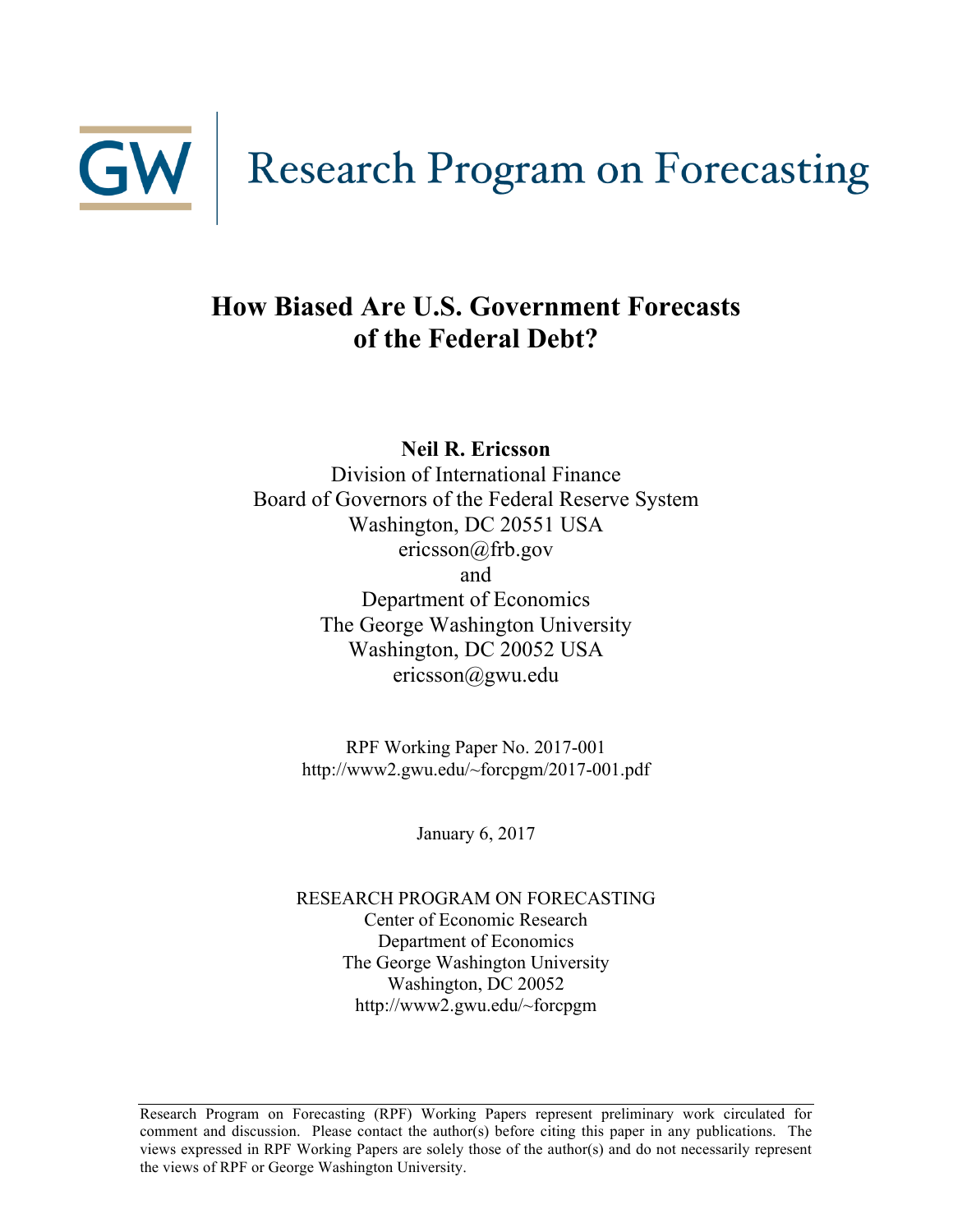#### HOW BIASED ARE U.S. GOVERNMENT FORECASTS OF THE FEDERAL DEBT?

Neil R. Ericsson<sup>∗</sup> January 6, 2017

Abstract: Government debt and forecasts thereof attracted considerable attention during the recent financial crisis. The current paper analyzes potential biases in different U.S. government agencies' one-year-ahead forecasts of U.S. gross federal debt over 1984—2012. Standard tests typically fail to detect biases in these forecasts. However, impulse indicator saturation (IIS) detects economically large and highly significant time-varying biases, particularly at turning points in the business cycle. These biases do not appear to be politically related. IIS defines a generic procedure for examining forecast properties; it explains why standard tests fail to detect bias; and it provides a mechanism for potentially improving forecasts.

Keywords: Autometrics, bias, debt, federal government, forecasts, impulse indicator saturation, heteroscedasticity, projections, United States.

JEL classifications: H68, C53.

<sup>∗</sup>Forthcoming in the International Journal of Forecasting as the articles "How Biased Are U.S. Government Forecasts of the Federal Debt?" (Sections 1—7 below) and "Interpreting Estimates of Forecast Bias" (Appendix A below). Appendix B below lists the data and forecasts analyzed. An earlier version of this paper was titled "Detecting and Quantifying Biases in Government Forecasts of the U.S. Gross Federal Debt". The author is a staff economist in the Division of International Finance, Board of Governors of the Federal Reserve System, Washington, DC 20551 USA, and a Research Professor of Economics, Department of Economics, The George Washington University, Washington, DC 20052 USA. He may be reached on the Internet at ericsson@frb.gov and ericsson@gwu.edu. The views in this paper are solely the responsibility of the author and should not be interpreted as reflecting the views of the Board of Governors of the Federal Reserve System or of any other person associated with the Federal Reserve System. The author is grateful to Danny Bachman, Russell Davidson, Ed Gamber, David Hendry, Stedman Hood, Rob Hyndman, Søren Johansen, Fred Joutz, Andrew Kane, Kajal Lahiri, Jeffrey Liebner, Prakash Loungani, Aaron Markiewitz, Jaime Marquez, Andrew Martinez, Toshihiko Mukoyama, Bent Nielsen, Felix Pretis, John Rogers, Tara Sinclair, Herman Stekler, Ben Taylor, Christopher Williams, and two anonymous referees for helpful discussions and comments; and, in addition, to Stedman Hood for invaluable research assistance, and to Andrew Martinez for providing the data and forecasts analyzed and for stimulating my interest in this topic. Numerical results were obtained using Microsoft's 32-bit Excel 2013 and Doornik and Hendry's (2013) PcGive Version 14.1, Autometrics Version 1.5g, and Ox Professional Version 7.10 in 64-bit OxMetrics Version 7.10.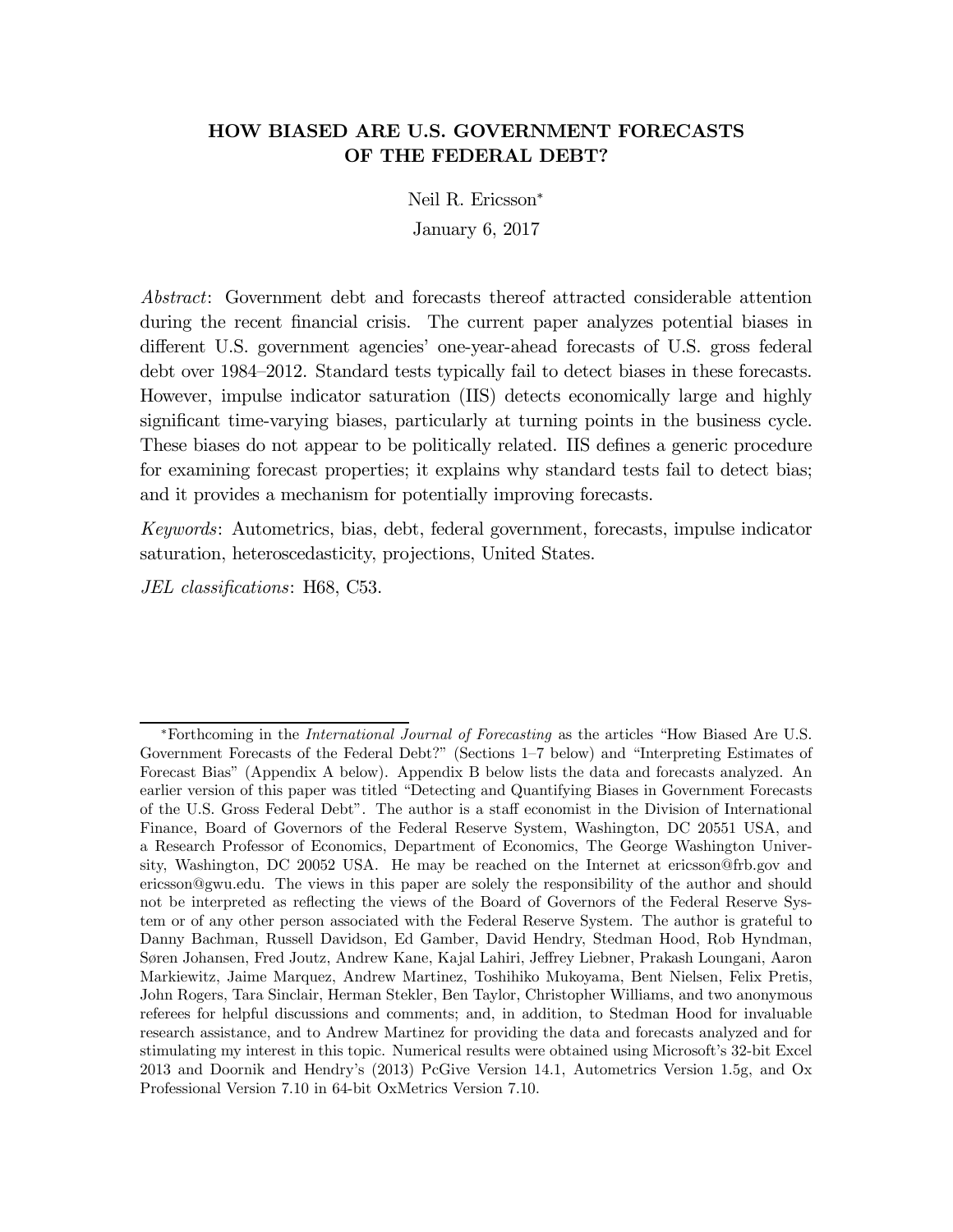## 1 Introduction

Government debt attracted considerable attention during the recent financial crisis and Great Recession. In the United States, federal debt limits, sequestration, and the federal government shut-down have posed substantial economic, political, and policy challenges; see The Economist (November 20, 2010), Podkul (2011), Bernanke (2011, 2013), Chokshi  $(2013)$ , and Yellen  $(2014, pp. 20-21)$  *inter alia.* In Europe, government debt and fiscal policy are central to current discussions about the euro-area crisis. Because future outcomes of government debt are unknown, forecasts of that debt may matter in government policy, so it is of interest to ascertain how good those forecasts are, and how they might be improved. A central focus in forecast evaluation is forecast bias, especially because forecast biases are systematic, and because ignored forecast biases may have substantive adverse consequences for policy.

Building on Martinez (2011, 2015), the current paper analyzes potential biases in different U.S. government agencies' one-year-ahead forecasts of the U.S. gross federal debt over 1984—2012. Standard tests typically do not detect biases in these forecasts. However, a recently developed technique–impulse indicator saturation–detects economically large and highly statistically significant time-varying biases in the forecasts, particularly for 1990, 1991, 2001—2003, and 2008—2011. Biases differ according to the agency making the forecasts as well as over time. Biases are typically associated with turning points in the business cycle and (to a lesser degree) economic expansions, and thus are highly nonlinear and dynamic. That said, the forecast biases do not appear to be politically related. Impulse indicator saturation defines a generic procedure for examining forecast properties; it explains why standard tests fail to detect forecast bias; and it provides a mechanism for potentially improving the forecasts.

This paper is organized as follows. Section 2 describes the data and the forecasts being analyzed. Section 3 discusses different approaches to testing for potential forecast bias and proposes impulse indicator saturation as a generic test of forecast bias. Section 4 describes indicator saturation techniques, including impulse indicator saturation and several of its extensions. Section 5 presents evidence on forecast bias, using the methods detailed in Sections 3 and 4. Section 6 re-examines the forecast biases in light of business-cycle turning points. Section 7 concludes.

## 2 The Data and the Forecasts

This section describes the data on the United States gross federal debt and the three different one-year-ahead forecasts of that debt that are analyzed herein. The forecasts are denoted by their sources:

- CBO (Congressional Budget Office) in its *Budget and Economic Outlook*,
- OMB (Office of Management and Budget) in its *Budget of the U.S. Government*, and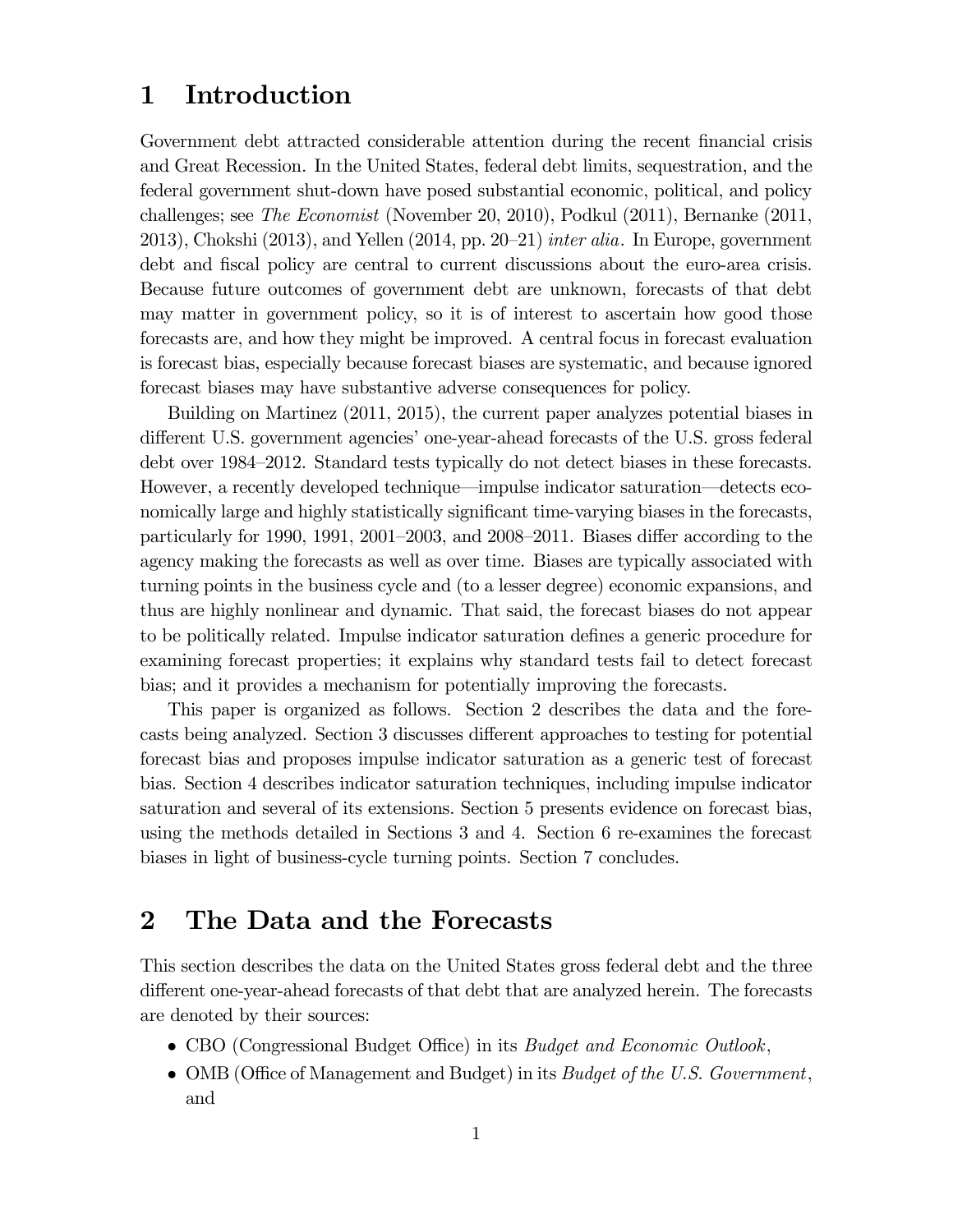#### • APB (*Analysis of the President's Budget*).

The Congressional Budget Office and the Office of Management and Budget are different agencies within the U.S. federal government. The Analysis of the President's Budget is produced by the Congressional Budget Office, but the forecast in the Analysis of the President's Budget is referred to as the "APB forecast" in order to distinguish it from the "CBO forecast", which appears in the CBO's Budget and Economic Outlook. The agencies' publications detail how debt is forecast and the assumptions made in generating those forecasts. Significantly, the CBO forecast assumes that current law remains unchanged, whereas the OMB and APB forecasts assume that the president's proposed budget is implemented. The assumptions underlying the forecasts, the complex process involved in generating the forecasts, and the goals and objectives of that process are of considerable interest in their own right and merit detailed examination. However, in the spirit of Stekler (1972), Chong and Hendry (1986), and Fildes and Stekler (2002) inter alia, the current paper focuses on the properties of the forecasts themselves. The data on the debt are published by the Financial Management Service at the U.S. Department of the Treasury in the Treasury Bulletin.

The data on debt are annual (end of fiscal year) over 1984—2012 (29 observations) and are for total gross federal debt outstanding held by the public and the government. The CBO, OMB, and APB forecasts typically are published in late January, early February, and early March respectively, where those months directly precede the end of the fiscal year (September 30); see Martinez (2011, Table 2; 2015) for details. For convenience, these forecasts are called "one-year-ahead", even though the actual horizon is somewhat less than one year, differs for the three forecasts, and varies somewhat from one year to the next. Debt and its forecasts are in billions of U.S. dollars (nominal), and the analysis below is of the logs of debt and of its forecasts.

Figure 1 plots actual U.S. gross federal debt and its forecasts by the CBO, OMB, and APB (in logs, denoted by lowercase). Actual and forecast values appear close, reflecting in part the scale of the graph: debt increases by approximately an order of magnitude over the sample. Figure 2 plots the forecast errors for the log of U.S. gross federal debt. The forecast errors for all three forecasts are often small–under 2% in absolute value–but sometimes they are much larger, and with the magnitude and even the sign differing across agency as well as by forecast date. Forecast errors are often persistent, suggestive of systematic biases in the forecasts. For comparison, the growth rate of debt is  $8.3\%$  on average, and its standard deviation is 4.1%.

The presence of forecast bias has both economic significance and statistical significance. That said, the particular sense in which forecast bias is significant depends in part on whether an agency's forecasts are interpreted as "forecasts" or as "projections", where "projections" are in the sense of being policy simulations conditional upon a certain set of assumptions. If the agency's forecasts are interpreted qua forecasts, then forecast bias implies potential room for improvement in terms of standard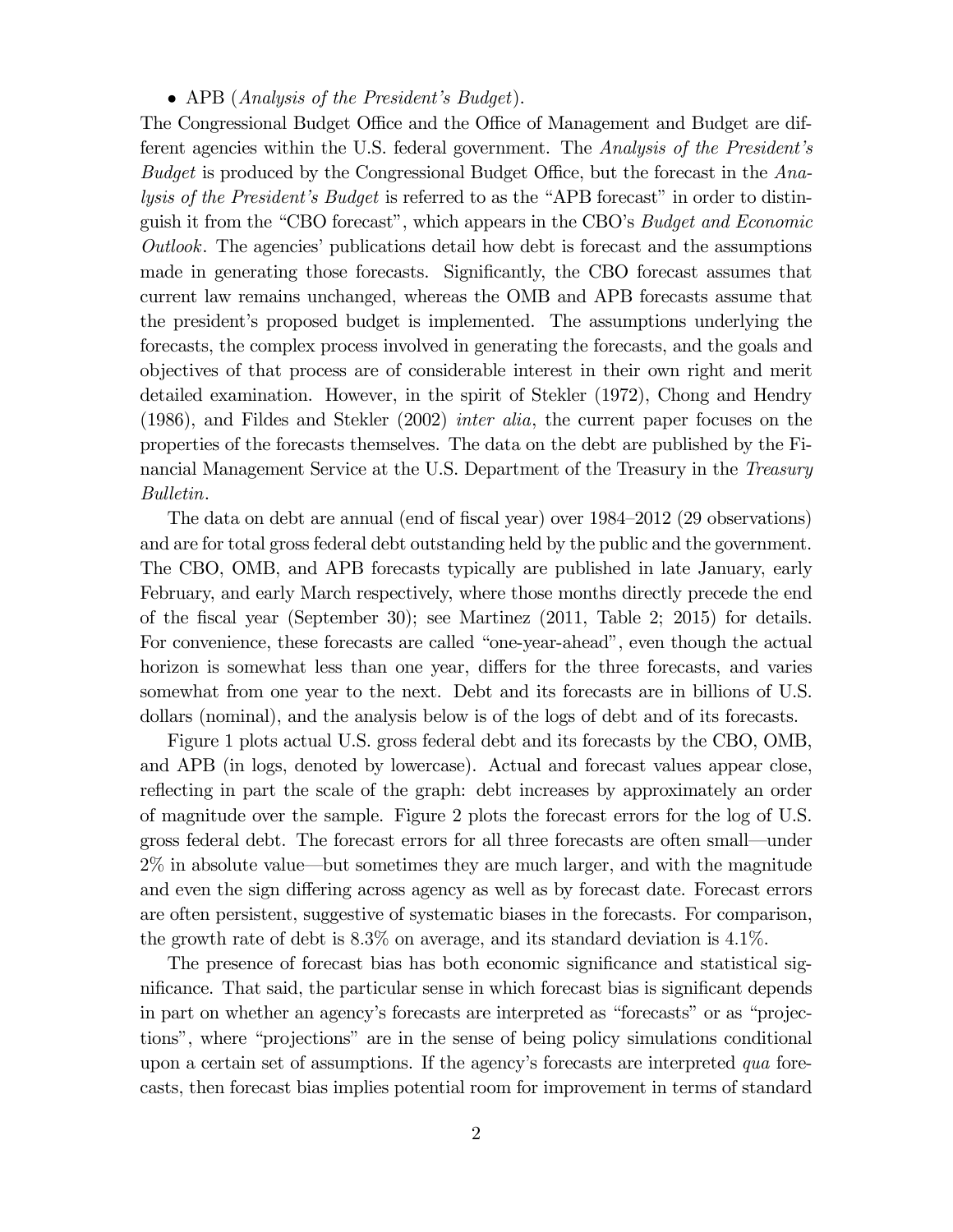

Figure 1: Actual U.S. gross federal debt and its forecasts by the CBO, OMB, and APB (in logs).



Figure 2: Forecast errors for the log of U.S. gross federal debt.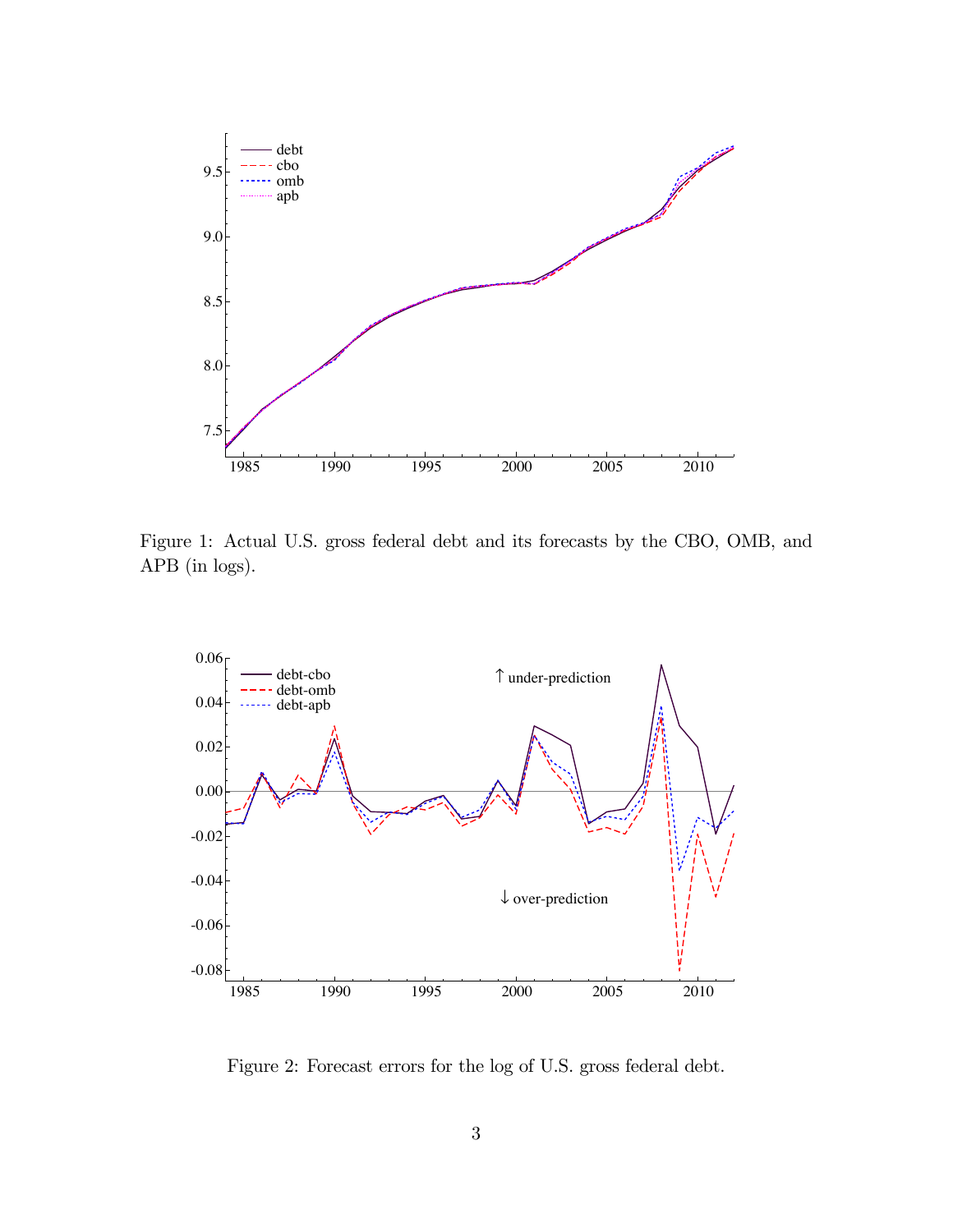performance measures such as the root mean squared error. If the forecasts are interpreted qua projections, then forecast bias implies a limited usefulness of the forecasts as representing interesting hypothetical paths for economic policy. With that in mind, the agencies' forecasts are always referred to as "forecasts" below, while recognizing that some of these forecasts may be more usefully viewed as projections. This broader usage of the term "forecast" is also in line with Clements and Hendry (2002b, p. 2): "A forecast is any statement about the future". For some previous analyses of these and other governmental and institutional forecasts, see Corder (2005), Engstrom and Kernell (1999), Frankel (2011), Joutz and Stekler (2000), Nunes (2013), Sinclair, Joutz, and Stekler (2010), Romer and Romer (2008), and Tsuchiya (2013). Finally, many prior studies have compared forecasts whose assumptions differ from each other. Hence, the differing assumptions of the CBO, OMB, and APB forecasts are not grounds per se for not comparing the forecasts.

### 3 Approaches to Detecting Forecast Bias

This section considers different approaches for assessing potential forecast bias, starting with the standard test of forecast bias by Mincer and Zarnowitz (1969). This section then discusses how Chong and Hendry's (1986) forecast-encompassing test is interpretable as a test of time-varying forecast bias. Finally, this section proposes using impulse indicator saturation as a generic test of arbitrarily time-varying forecast bias. This generic test generalizes the Mincer—Zarnowitz test, which is a test of a constant (i.e., time-invariant) forecast bias.

Mincer and Zarnowitz (1969, pp. 8–11) suggest testing for forecast bias by regressing the forecast error on an intercept and testing whether the intercept is statistically significant. That is, for a variable  $y_t$  at time t and its forecast  $\hat{y}_t$ , estimate the equation:

$$
(y_t - \hat{y}_t) = a + e_t \t t = 1, ..., T,
$$
 (1)

where a is the intercept,  $e_t$  is the error term at time t, and T is the number of observations. A test of  $a = 0$  is interpretable as a test that the forecast  $\hat{y}_t$  is unbiased for the variable  $y_t$ . For one-step ahead forecasts, the error  $e_t$  may be serially uncorrelated, in which case a t- or F-statistic for  $a = 0$  may be appropriate. For multi-step ahead forecasts,  $e_t$  generally will be serially correlated; hence, inference about the intercept a may require some accounting for that autocorrelation.

Mincer and Zarnowitz (1969, p. 11) also propose a variant of equation (1) in which the coefficient on  $\hat{y}_t$  is estimated rather than imposed. That variant is:

$$
y_t = a_0 + a_1 \hat{y}_t + e_t \t t = 1, ..., T,
$$
 (2)

where  $a_0$  is the intercept, and  $a_1$  is the coefficient on  $\hat{y}_t$ . Mincer and Zarnowitz (1969) interpret a test that  $a_1 = 1$  as a test of the efficiency of the forecast  $\hat{y}_t$  for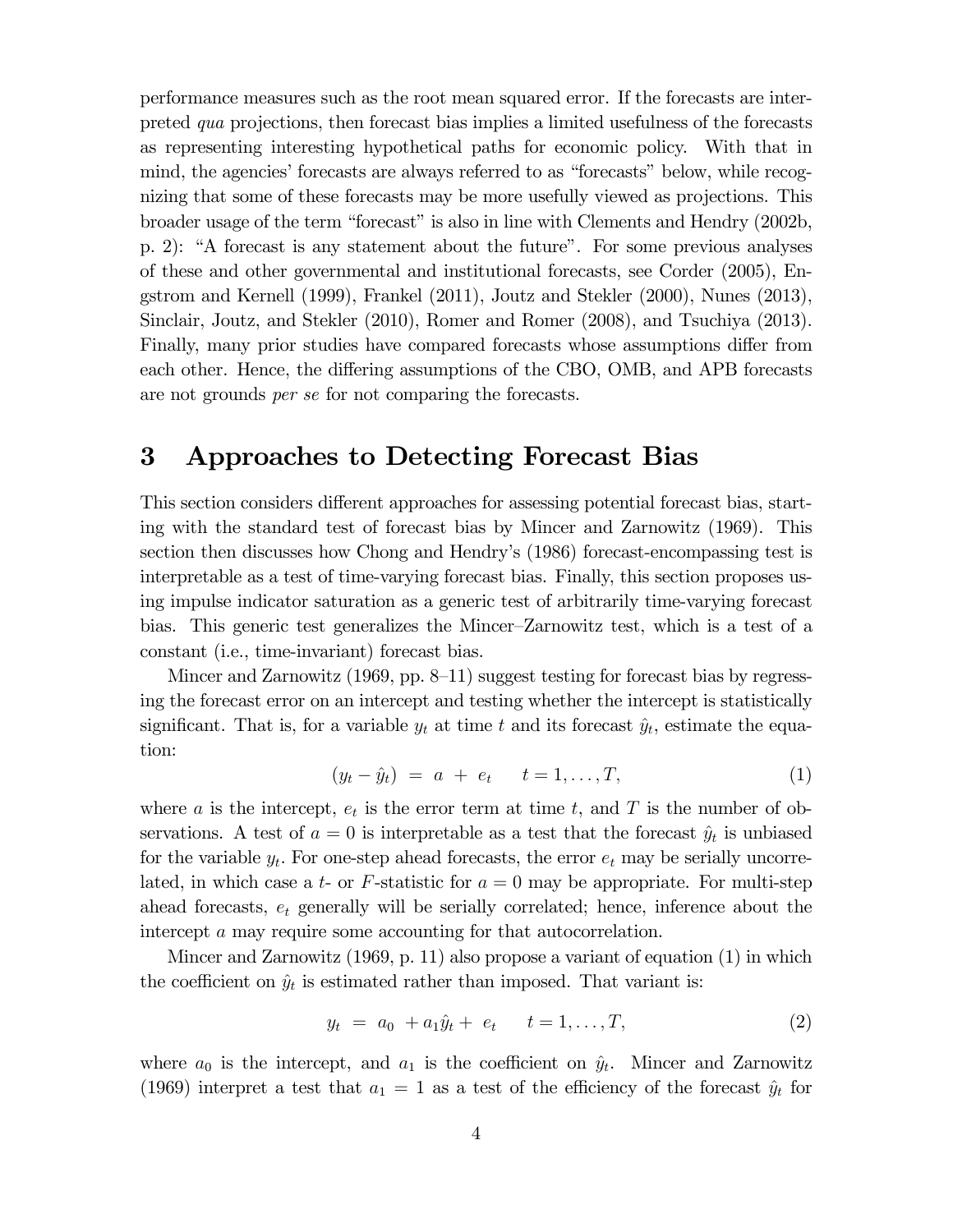the outcome  $y_t$ . The joint hypothesis  $\{a_0 = 0, a_1 = 1\}$  is of interest to test as well. Subtracting  $\hat{y}_t$  from both sides, equation (2) may be conveniently rewritten as:

$$
(y_t - \hat{y}_t) = a_0 + a_1^* \hat{y}_t + e_t \qquad t = 1, ..., T,
$$
 (3)

where  $a_1^* = a_1 - 1$ . Hence, the hypothesis  $\{a_0 = 0, a_1^* = 0\}$  in equation (3) is equivalent to  $\{a_0 = 0, a_1 = 1\}$  in equation (2).

Below, "Mincer-Zarnowitz A" denotes the regression-based test of  $a = 0$  in equation (1), whereas "Mincer—Zarnowitz B" denotes the regression-based test of  ${a_0 = 0, a_1^* = 0}$  in equation (3). While equations (2) and (3) are equivalent, equation (3) is reported below because it parallels the structure of equation (1), with  $y_t-\hat{y}_t$ as the dependent variable. Mincer-Zarnowitz A (i.e., testing  $a = 0$  in equation (1)) is itself equivalent to testing  $a_0 = 0$  in equation (3), subject to the restriction that  $a_1^* = 0$ . See Holden and Peel (1990) and Stekler (2002) for expositions on these tests as tests of unbiasedness and efficiency, and Sinclair, Stekler, and Carnow (2012) for a recent discussion.

Chong and Hendry (1986) propose another test about forecast errors, namely, a test of whether one model's forecasts provide information about another model's forecast errors. If one model's forecasts do provide information about another model's forecast errors, then those forecast errors are in part predictable. If not, then the latter model "forecast-encompasses" the first model. As Ericsson (1992) discusses, a necessary condition for forecast encompassing is having the smallest mean squared forecast error (MSFE). Granger (1989) and Diebold and Mariano (1995) propose tests of whether one model's MSFE is less than another model's MSFE.

Chong and Hendry (1986) and subsequent authors implement many versions of the forecast-encompassing test. One appealing version is based on the regression:

$$
(y_t - \hat{y}_t) = b_0 + b_1 \cdot (\tilde{y}_t - \hat{y}_t) + e_t
$$
  
=  $a_t + e_t$   $t = 1, ..., T,$  (4)

where  $\hat{y}_t$  is the forecast of  $y_t$  by model 1 (say),  $\tilde{y}_t$  is the forecast of  $y_t$  by model 2, and  $b_0$  and  $b_1$  are regression coefficients. A test of  $b_1 = 0$  is interpretable as a test of whether discrepancies between the two models' forecasts are helpful in explaining model 1's forecast errors. The joint hypothesis  $\{b_0 = 0, b_1 = 0\}$  is also of interest to test. Equation (4) can be extended to compare several forecasts at once, in which case the right-hand side of equation (4) includes the differential of each alternative model's forecast relative to model 1's forecast; see Ericsson and Marquez (1993).

Tests of forecast encompassing are interpretable as tests of time-varying forecast bias, as the second line in equation (4) indicates. The subscript t on the intercept  $a_t$ emphasizes the time dependence of the potential bias, which here is parameterized as  $b_0 + b_1 \cdot (\tilde{y}_t - \hat{y}_t)$ . The forecast-encompassing test thus focuses on a specific timevarying form of potential forecast bias.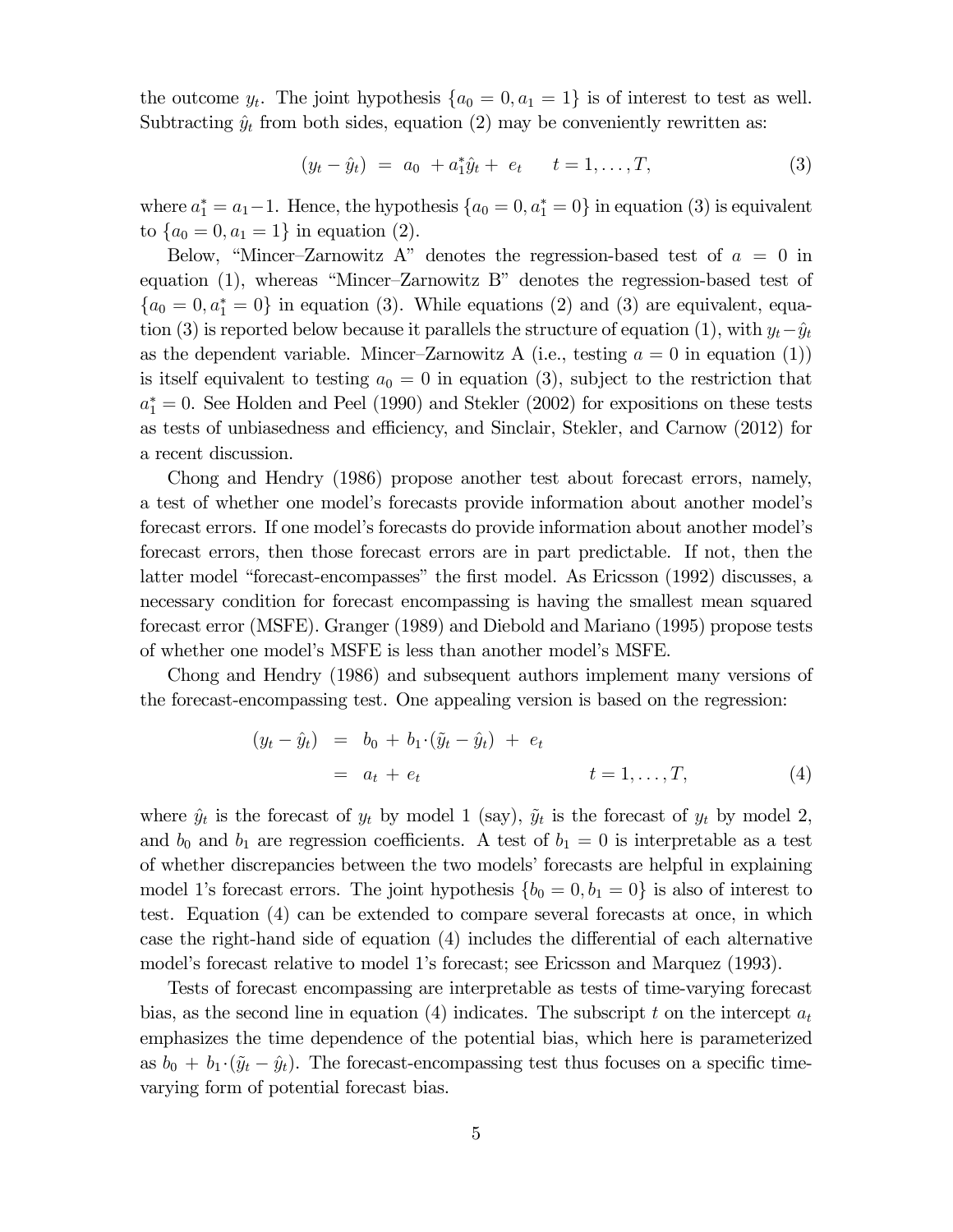The time dependence of the forecast bias could be completely general, as follows:

$$
(y_t - \hat{y}_t) = \sum_{i=1}^T c_i I_{it} + e_t
$$
  
=  $a_t + e_t$   $t = 1, ..., T,$  (5)

where the impulse indicator  $I_{it}$  is a dummy variable that is unity for  $t = i$  and zero otherwise, and  $c_i$  is the corresponding coefficient for  $I_{it}$ . Because the  $\{c_i\}$  may have any values whatsoever, the intercept  $a_t$  in equation (5) may vary arbitrarily over time. In this context, a test that all coefficients  $c_i$  are equal to zero is a generic test of forecast unbiasedness. Because equation (5) includes T coefficients, equation (5) cannot be estimated unrestrictedly. However, the question being asked can be answered by using impulse indicator saturation, as is discussed in the following section.

### 4 Indicator Saturation Techniques

Impulse indicator saturation (IIS) is a general procedure for model evaluation, and in particular for testing parameter constancy. As this section shows, IIS also can be used to test for time-varying forecast bias. Doing so provides a new application of impulse indicator saturation–as a generic test of forecast bias–noting that IIS has previously been employed for model evaluation, model design, and robust estimation. Section 4.1 discusses IIS and its extensions as a procedure for testing parameter constancy. Section 4.2 re-interprets existing tests of forecast bias as special cases of IIS and shows how IIS can be used to detect arbitrarily time-varying forecast bias. Sections 5 and 6 then apply IIS and its extensions to analyze potential bias in forecasts of the U.S. gross federal debt.

#### 4.1 Impulse Indicator Saturation and Extensions

This subsection summarizes how impulse indicator saturation provides a general procedure for analyzing a model's constancy. Specifically, IIS is a generic test for an unknown number of breaks, occurring at unknown times anywhere in the sample, with unknown duration, magnitude, and functional form. IIS is a powerful empirical tool for both evaluating and improving existing empirical models. Hendry (1999) proposed IIS as a procedure for testing parameter constancy. See Hendry, Johansen, and Santos (2008), Doornik (2009a), Johansen and Nielsen (2009, 2013), Hendry and Santos (2010), Ericsson (2011a, 2011b, 2012, 2016), Ericsson and Reisman (2012), Bergamelli and Urga (2014), Hendry and Pretis (2013), Hendry and Doornik (2014), Castle, Doornik, Hendry, and Pretis (2015), and Marczak and Proietti (2016) for further discussion and recent developments.

Impulse indicator saturation uses the zero–one impulse indicator dummies  $\{I_{it}\}\$ to analyze properties of a model. For a sample of  $T$  observations, there are  $T$  such dummies, so the unrestricted inclusion of all  $T$  dummies in an estimated model (thereby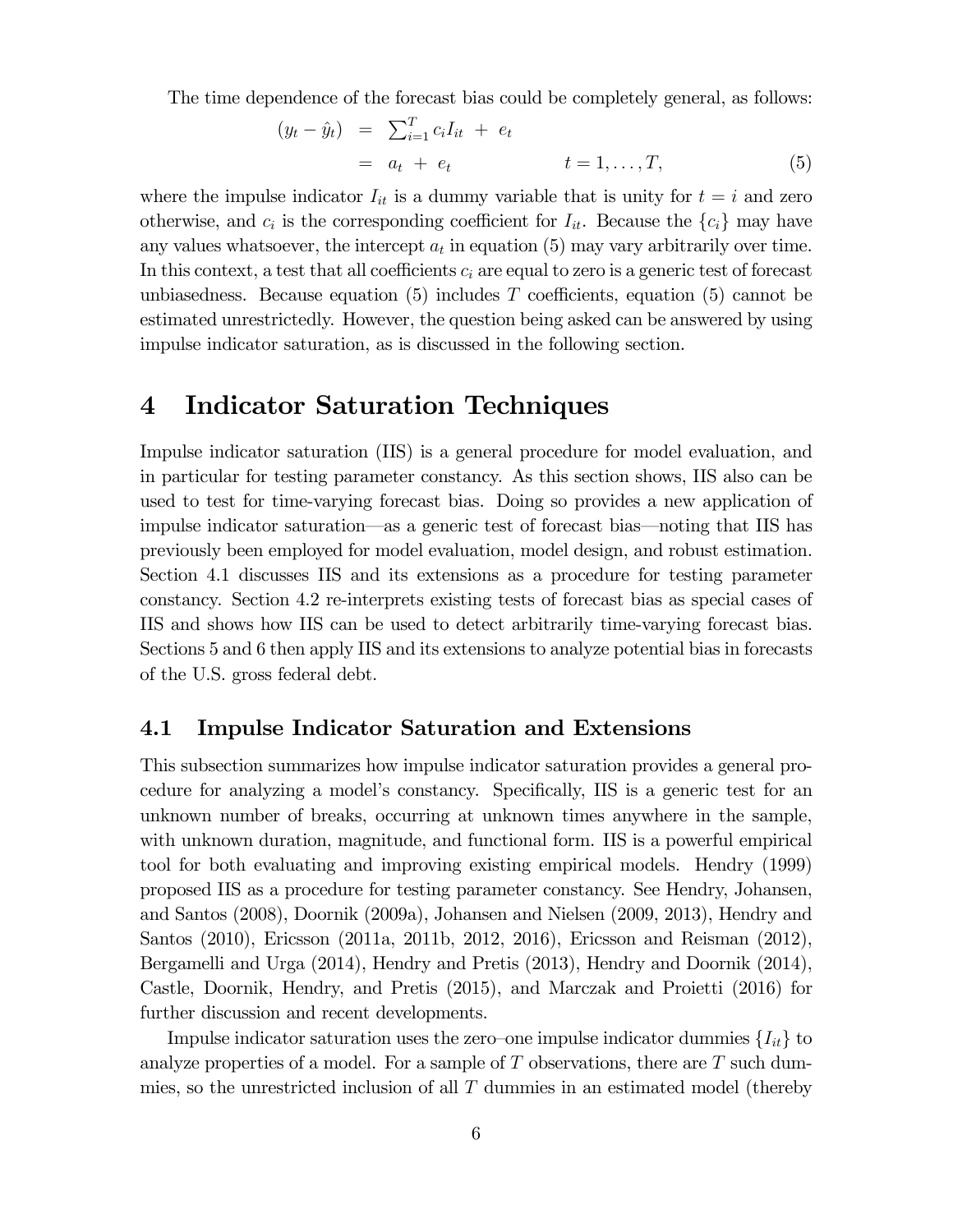"saturating" the sample) is infeasible. However, blocks of dummies can be included, and that insight provides the basis for IIS. To motivate how IIS is implemented in practice, this subsection employs a bare-bones version of IIS in two simple Monte Carlo examples.

Example 1. This example illustrates the behavior of IIS when the model is correctly specified. Suppose that the data generation process (DGP) for the variable  $w_t$ is:

$$
w_t = \mu_0 + \varepsilon_t \quad \varepsilon_t \sim NID(0, \sigma^2), \quad t = 1, \dots, T,
$$
 (6)

where  $w_t$  is normally and independently distributed with mean  $\mu_0$  and variance  $\sigma^2$ . Furthermore, suppose that the model estimated is a regression of  $w_t$  on an intercept, i.e., the model is correctly specified. Figure 3a plots Monte Carlo data from the DGP in equation (6) with  $\mu_0 = 20, \sigma^2 = 1$ , and  $T = 100$ . Figure 3b plots the estimated model's residuals, scaled by that model's residual standard error.

The bare-bones version of IIS is as follows.

- 1. Estimate the model, including impulse indicator dummies for the first half of the sample, as represented by Figure 4a. That estimation is equivalent to estimating the model over the second half of the sample, ignoring the first half. Drop all statistically insignificant impulse indicator dummies and retain the statistically significant ones (Figure 4b).
- 2. Repeat this process, but start by including impulse indicator dummies for the second half of the sample (Figure 4d), and retain the significant ones (Figure 4e).
- 3. Re-estimate the original model, including all dummies retained in the two block searches (Figure 4g), and select the statistically significant dummies from that combined set (Figure 4h).

Hendry, Johansen, and Santos (2008) and Johansen and Nielsen (2009) have shown that, under the null hypothesis of correct specification, the expected number of impulse indicator dummies retained is roughly  $\alpha T$ , where  $\alpha$  is the target size. In Figure 4h, five dummies are retained;  $\alpha = 5\%$ ; and  $\alpha T = (5\% \cdot 100) = 5$ , an exact match.

Example 2. This example illustrates the behavior of IIS when there is an unmodeled break. Suppose that the DGP for the variable  $w_t$  is:

$$
w_t = \mu_0 + \mu_1 S_{64t} + \varepsilon_t \quad \varepsilon_t \sim NID(0, \sigma^2), \quad t = 1, \dots, T,
$$
 (7)

where  $S_{64t}$  is a one-off step dummy that is equal to 0  $(t = 1,\ldots,63)$  or 1  $(t =$  $64,\ldots, 100$ , and  $\mu_1$  is its coefficient in the DGP. The model estimated is a regression of  $w_t$  on an intercept alone, ignoring the break induced by the step dummy  $S_{64t}$ . As in Example 1,  $w_t$  is normally and independently distributed with a nonzero mean. However, that mean alters at  $t = 64$ . The model ignores that change in mean (aka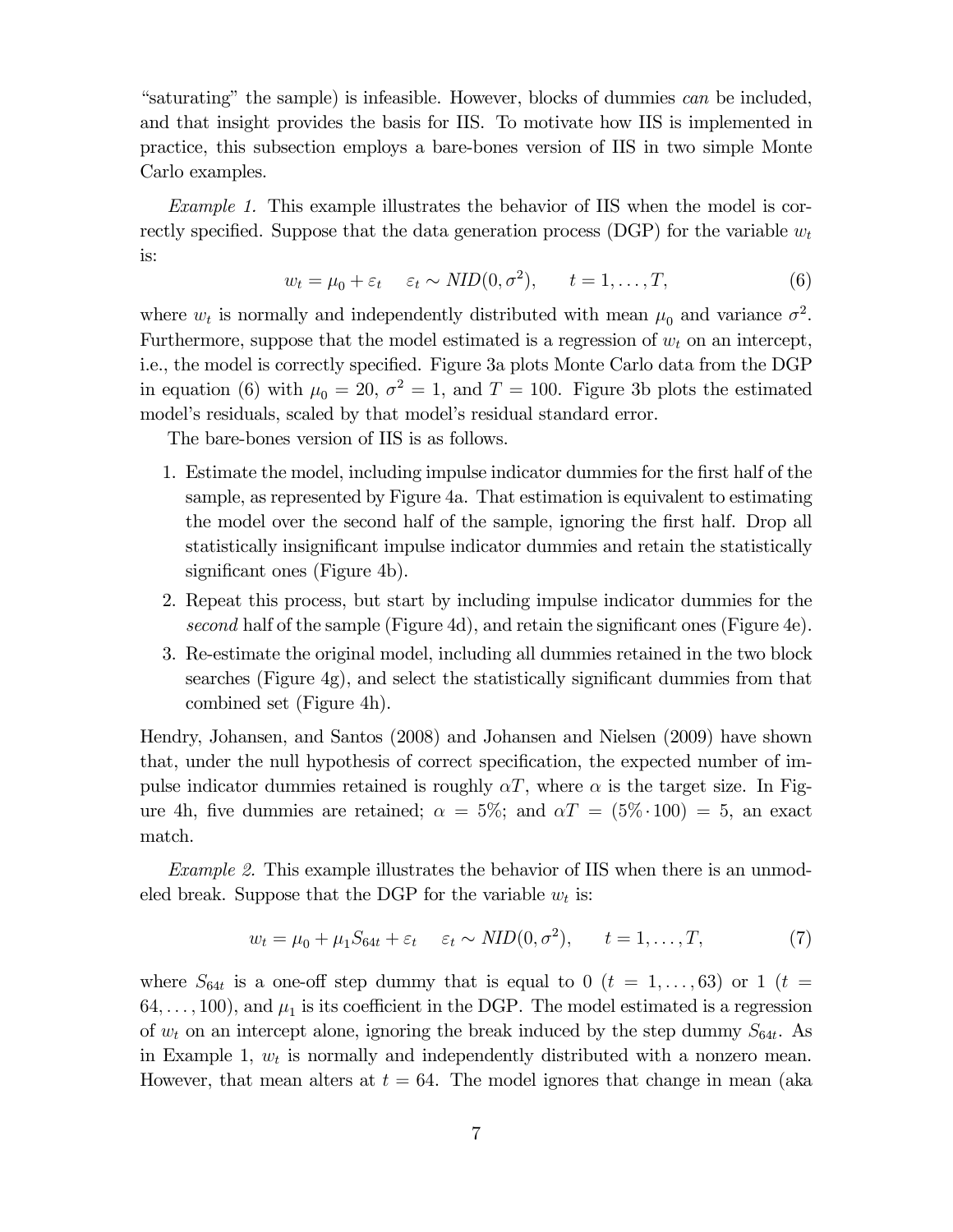

Figure 3: Actual and fitted values and the corresponding scaled residuals for the estimated model when the DGP does not have a break.



Figure 4: A characterization of bare-bones impulse indicator saturation with a target size of 5% when the DGP does not have a break.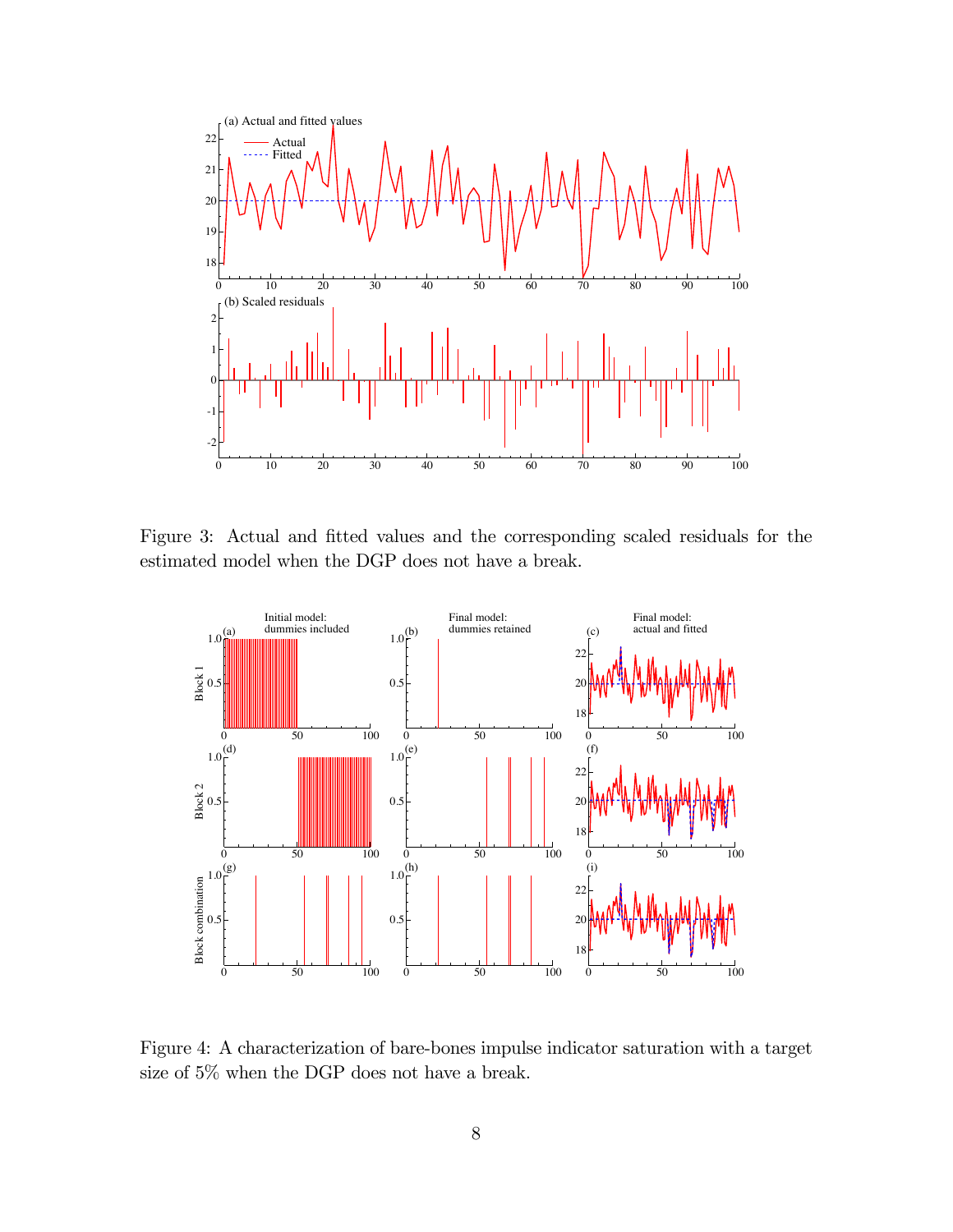a "location shift") and hence is mis-specified. Figure 5a plots Monte Carlo data from the DGP in equation (7) with  $\mu_0 = 20$ ,  $\mu_1 = -10$ ,  $\sigma^2 = 1$ , and  $T = 100$ . Figure 5b plots the estimated model's residuals. Interestingly, no residuals lie outside the estimated 95% confidence region, even though the break is  $-10\sigma$ . The model has no "outliers".

Figure 6 plots the corresponding graphs for the bare-bones implementation of IIS described in Example 1, as applied to the Monte Carlo data in Example 2. As the penultimate graph (Figure 6h) shows, the procedure has high power to detect the break, even although the nature of the break is not utilized in the procedure itself.

In practice, IIS as an algorithm may be more complicated than this bare-bones version, which employs two equally sized blocks, selects dummies by  $t$ -tests, and is non-iterative. In Doornik and Hendry's (2013) Autometrics econometrics software, IIS utilizes many possibly unequally sized blocks, rather than just two blocks; the partitioning of the sample into blocks may vary over iterations of searches; dummy selection includes  $F$ -tests against a general model; and residual diagnostics help guide model selection. Notably, the specific algorithm for IIS can make or break IIS's usefulness; cf. Doornik (2009a), Castle, Fawcett, and Hendry (2010), and Hendry and Doornik (2014). IIS is a statistically valid procedure for integrated, cointegrated data; see Johansen and Nielsen (2009). IIS can serve as a diagnostic statistic, and it can aid in model development, as discussed in Ericsson (2011a).

Many existing procedures can be interpreted as special cases of IIS in that they represent particular algorithmic implementations of IIS. Such special cases include recursive estimation, rolling regression, the Chow (1960) predictive failure statistic (including the 1-step, breakpoint, and forecast versions implemented in OxMetrics), the Andrews (1993) unknown breakpoint test, the Bai and Perron (1998) multiple breakpoint test, tests of extended constancy in Ericsson, Hendry, and Prestwich (1998, pp. 305ff), tests of nonlinearity, intercept correction (in forecasting), and robust estimation. IIS thus provides a general and generic procedure for analyzing a model's constancy. Algorithmically, IIS also solves the problem of having more potential regressors than observations by testing and selecting over blocks of variables.

Table 1 summarizes IIS and two extensions of IIS, drawing on expositions and developments in Ericsson (2011b, 2012) and Ericsson and Reisman (2012). Throughout, T is the sample size, t is the index for time, i and j are the indexes for indicators, k is the index for economic variables (denoted  $(x_{kt})$ , and K is the total number of potential regressors considered. A few remarks may be helpful for interpreting the entries in Table 1.

Impulse indicator saturation. This is the standard IIS procedure proposed by Hendry (1999), with selection among the T zero–one impulse indicators  $\{I_{it}\}\$ .

Super saturation. Super saturation searches across all possible one-off step functions  $\{S_{it}\}\$ , in addition to  $\{I_{it}\}\$ . Step functions are of economic interest because they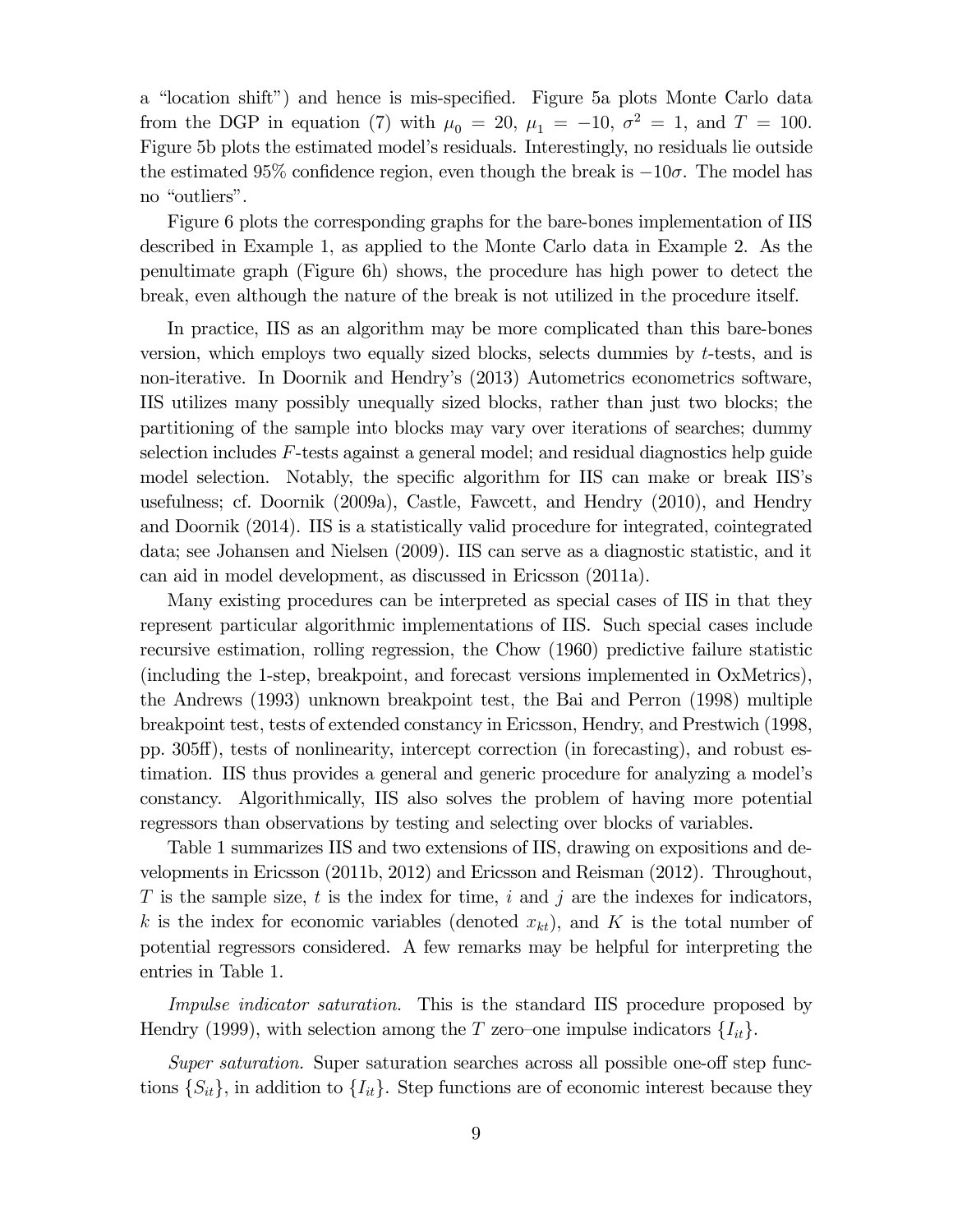

Figure 5: Actual and fitted values and the corresponding scaled residuals for the estimated model when the DGP has a break and the model ignores that break.



Figure 6: A characterization of bare-bones impulse indicator saturation with a target size of 5% when the DGP has a break and the model ignores that break.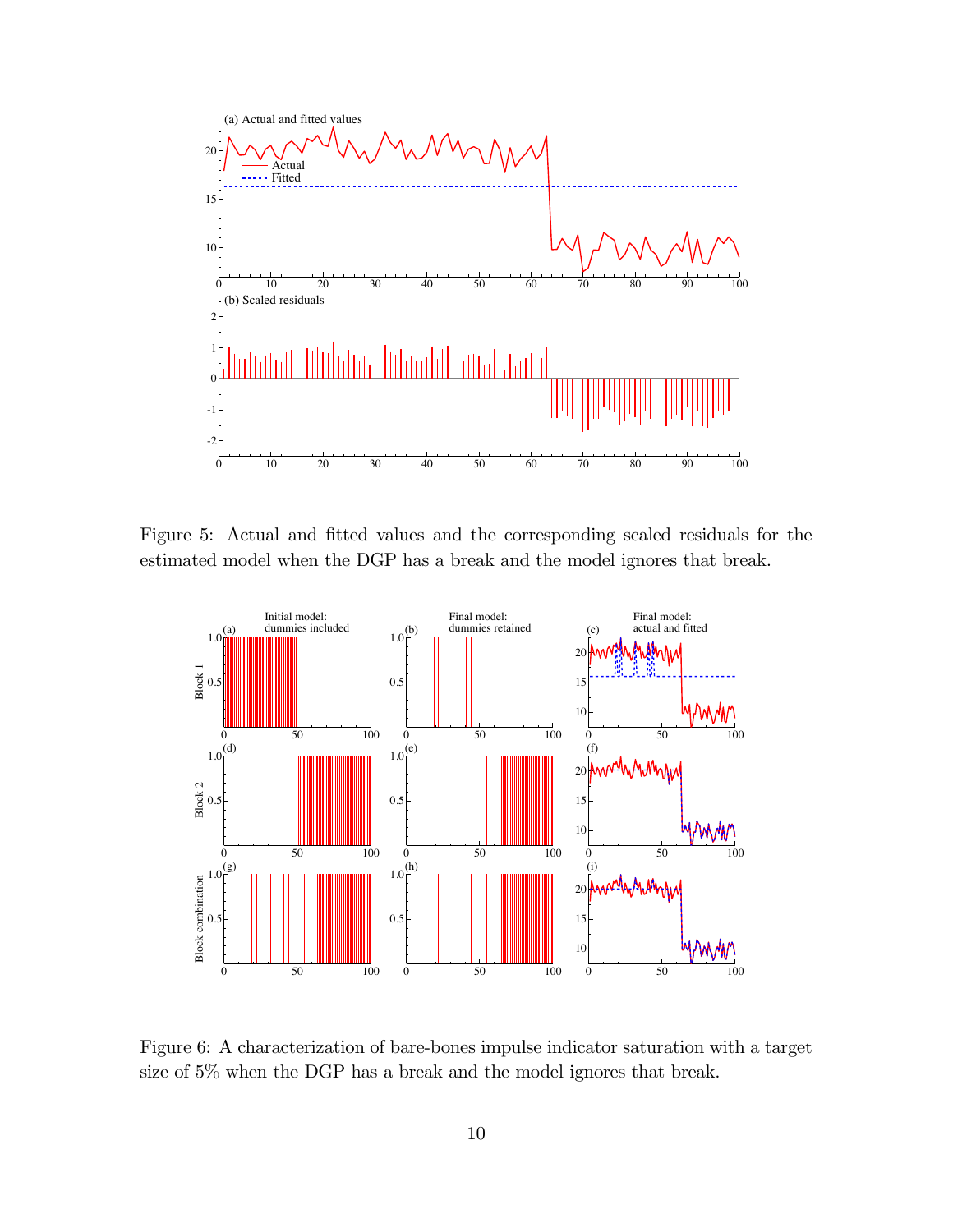| Name              | Description   | Variables             | Definition                                                         |
|-------------------|---------------|-----------------------|--------------------------------------------------------------------|
| Impulse indicator | Zero-one      | $\{I_{it}\}\$         | $I_{it} = 1$ for $t = i$ ,                                         |
| saturation        | dummies       |                       | zero otherwise                                                     |
| Super             | <b>Step</b>   | $\{I_{it}, S_{it}\}\$ | $S_{it} = 1$ for $t > i$ ,                                         |
| saturation        | functions     |                       | zero otherwise                                                     |
| Ultra             | Broken linear |                       | $\{I_{it}, S_{it}, T_{it}\}$ $T_{it} = t - i + 1$ for $t \geq i$ , |
| saturation        | trends        |                       | zero otherwise                                                     |

Table 1: Impulse indicator saturation and two extensions, as characterized by the variables involved.

may capture permanent or long-lasting changes that are not otherwise incorporated into a specific empirical model. A step function is a partial sum of impulse indicators. Equivalently, a step function is a parsimonious representation of a sequential subset of impulse indicators that have equal coefficients. Castle, Doornik, Hendry, and Pretis (2015) investigate the statistical properties of a closely related saturation estimator–step indicator saturation (SIS)–which searches among only the step indicator variables  $\{S_{it}\}\$ . Autometrics now includes IIS, SIS, super saturation (IIS+SIS), and zero-sum pairwise IIS (mentioned below); see Doornik and Hendry (2013).

Ultra saturation. Ultra saturation (earlier, sometimes called "super duper" saturation) searches across  $\{I_{it}, S_{it}, T_{it}\}$ , where the  $\{T_{it}\}$  are broken linear trends. Broken linear trends may be of economic interest. Mathematically, the  ${T_{it}}$  are partial sums of the partial sums of impulse indicators. Broken quadratic trends, broken cubic trends, and higher-order broken trends are also feasible.

Table 1 is by no means an exhaustive list of extensions to IIS. Other extensions include sequential  $(j = 1)$  and non-sequential  $(j > 1)$  pairwise impulse indicator saturation for an indicator  $P_{it}$ , defined as  $I_{it} + I_{i+j,t}$ ; zero-sum pairwise IIS for an indicator  $Z_{it}$ , defined as  $\Delta I_{it}$ ; many many variables for a set of K potential regressors  ${x_{kt}, k = 1,..., K}$  for  $K > T$ ; factors; principal components; and multiplicative indicator saturation for the set of  $S_{it}x_{kt}$ . See Ericsson (2011b, 2012) and Castle, Clements, and Hendry (2013) for details, discussion, and examples in the literature. Also, the saturation procedure chosen may itself be a combination of extensions; and that choice may affect the power of the procedure to detect specific alternatives. For instance, in Example 2 above, the 37 impulse indicators  $\{I_{it}, i = 64,\ldots, 100\}$  are not a particularly parsimonious way of expressing the step shift that occurs two thirds of the way through the sample, whereas the single one-off step dummy  $S_{64t}$  is.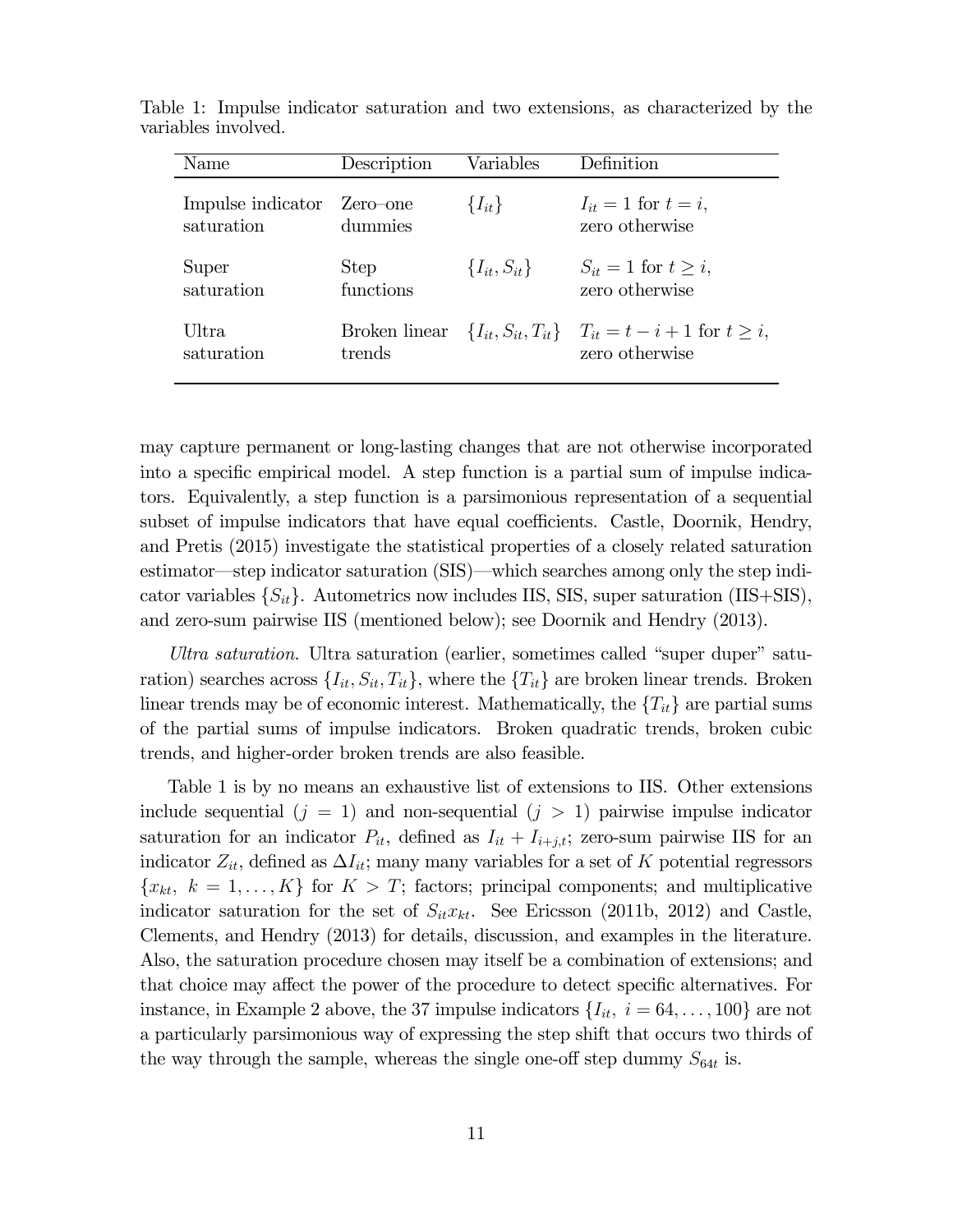#### 4.2 Re-interpretation and Generalization

This subsection discusses how IIS and its extensions provide a conceptual framework for re-interpreting existing tests of forecast bias. Equally, saturation procedures generalize those existing tests to allow for arbitrarily time-varying forecast bias.

For instance, the Mincer—Zarnowitz A test (based on equation (1)) is a special case of super saturation in which only the step dummy  $S_{1t}$  (equivalent to the intercept) is included. The Mincer—Zarnowitz A test is also interpretable as the IIS test based on equation (5), but where  $c_1 = c_2 = \ldots = c_T$  is *imposed*, and the hypothesis  $c_1 = 0$ is tested. The Mincer—Zarnowitz B test (based on equation (3)) is a special case of multiplicative indicator saturation in which the dependent variable is the forecast error, the  $x$ 's are the intercept and the forecast, and the only multiplicative indicators considered are those multiplied by the step indicator  $S_{1t}$ . Multiplicative indicator saturation also includes the forecast encompassing test and standard tests of strong efficiency as special cases; cf. Holden and Peel (1990) and Stekler (2002).

As equation (5) entails, saturation-based tests generalize the Mincer—Zarnowitz tests to allow for time-varying forecast bias. This observation and the observations above highlight the strength of the Mincer—Zarnowitz tests (that they focus on detecting a constant nonzero forecast bias) and also their weakness (that they assume that the forecast bias is constant over time). These characteristics of the Mincer— Zarnowitz tests bear directly on the empirical results in the next two sections.

Certain challenges arise when interpreting a saturation-based test as a test of forecast bias. Specifically, saturation-based tests can detect not only time-varying forecast bias but also other forms of mis-specification, as reflected by discrepancies between the actual data and their assumed distribution as implied by the model. Such mis-specifications include outliers due to heteroscedasticity (as from a change in the forecast error variance) and thick tails (thick, relative to the assumed distribution). IIS's ability to detect many forms of mis-specification is thus a caveat for the interpretation of IIS results per se. Two items can help resolve this interpretational challenge: the retained dummies themselves, and outside information.

First, the structure of the retained dummies may have implications for their interpretation. For instance, for mis-specification due to heteroscedasticity or thick tails, retained impulses typically would not be sequential or–even if they were–would not be of the same sign and of similar magnitude. Because (e.g.) step indicators characterize sequential, same-signed, same-magnitude features, any retained step indicators from super saturation would be unlikely to arise from heteroscedasticity or thick tails. Hence, the interpretational caveat may not be germane to extended forms of IIS such as super saturation. In that light, saturation procedures can serve as tools for characterizing time-varying forecast bias qua bias, rather than as some unknown form of mis-specification. Saturation procedures thus provide a generic approach to estimating time-varying forecast bias, albeit a generic approach that is atheoretical,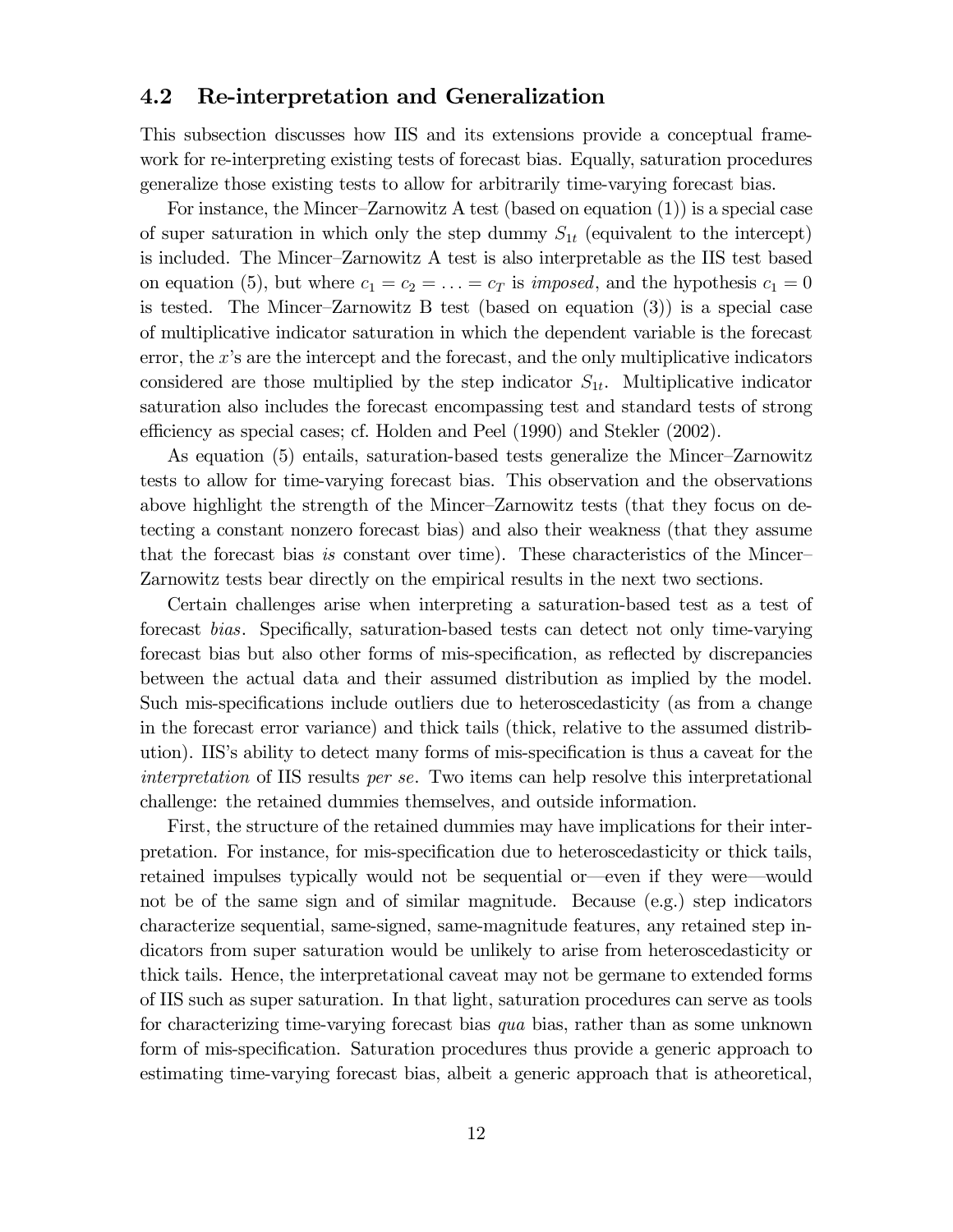economically speaking.

Second, outside information–such as from economic, institutional, and historical knowledge–may assist in interpreting saturation-based results. For instance, Section 6 integrates saturation procedures with an economically based interpretation of the estimated biases in light of the dates of business-cycle turning points. Features of the government's budget may imply systematic forecast errors (i.e., biases) at business-cycle turning points. Such an economic interpretation holds, even although impulse (rather than step) dummies statistically characterize the time-varying forecast bias.

As a more general observation, different types of indicators are adept at characterizing different sorts of bias: impulse dummies  $\{I_{it}\}\$ for date-specific anomalies, step dummies  $\{S_{it}\}\$  for level shifts, and broken trends  $\{T_{it}\}\$  for evolving developments. Transformations of the variable being forecast also may affect the interpretation of the retained indicators. For instance, an impulse dummy for a growth rate implies a level shift in the (log) level of the variable.

Saturation-based tests of forecast bias can serve both as diagnostic tools to detect what is wrong with the forecasts, and as developmental tools to suggest how the forecasts can be improved. Clearly, "rejection of the null doesn't imply the alternative". However, for time series data, the date-specific nature of saturation procedures can aid in identifying important sources of forecast error. Use of these tests in forecast development is consistent with a progressive modeling approach; see White (1990) and Hendry and Doornik (2014).

### 5 Evidence on Biases in the Forecasts of Debt

This section examines the CBO, OMB, and APB forecasts of U.S. gross federal debt for potential bias over 1984—2012. Standard (Mincer—Zarnowitz) tests of forecast bias typically fail to detect economically and statistically important biases. By contrast, saturation-based tests detect large time-varying biases in the CBO, OMB, and APB forecasts, particularly for 1990, 1991, 2001—2003, and 2008—2011. Forecast biases for a given year differ numerically across the CBO, OMB, and APB, albeit with some similarities.

Table 2 reports the Mincer—Zarnowitz regressions in equations (1) and (3) for the CBO, OMB, and APB forecasts, with columns alternating between the "A" and "B" versions of the Mincer—Zarnowitz regression. Here and in subsequent tables, estimated standard errors appear in parentheses  $(\cdot)$  under regression coefficients, t-ratios appear in curly brackets  $\{\cdot\}$ , p-values appear in square brackets  $[\cdot]$ , and  $\hat{\sigma}$  denotes the residual standard error. For the Mincer—Zarnowitz test statistic in Table 2, and for other test statistics here and below, the entries within a given block of numbers are the I-statistic for testing the null hypothesis against the designated main-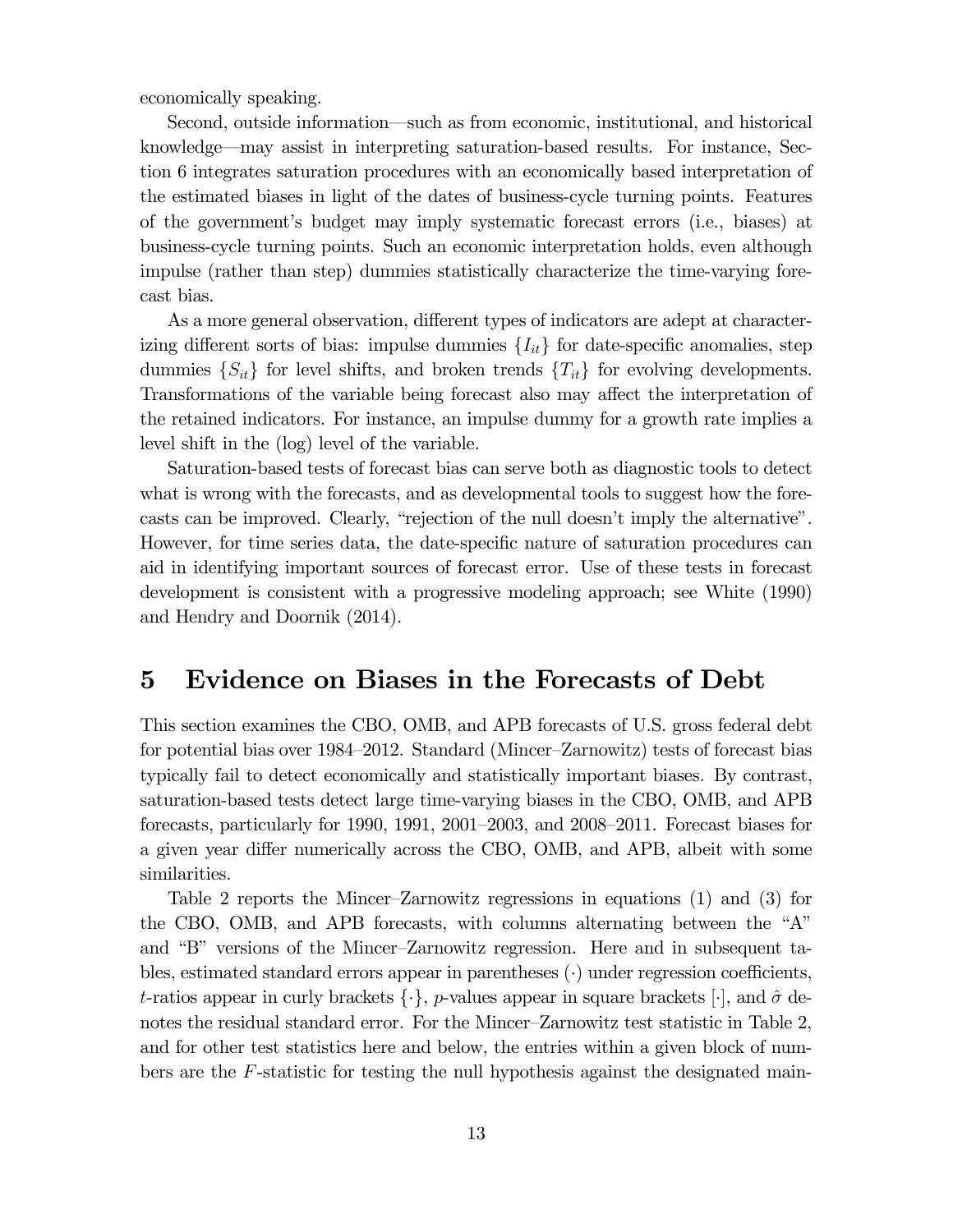| Regressor<br>or statistic                | CBO                                | <b>CBO</b>                       | <b>OMB</b>                          | <b>OMB</b>                         | <b>APB</b>                        | <b>APB</b>                           |
|------------------------------------------|------------------------------------|----------------------------------|-------------------------------------|------------------------------------|-----------------------------------|--------------------------------------|
| Intercept                                | 0.27<br>(0.33)<br>${0.82}$         | $-6.07$<br>(4.60)<br>$\{-1.32\}$ | $-0.79$<br>(0.40)<br>$\{-1.99\}$    | 11.56<br>(5.15)<br>${2.24}$        | $-0.36$<br>(0.27)<br>$\{-1.34\}$  | 1.89<br>(3.82)<br>${0.50}$           |
| Forecast $\hat{y}_t$                     |                                    | 0.0074<br>(0.0054)<br>${1.38}$   |                                     | 0.0144<br>(0.0060)<br>$\{-2.40\}$  |                                   | $-0.0026$<br>(0.0044)<br>$\{-0.59\}$ |
| $\hat{\sigma}$                           | 1.757\%                            | 1.729%                           | 2.136%                              | 1.974\%                            | 1.432\%                           | 1.449\%                              |
| RMSE of the<br>forecast                  | 1.746\%                            | 1.746\%                          | 2.243\%                             | 2.243\%                            | 1.452\%                           | 1.452\%                              |
| $Mincer-$<br>Zarnowitz<br>test statistic | 0.67<br>[0.421]<br>F(1, 28)        | 1.30<br>[0.290]<br>F(2, 27)      | 3.96<br>[0.056]<br>F(1, 28)         | $5.21*$<br>[0.012]<br>F(2, 27)     | 1.80<br>[0.191]<br>F(1, 28)       | 1.05<br>[0.363]<br>F(2, 27)          |
| Normality<br>statistic                   | $10.6**$<br>[0.005]<br>$\chi^2(2)$ | 5.40<br>[0.067]<br>$\chi^2(2)$   | $13.5***$<br>[0.001]<br>$\chi^2(2)$ | $17.2**$<br>[0.000]<br>$\chi^2(2)$ | $6.00*$<br>[0.050]<br>$\chi^2(2)$ | $6.79*$<br>[0.034]<br>$\chi^2(2)$    |
| Variance<br>instability<br>statistic     | 0.38                               | $0.48*$                          | 0.43                                | 0.39                               | 0.37                              | 0.30                                 |

Table 2: Coefficients, estimated standard errors,  $t$ -ratios, and summary statistics for Mincer—Zarnowitz A and B regressions of the CBO, OMB, and APB forecast errors.

tained hypothesis, the tail probability associated with that value of the  $F\text{-statistic}$ , the degrees of freedom for the  $F$ -statistic (in parentheses), and (for saturation-based statistics) the retained dummy variables. Superscript asterisks  $*$  and  $**$  denote rejections of the null hypothesis at the 5% and 1% levels respectively, and the null hypothesis typically includes setting the coefficient on the intercept to zero. Doornik and Hendry (2013) provide a description of the residual diagnostic statistics. For the saturation-based statistics reported below,  $K$  is the number of *potential* regressors for selection, and the target size is chosen much smaller than  $1/K$  in order to help ensure that few if any indicators are retained fortuitously.

The results in Table 2 provide little evidence of forecast bias for any of the forecasts. From the first column for the CBO, the estimate of the forecast bias  $a$  in equation  $(1)$  is 0.27, which is statistically insignificantly different from zero, with an F-statistic of 0.67. From the second column for the CBO, the estimates of  $a_0$  and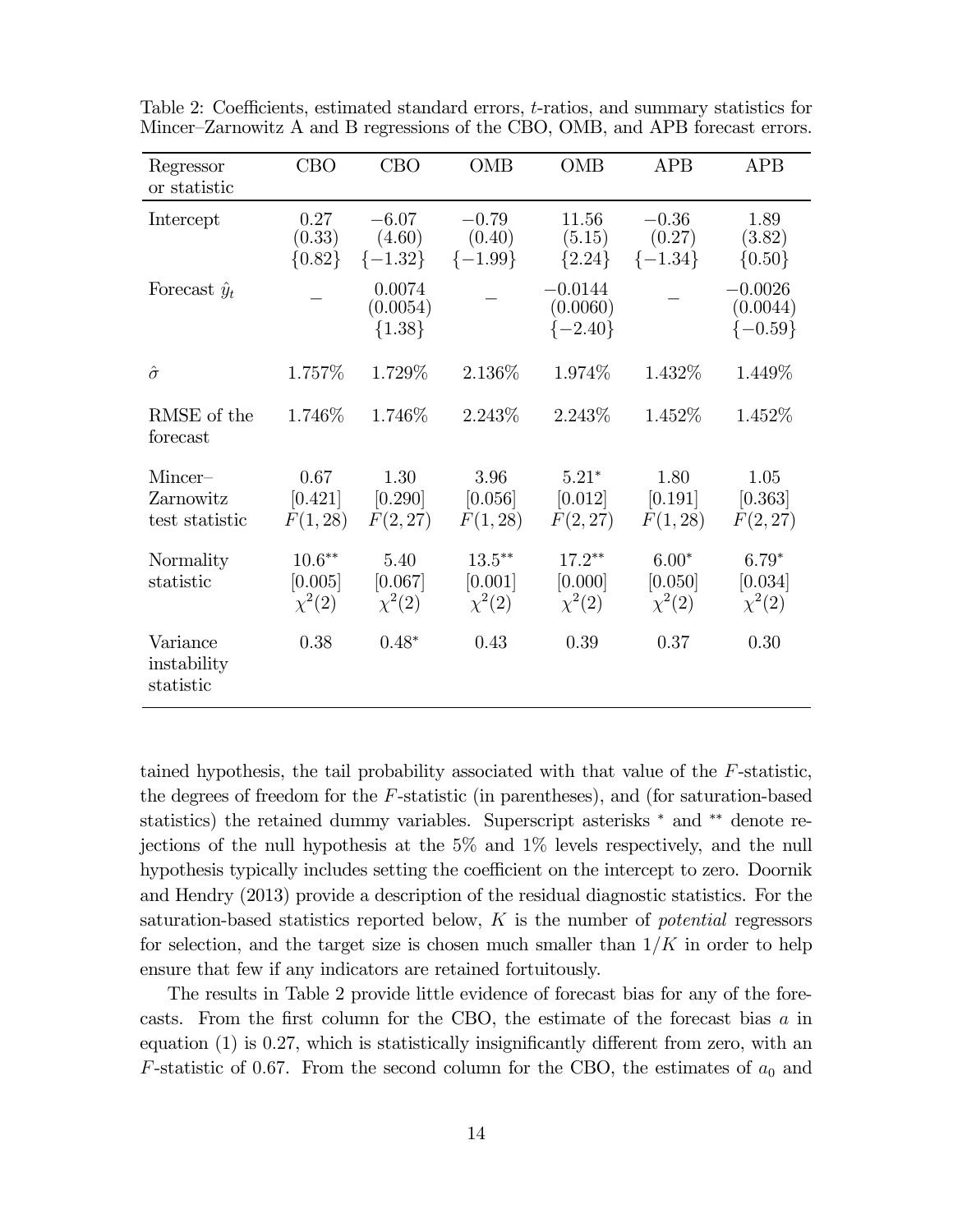$a_1^*$  in equation (3) are  $-6.07$  and 0.0074, which are individually insignificant with t-statistics of  $-1.32$  and 1.38, and jointly insignificant with an F-statistic of 1.30. The Mincer—Zarnowitz statistics for OMB and APB are likewise insignificant, except that the Mincer—Zarnowitz B statistic for OMB is significant at around the 1% level. Thus, the Mincer—Zarnowitz A test fails to detect bias in all three forecasts, and the Mincer—Zarnowitz B test fails to detect bias in two of three forecasts. Standard tests thus provide little evidence of forecast bias.

Table 3 reports forecast-encompassing statistics and saturation-based test statistics of forecast bias for the CBO, OMB, and APB forecasts. Table 3 also includes the Mincer—Zarnowitz statistics for comparison. The forecast-encompassing statistic detects bias for all three forecasts; cf. Martinez (2011, 2015). Likewise, IIS and its extensions always detect bias, and they do so for historically and economically consequential years. The dates of several retained impulse and step dummies are indicative of the following important events that potentially affected the actual federal debt after its forecasts were made.

1990: Iraq invasion of Kuwait on August 2, 1990; July 1990—March 1991 recession.

2001: March—November 2001 recession; September 11, 2001.

2008, 2009: December 2007—June 2009 recession.

Recessions are dated per the National Bureau of Economic Research (2012). Businesscycle turning points are prominent among the events listed. The four years listed also highlight the difficulties in forecasting the debt, especially in light of unanticipated events that affect both government expenditures and government revenues; cf. Alexander and Stekler (1959) and Stekler (1967).

The saturation-based tests in Table 3 focus on the statistical significance of the biases for each set of forecasts. The corresponding regressions permit assessing the extent and economic and numerical importance of the bias for each set of forecasts. Figure 2 plots the CBO, OMB, and APB forecast errors; and Figure 7 plots the estimates of forecast bias obtained from ultra saturation. (Figure 8 provides an alternative calculation of the forecast biases, as discussed in Section 6 below.)

The forecast biases vary markedly over time, and they exhibit some similarities across agencies. For the CBO forecasts, the bias is approximately 2.5% for 1990 and 2001–2003,  $5\%$  for 2008, for the most part declining thereafter, and  $-0.5\%$  (and statistically detectably so) for all other years. For the OMB forecasts, the bias is approximately  $-8\%$  for 2009 and  $-0.5\%$  for all other years. For the APB forecasts, the bias is approximately  $4\%$  for 2008 and  $-0.5\%$  for all other years. As a reference, the residual standard errors for the regressions with ultra saturation are 0.68%, 1.65%, and 1.20% respectively. In several instances, forecast biases exceed 2% in absolute value. These biases are economically large, especially considering that debt is a stock (not a flow), and that the forecasts are made less than nine months prior to the end of the fiscal year.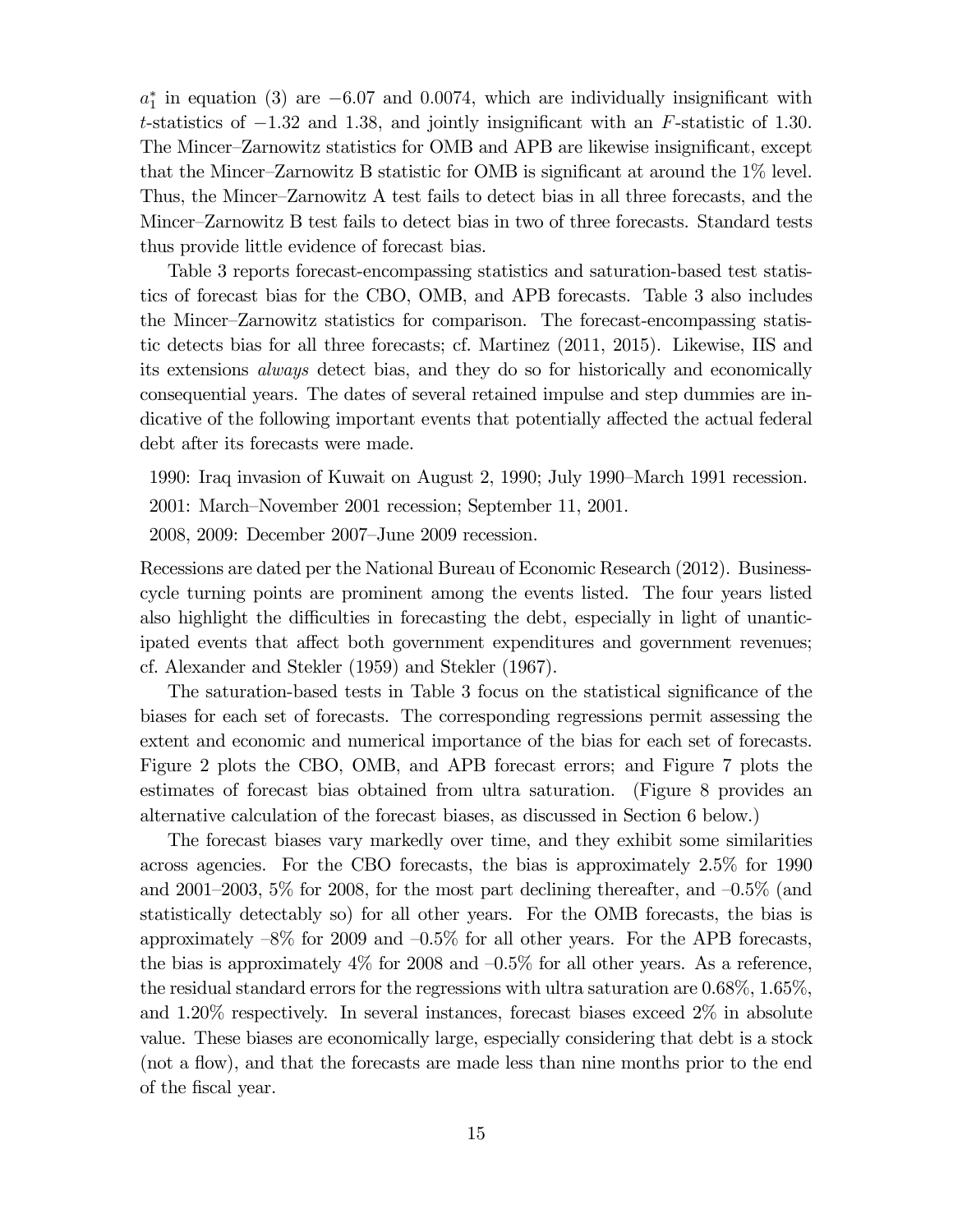| Statistic<br>or regressor<br>(target size)    | К              | <b>CBO</b>                                                                                                           | <b>OMB</b>                                                                                | <b>APB</b>                                                                        |
|-----------------------------------------------|----------------|----------------------------------------------------------------------------------------------------------------------|-------------------------------------------------------------------------------------------|-----------------------------------------------------------------------------------|
| Mincer-<br>Zarnowitz A                        | $\mathbf{1}$   | 0.67<br>[0.421]<br>F(1, 28)                                                                                          | 3.96<br>[0.056]<br>F(1, 28)                                                               | 1.80<br>[0.191]<br>F(1, 28)                                                       |
| Mincer-<br>Zarnowitz B                        | $\overline{2}$ | 1.30<br>[0.290]<br>F(2, 27)                                                                                          | $5.21*$<br>[0.012]<br>F(2, 27)                                                            | $1.05\,$<br>[0.363]<br>F(2, 27)                                                   |
| Forecast-<br>encompassing                     | 3              | $8.38**$<br>[0.000]<br>F(3, 26)                                                                                      | 19.44**<br>[0.000]<br>F(3, 26)                                                            | $3.12*$<br>[0.043]<br>F(3, 26)                                                    |
| Impulse<br>indicator<br>saturation<br>$(1\%)$ | 29             | $18.50**$<br>[0.000]<br>F(8, 21)<br>$I_{1990},$<br>$I_{2001}, I_{2002}, I_{2003},$<br>$I_{2008}, I_{2009}, I_{2010}$ | 28.04**<br>[0.000]<br>F(6, 23)<br>$I_{1990}, I_{2001},$<br>$I_{2008}, I_{2009}, I_{2011}$ | $14.40**$<br>[0.000]<br>F(5, 24)<br>$I_{1990}, I_{2001},$<br>$I_{2008}, I_{2009}$ |
| Super<br>saturation<br>$(0.5\%)$              | 56             | 17.66**<br>[0.000]<br>F(8, 21)<br>$I_{2008}, S_{1990}, S_{1991},$<br>$S_{2001}, S_{2004},$<br>$S_{2008}, S_{2011}$   | $15.44**$<br>[0.000]<br>F(4, 25)<br>$I_{2008},$<br>$S_{2008}, S_{2010}$                   | $7.63**$<br>[0.002]<br>F(2, 27)<br>$I_{2008}$                                     |
| Ultra<br>saturation<br>$(0.3\%)$              | 84             | 24.16**<br>[0.000]<br>F(7,22)<br>$I_{1990}, I_{2011},$<br>$S_{2001}, S_{2004},$<br>$T_{2008}, T_{2009}$              | $13.33**$<br>[0.000]<br>F(2, 27)<br>$I_{2009}$                                            | $7.63**$<br>[0.002]<br>F(2, 27)<br>$I_{2008}$                                     |
| Intercept<br>(OLS)                            | $\mathbf{1}$   | 0.27<br>(0.33)<br>${0.82}$<br>[0.421]                                                                                | $-0.79$<br>(0.40)<br>$\{-1.99\}$<br>[0.056]                                               | $-0.36$<br>(0.27)<br>$\{-1.34\}$<br>[0.191]                                       |
| Intercept<br>(IIS at $1\%$ )                  | 29             | $-0.58$<br>(0.15)<br>$\{-3.78\}$<br>[0.001]                                                                          | $-0.79$<br>(0.18)<br>$\{-4.43\}$<br>[0.000]                                               | $-0.60$<br>(0.16)<br>$\{-3.74\}$<br>[0.001]                                       |

Table 3: Statistics for testing for bias in the CBO, OMB, and APB forecasts.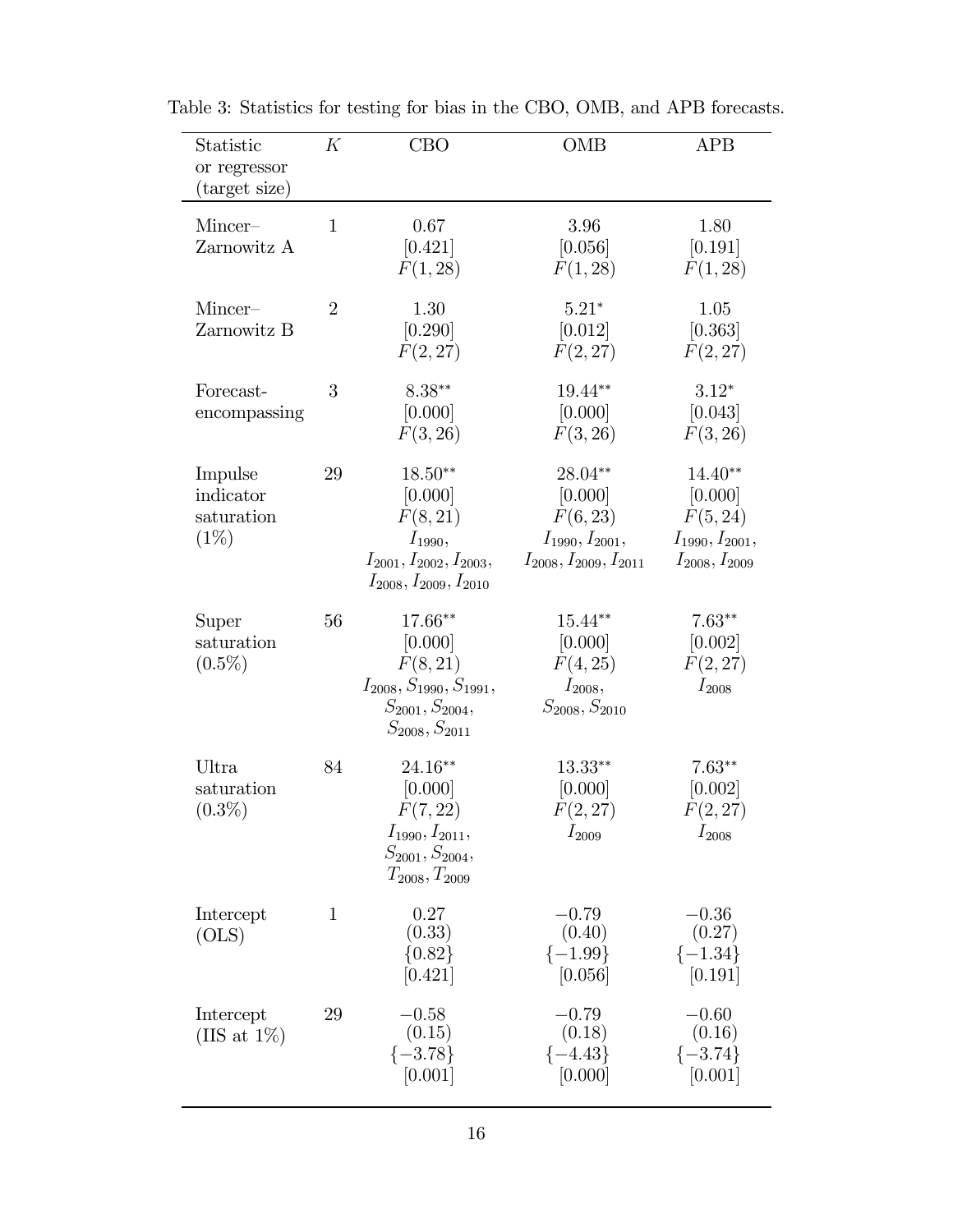

Figure 7: Estimates of forecast bias for the log of U.S. gross federal debt using ultra saturation.



Figure 8: Estimates of forecast bias for the log of U.S. gross federal debt using a standardized set of NBER-dated and other impulse dummies.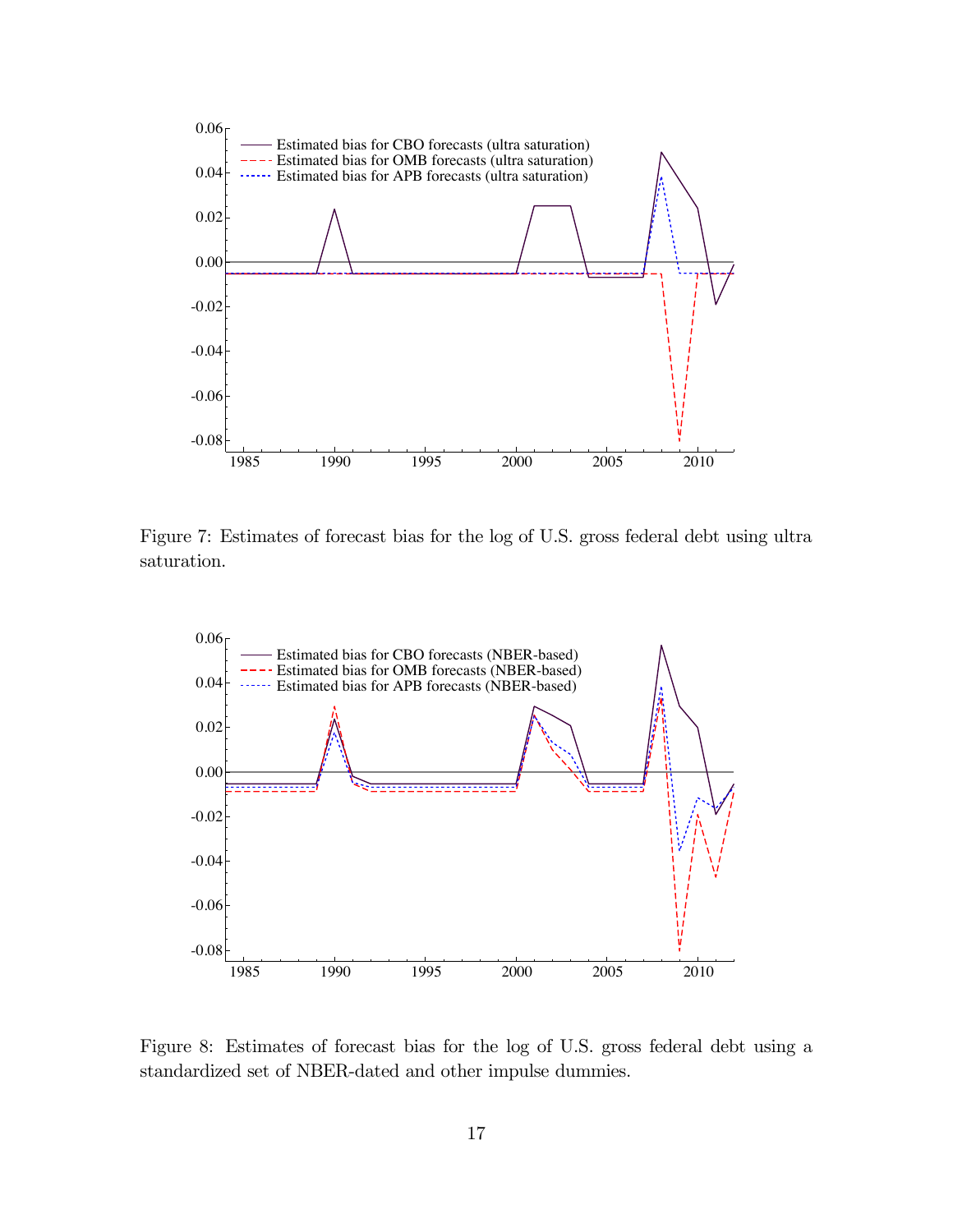As Figure 7 shows, forecast biases are sometimes positive and othertimes negative. The Mincer—Zarnowitz tests have particular difficulty in detecting such biases because the Mincer—Zarnowitz tests average all biases (both negative and positive) over time, and because the Mincer—Zarnowitz tests assign any time variation in bias to the residual rather than to the bias itself. As an extreme hypothetical example, the Mincer—Zarnowitz A test has no power whatsoever to detect a forecast bias that is  $+\$10^{100}$  for the first half of the sample and  $-\$10^{100}$  for the second half of the sample, even though this bias would be obvious from (e.g.) plotting the forecast errors.

Mincer—Zarnowitz tests also can lack power to detect forecast bias if forecast errors have thick tails or are heteroscedastic. Indeed, for every Mincer—Zarnowitz regression in Table 2, residual diagnostic statistics reject either normality or homoscedasticity. As follows from Johansen and Nielsen (2009), IIS can provide robust inference about the intercept in such a situation. While heteroscedasticity-consistent standard errors may provide consistent inference, they fail to improve efficiency of coefficient estimates, whereas robust estimation techniques such as IIS can. Those differences are highlighted in the bottom two rows of Table 3, which compare the estimated intercepts in the (OLS) Mincer—Zarnowitz A regressions with the estimated intercepts using IIS. The intercepts in the standard Mincer—Zarnowitz A regressions are statistically insignificant, whereas the intercepts estimated using IIS are highly significant. Even when IIS is viewed purely as a robust estimation procedure, empirical inferences about bias alter dramatically for the CBO, OMB, and APB forecasts. Bias is present in all three forecasts, and the standard Mincer—Zarnowitz tests typically fail to detect that bias. Section 6 goes further by re-interpreting the selected indicators themselves as resulting from an economically based time-varying forecast bias.

## 6 An Economic Interpretation of the Forecast Biases

This section examines the forecast biases in light of the business cycle. Section 6.1 re-interprets the estimated biases in light of the dates for the peaks and troughs of the business cycle, as determined by the National Bureau of Economic Research (NBER). This re-interpretation leads to a standardized reformulation of the estimated forecast biases in terms of business-cycle turning points, augmented by a few additional adjustments. Thus, this approach draws on Sinclair, Joutz, and Stekler (2010), who analyze the Fed's Greenbook forecasts similarly; and on Hendry (1999), who reinterprets IIS-detected outliers in an economic and institutional framework. See also Dyckman and Stekler (1966) and Stekler (1972, 2003). Section 6.2 evaluates these new models of forecast bias, including with tests for biases associated with political factors. Section 6.3 discusses some implications of forecast bias for forecasting.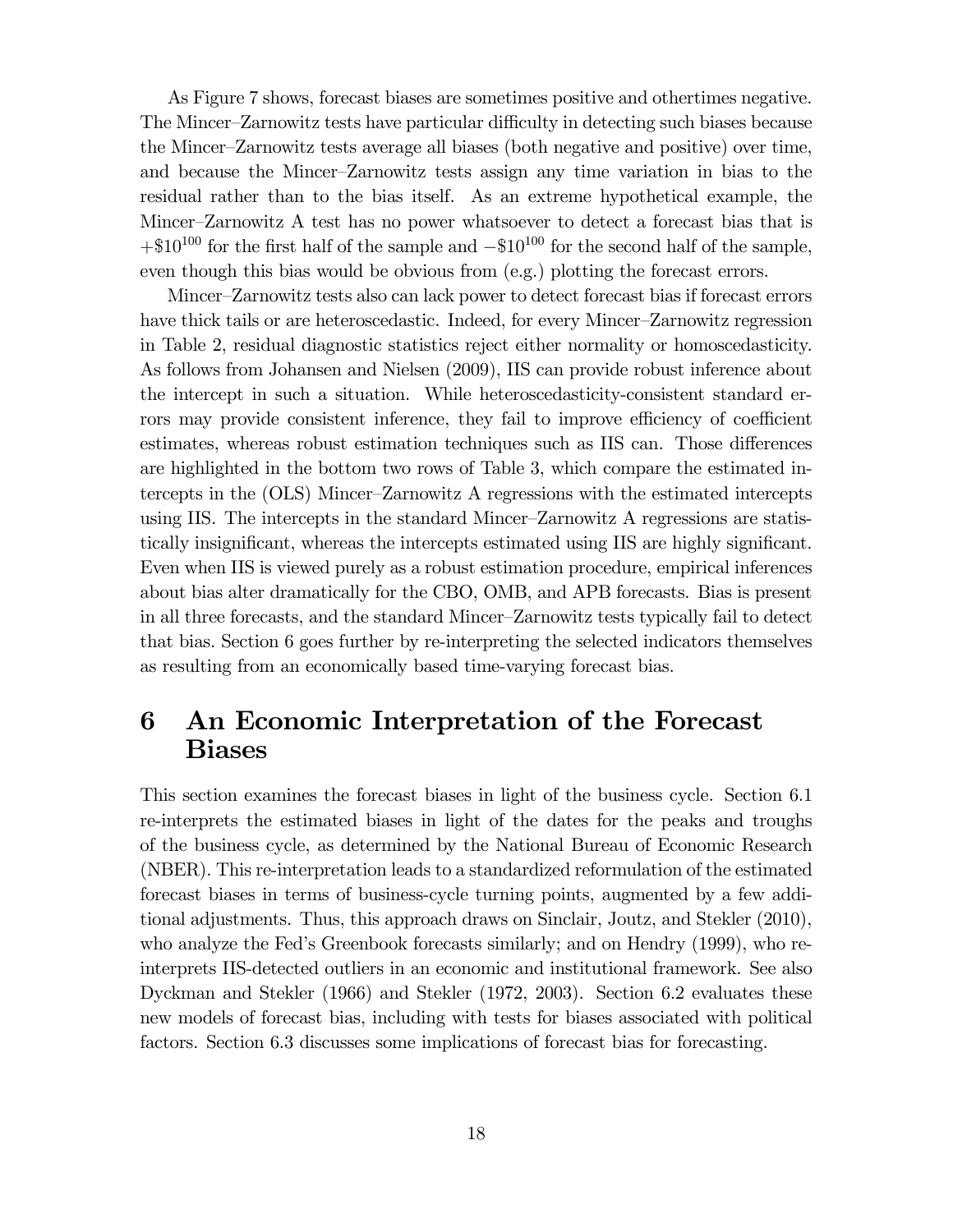| Event  | Reference date<br>of the event | Announcement date<br>of the reference date | Length of<br>determination<br>(in months) | Impulse<br>indicator |
|--------|--------------------------------|--------------------------------------------|-------------------------------------------|----------------------|
| Peak   | <b>July 1990</b>               | April 25, 1991                             | 9                                         | $I_{1990}^P$         |
| Trough | March 1991                     | December 22, 1992                          | 21                                        | $I_{1991}^T$         |
| Peak   | March 2001                     | November 26, 2001                          | 8                                         | $I_{2001}^{P}$       |
| Trough | November 2001                  | July 17, 2003                              | 20                                        | $I_{2002}^{T}$       |
| Peak   | December 2007                  | December 1, 2008                           | 11                                        | $I_{2008}^P$         |
| Trough | <b>June 2009</b>               | September $20, 2010$                       | 15                                        | $I^{T}_{2009}$       |

Table 4: NBER reference dates and announcement dates for 1984—2012.

Notes. The length of determination is the time elapsed from the end of the month of the reference date to the announcement date of the reference date, rounded to the nearest end of month. The date of the impulse indicator is the calendar year in which the fiscal year ends for the fiscal year that spans the reference date. A superscript  $P$  or  $T$  on an impulse indicator denotes peak or trough; and that superscript emphasizes the event associated with the superscripted indicator. Source for events and dates: National Bureau of Economic Research (2012).

#### 6.1 Forecast Biases and Turning Points

The previous section noted that several of the years associated with forecast bias are years in which major events–such as business-cycle turning points–occurred after the forecasts were made. As a way of capturing these phenomena in an economically interpretable manner, this subsection re-analyzes the forecast errors, specifically accounting for the effects of business-cycle turning points with impulse indicators. Additionally, IIS and its extensions are re-calculated, conditional on including the impulse indicators for these turning-point events.

The analysis below allows the forecast bias to alter for years in which an NBERdated peak or trough occurs *after* the publication of the forecast but *before* the end of the fiscal year. In practice, impulse indicators are constructed for these turningpoint events, and these dummy variables are included in regressions such as those for calculating the Mincer—Zarnowitz tests. From an economic and budgetary perspective, turning-point events could generate systematic biases in forecasts of debt because the advent of a recession or an expansion is likely to affect both sides of the federal government's balance sheet. For instance, the onset of a recession could lead to higher-than-anticipated outlays (as through higher unemployment compensation) and lower-than-anticipated revenues (as through lower individual and corporate income taxes).

Table 4 reports the NBER's turning-point events ("peak" or "trough") within the sample, the date of the event (the "reference date" in the NBER's terminology), the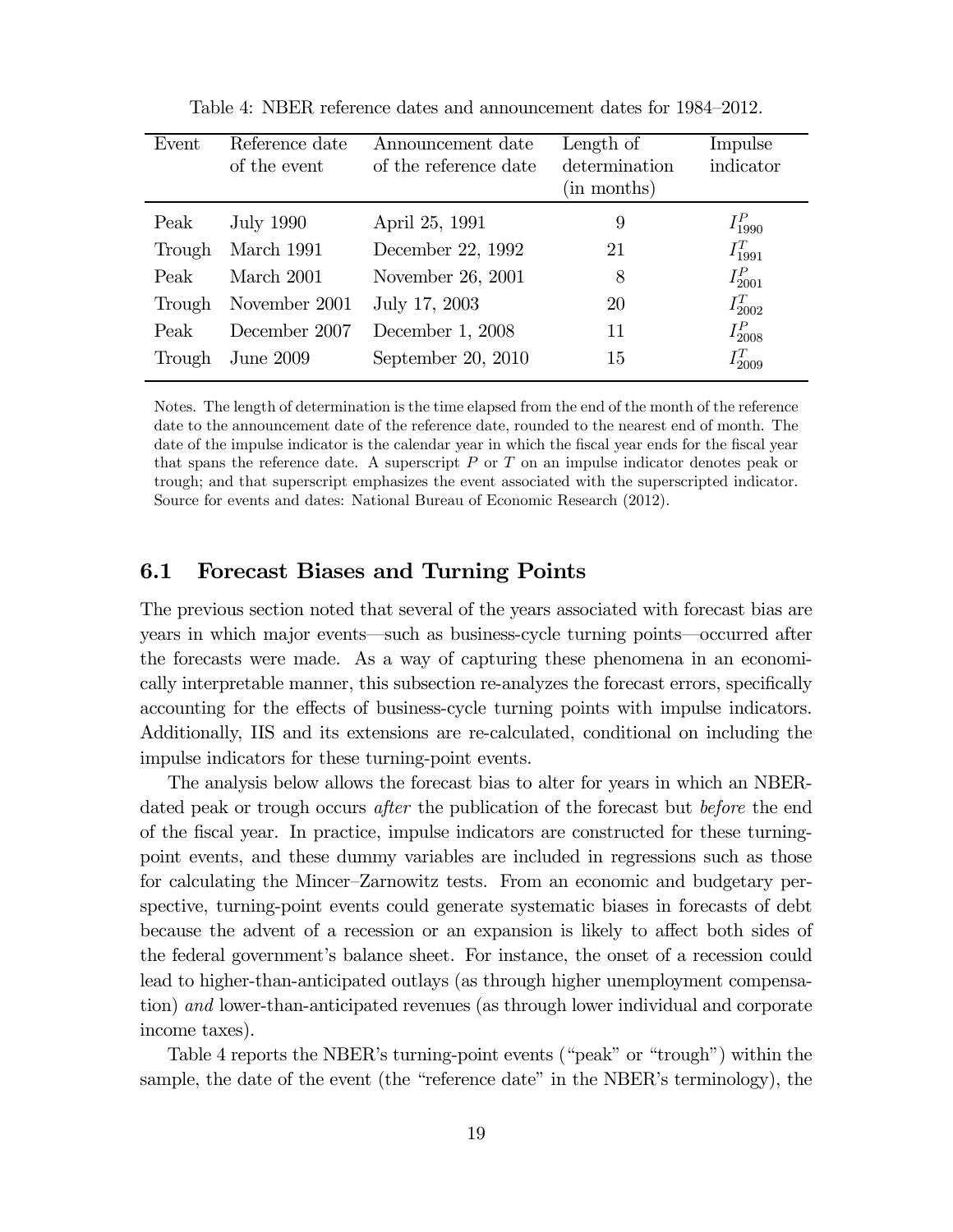| Statistic<br>(target size) | K  | CBO                                                      | OMB                                            | APB                        |
|----------------------------|----|----------------------------------------------------------|------------------------------------------------|----------------------------|
| <b>IIS</b><br>(1%)         | 23 | $11.69**$<br>[0.000]<br>F(2, 20)<br>$I_{2003}, I_{2010}$ | $20.99**$<br>[0.000]<br>F(1, 21)<br>$I_{2011}$ | No<br>impulses<br>selected |

Table 5: Statistics for testing for additional time-varying forecast bias in regressions of the CBO, OMB, and APB forecast errors on a standardized set of NBER-dated impulse indicators.

date on which the NBER announced the determination of that event, and the length of time taken to determine that an event had occurred; see the National Bureau of Economic Research (2012) for details. The corresponding impulse dummies are denoted  $I_{1990}^P$ ,  $I_{1991}^T$ ,  $I_{2001}^P$ ,  $I_{2002}^T$ ,  $I_{2008}^P$ , and  $I_{2009}^T$ , where a superscript P or T denotes that the event was a peak or trough, and the subscript indicates the year of the event (i.e.,  $i$  in the notation above for the subscript on an indicator dummy).

The turning-point dummies appear necessary to capture the time variation in the forecast bias, but they do not appear sufficient. When the turning-point dummies are added to (e.g.) the Mincer-Zarnowitz A regression in equation  $(1)$ , those dummies do capture economically and statistically important time dependence of the forecast bias. However, there is also evidence of time-varying bias, additional to what is associated with those turning points. Specifically, when IIS is applied to the version of equation (1) that is augmented by the turning-point dummies, IIS detects three additional years (2003, 2010, 2011) with bias for the CBO and OMB forecasts. Those three years immediately follow troughs, suggesting a potential explanation.

Table 5 reports the additional impulse dummies detected and the corresponding test statistics. The additional dummies detected differ across agencies:  $I_{2003}$  and  $I_{2010}$  for the CBO,  $I_{2011}$  for the OMB, and none for the APB. For a given forecast, the indicators selected are the same across saturation procedures, whether IIS at 1%  $(K = 23)$ , super saturation at 0.5%  $(K = 50)$ , or ultra saturation at 0.3%  $(K = 78)$ .

To provide a unified and encompassing approach, the agencies' forecast errors are re-analyzed in regressions that include an intercept, all turning-point dummies, and all three of the additional dummies from Table 5. Table 6 reports these regressions, and Figure 8 (above) graphs the corresponding estimated forecast biases. This unified approach is also in line with the methodology in Hendry and Johansen (2015), who advocate (and provide the statistical underpinnings for) empirical analysis that embodies the available economic theory, while allowing model selection to detect additional phenomena that are also incorporated into the empirical model.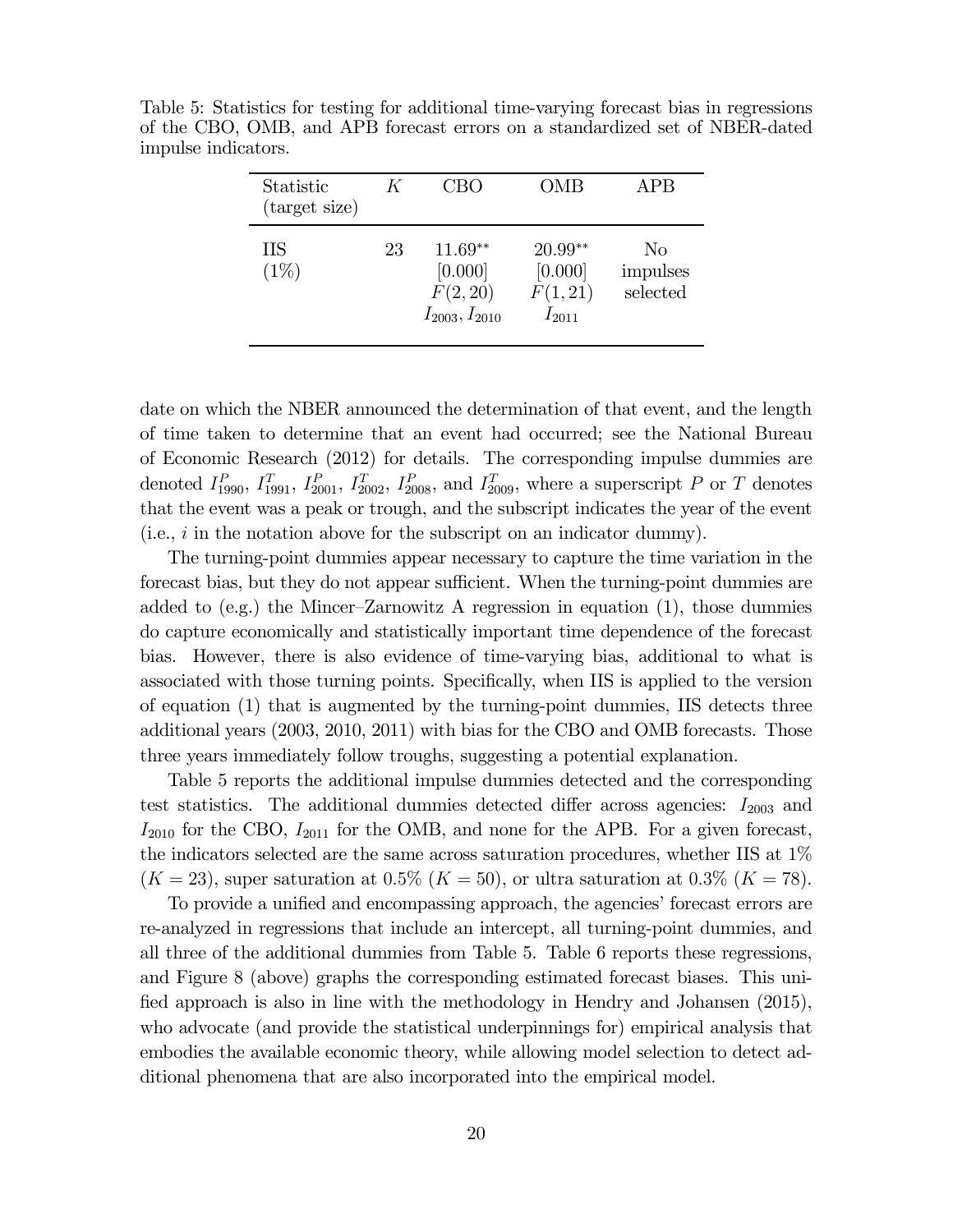| Regressor or statistic                  | <b>CBO</b>        | <b>OMB</b>                                                             | <b>APB</b>             |
|-----------------------------------------|-------------------|------------------------------------------------------------------------|------------------------|
| Intercept                               | $-0.54$           | $-0.88$                                                                | $-0.69$                |
|                                         | (0.15)            | (0.18)                                                                 | (0.15)                 |
| $I_{1990}^P$                            | 2.91              | 3.82                                                                   | 2.46                   |
|                                         | (0.71)            | (0.82)                                                                 | (0.67)                 |
| $I_{1991}^T$                            | 0.34              | 0.36                                                                   | 0.21                   |
|                                         | (0.71)            | (0.82)                                                                 | (0.67)                 |
| $I^P_{2001}$                            | 3.48              | 3.43                                                                   | 3.20                   |
|                                         | (0.71)            | (0.82)                                                                 | (0.67)                 |
| $I^T_{2002}$                            | 3.07              | 1.87                                                                   | 2.01                   |
|                                         | (0.71)            | (0.82)                                                                 | (0.67)                 |
| $I_{2008}^P$                            | 6.22              | 4.24                                                                   | 4.54                   |
|                                         | (0.71)            | (0.82)                                                                 | (0.67)                 |
| $I^T_{2009}$                            | 3.48              | $-7.16$                                                                | $-2.86$                |
|                                         | (0.71)            | (0.82)                                                                 | (0.67)                 |
| $I_{2003}$                              | 2.61              | 0.98                                                                   | 1.47                   |
|                                         | (0.71)            | (0.82)                                                                 | (0.67)                 |
| $I_{2010}$                              | 2.53              | $-1.02$                                                                | $-0.47$                |
|                                         | (0.71)            | (0.82)                                                                 | (0.67)                 |
| $I_{2011}$                              | $-1.37$           | $-3.84$                                                                | $-0.95$                |
|                                         | (0.71)            | (0.82)                                                                 | (0.67)                 |
| $\hat{\sigma}$                          | $0.690\%$         | $0.798\%$                                                              | $0.654\%$              |
| RMSE of the forecast                    | 1.746\%           | 2.243\%                                                                | 1.452\%                |
| $AR(2)$ LM statistic                    | 0.47              | 1.45                                                                   | 0.10                   |
|                                         | [0.634]           | $[0.261]$                                                              | [0.910]                |
|                                         | F(2,17)           | F(2,17)                                                                | F(2, 17)               |
| $\text{ARCH}(1)$ LM statistic           | 0.18<br>[0.674]   | 0.36<br>[0.554]<br>$F(1,27)$ $F(1,27)$ $F(1,27)$                       | 0.00<br>[0.951]        |
| Normality statistic                     | 1.08<br>$[0.582]$ | 4.63<br>$[0.099]$ $[0.048]$<br>$\chi^2(2) \qquad \chi^2(2)$            | $6.09*$<br>$\chi^2(2)$ |
| Ramsey (1969)<br><b>RESET</b> statistic | 0.00              | 0.00<br>$[0.999]$ $[0.996]$ $[0.999]$<br>$F(2,17)$ $F(2,17)$ $F(2,17)$ | 0.00                   |

Table 6: Coefficients, estimated standard errors, and summary statistics for regressions of the CBO, OMB, and APB forecast errors on a standardized set of NBERdated and other impulse indicators.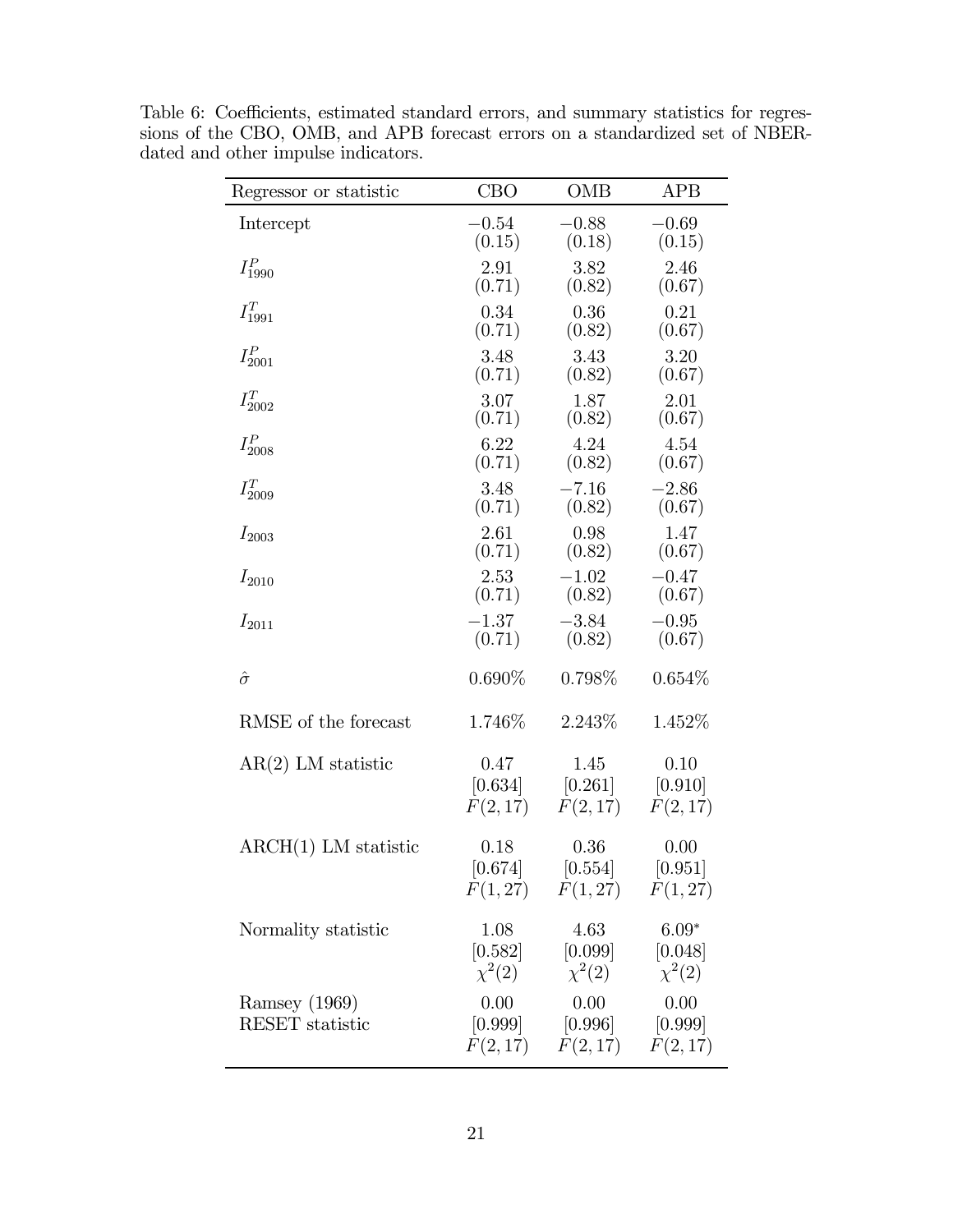The estimated biases in Figure 8 are thus interpretable economically, and they arise primarily from turning points in the business cycle. The three business-cycle peaks are all associated with substantial under-prediction of the debt: approximately  $2\% - 3\%$  in 1990 and 2001, and  $3\% - 6\%$  in 2008. Debt tends to be slightly overpredicted (by roughly  $0.5\%$ -1%) during 1984–1989, 1992–2000, 2004–2007, and 2012, which correspond to expansionary periods: see the intercepts in Table 6. Numerically and economically, the estimated biases are very similar across forecasts through 2008, but differ markedly thereafter. Statistically, the estimated biases in Figure 8 are substantial, noting the large difference between the residual standard error  $(\hat{\sigma})$  of a given regression in Table 6 and the root mean squared error (RMSE) of the corresponding forecast. Interestingly, these economically based estimated forecast biases are generally similar to the "atheoretically based" estimated biases in Figure 7, which are derived from ultra saturation alone.

The estimated biases in Figure 8 also can be assessed statistically through residual diagnostics of the corresponding estimated equations. The standard diagnostics reported in Table 6 do not detect any substantial evidence of mis-specification. In particular, the Ramsey (1969) RESET test does not detect any nonlinearity, additional to that found by IIS. Conversely, the saturation-based tests for time-varying bias in Section 5 are very much in the spirit of Ramsey's RESET test for nonlinear mis-specification.

#### 6.2 Assessment of the Economic Interpretation

This subsection assesses the economic interpretation of the models of forecast bias in Table 6 by testing various hypotheses about these models. Table 7 examines hypotheses that restrict the parameters estimated in Table 6–hypotheses of unbiasedness, the degree of bias induced by turning points, and biases across different forecasts. Table 8 examines hypotheses that focus on the potential importance of information *excluded* from the regressions in Table 6: assumed efficiency (in Mincer and Zarnowitz's sense), alternative forecasts, the phase of the NBER business cycle, the White House administration, the political party in the White House, and dates of presidential elections. Empirically, the magnitude of the forecast bias varies across business cycles; and the forecast bias does not appear politically related. The remainder of this subsection considers the results in Tables 7 and 8 in detail.

Table 7 examines restrictions on the parameters estimated in Table 6. Hypothesis (i) in Table 7 restricts all coefficients (including the intercept) to equal zero. This is denoted the Mincer-Zarnowitz  $A^*$  test because it generalizes the Mincer-Zarnowitz A test by allowing for time-varying forecast bias. If all coefficients are zero, then the forecasts are unbiased. Unbiasedness is strongly rejected for all agencies' forecasts, contrasting with non-rejection by the Mincer—Zarnowitz A tests in Table 3.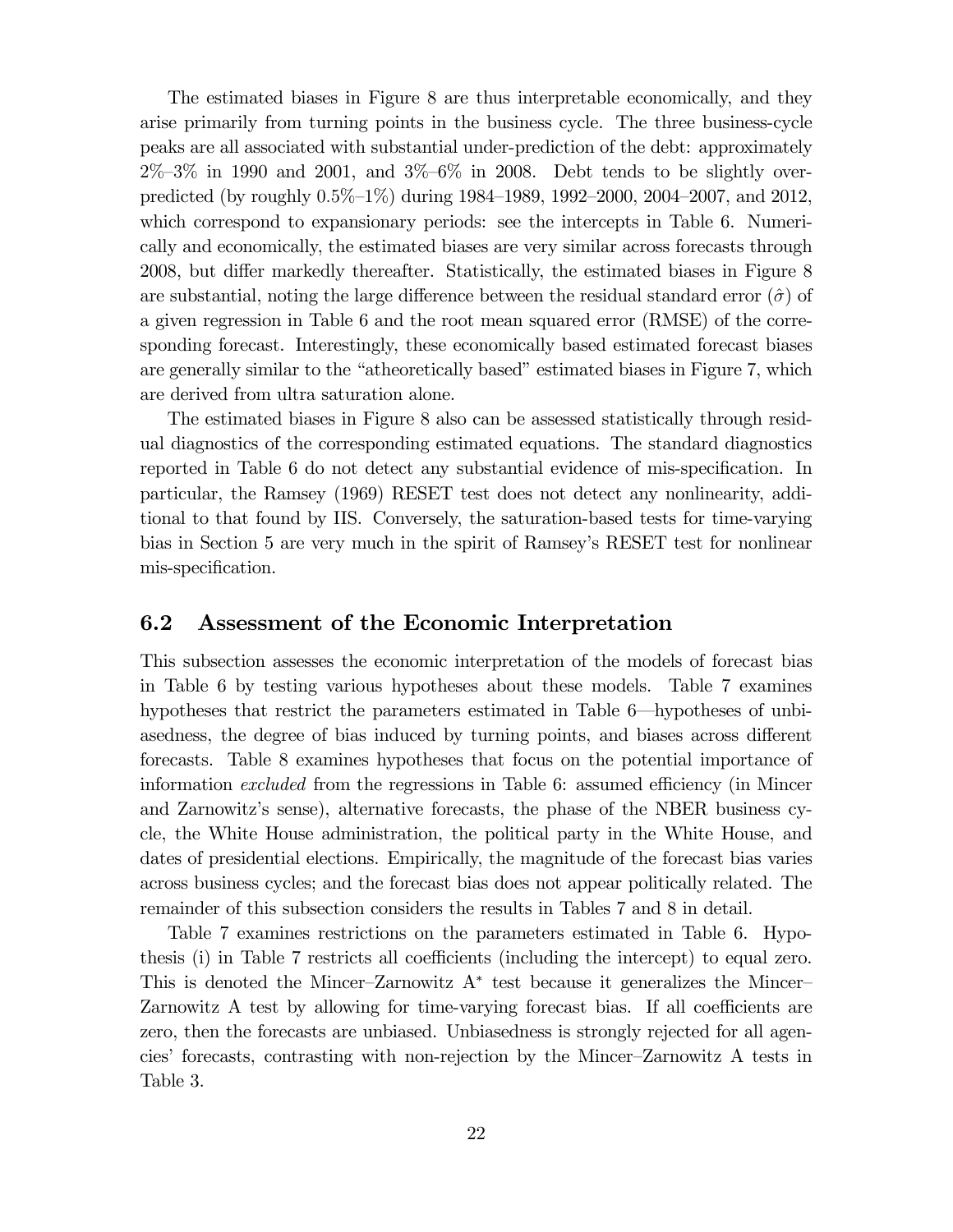|       | Hypothesis or statistic                             | <b>CBO</b>                                          | OMB                                                 | <b>APB</b>                                             |
|-------|-----------------------------------------------------|-----------------------------------------------------|-----------------------------------------------------|--------------------------------------------------------|
| (i)   | Mincer-<br>Zarnowitz $A^*$                          | $16.70**$<br>[0.000]<br>F(10, 19)                   | $20.99**$<br>[0.000]<br>F(10, 19)                   | 12.38**<br>[0.000]<br>F(10, 19)                        |
| (ii)  | Mincer-<br>Zarnowitz $A^{**}$                       | 12.08**<br>[0.002]<br>F(1, 19)                      | $24.40**$<br>[0.000]<br>F(1, 19)                    | 22.15**<br>[0.000]<br>F(1, 19)                         |
| (iii) | Equal<br>coefficients<br>(by event)                 | $6.36**$<br>[0.002]<br>F(4, 19)                     | 18.47**<br>[0.000]<br>F(4, 19)                      | $8.39**$<br>[0.000]<br>F(4, 19)                        |
| (iv)  | Equal magnitude,<br>opposite-signed<br>coefficients | $25.59**$<br>[0.000]<br>F(5, 19)                    | $16.51**$<br>[0.000]<br>F(5, 19)                    | 12.19**<br>[0.000]<br>F(5, 19)                         |
| (v)   | Equality of biases<br>across forecasts              | 86.23**<br>[0.000]<br>$\chi^2(10)$<br>$(CBO = OMB)$ | 63.77**<br>[0.000]<br>$\chi^2(10)$<br>$(OMB = APB)$ | $100.31**$<br>[0.000]<br>$\chi^2(10)$<br>$(APB = CBO)$ |

Table 7: Tests of coefficient restrictions in regressions of the CBO, OMB, and APB forecast errors on a standardized set of NBER-dated and other impulse indicators.

Hypothesis (ii) restricts just the intercept in Table 6 to equal zero. This also is a variant of the hypothesis underlying the Mincer—Zarnowitz A test, so it is denoted Mincer—Zarnowitz A∗∗. This hypothesis is rejected for all forecasts. Rejection implies a bias for all years without an impulse indicator in the regression, i.e., for the years 1984—1989, 1992—2000, 2004—2007, and 2012, all of which are during expansions. The estimated biases for those years are  $-0.54\%$ ,  $-0.88\%$ , and  $-0.69\%$  for the CBO, OMB, and APB respectively. That is, during these expansionary years, forecasts tend to over-predict the debt by about two-thirds of a percent.

Hypotheses (iii) and (iv) restrict the bias associated with turning points: either so that that bias is equal across dates for a specific event (peak or trough), or so that that bias is of equal magnitude across all events and opposite-signed for peaks and troughs. These hypotheses thus examine whether all peaks have the same bias (and likewise, all troughs), and additionally whether the nature of the event (peak or trough) affects only the sign of the bias. Hypotheses (iii) and (iv) are rejected for all agencies' forecasts. Not all peaks–nor all troughs–are equal in their effect on bias.

Hypothesis (v) imposes equality of the bias across different forecasts, e.g., testing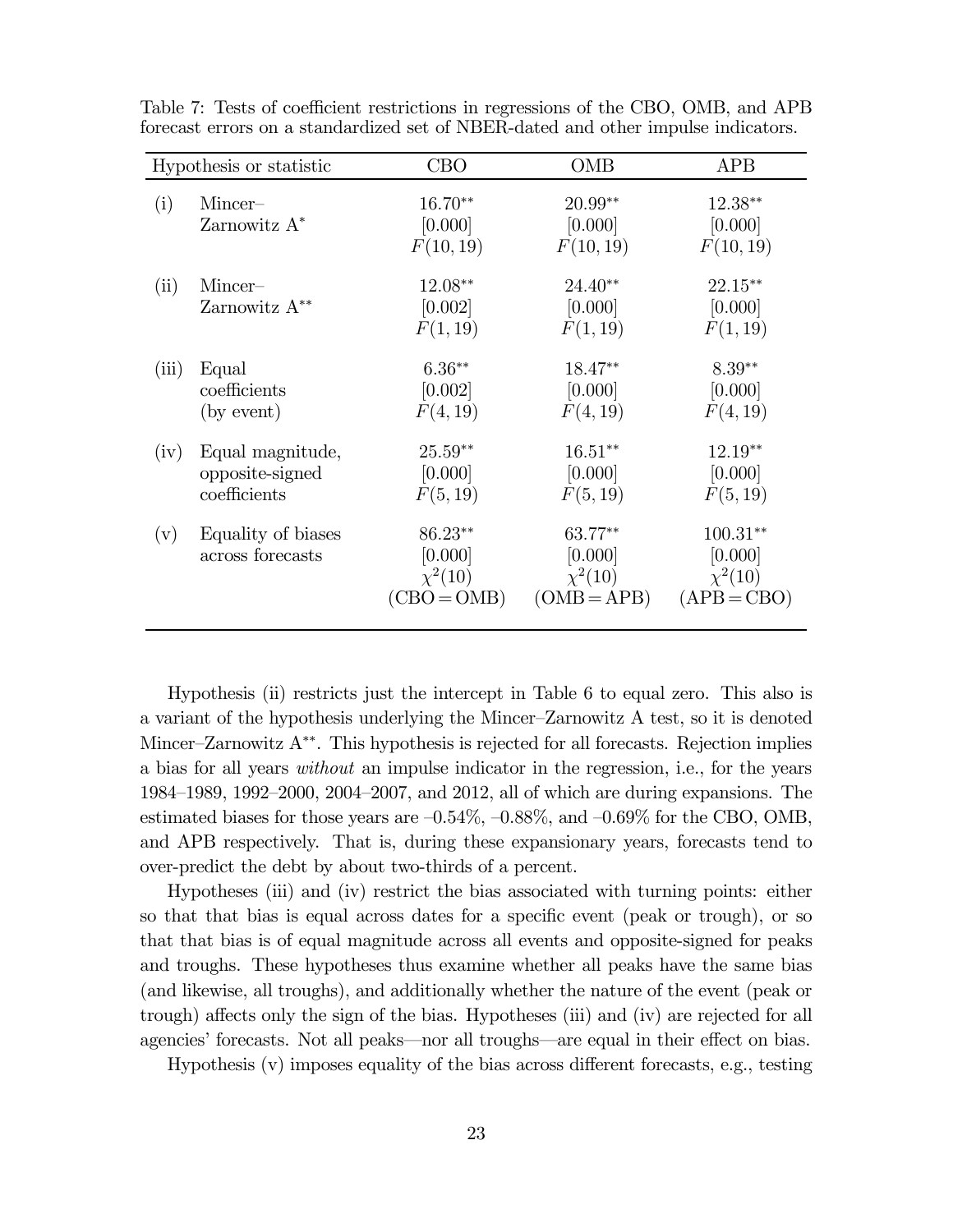whether the CBO and OMB forecast biases are equal. Hypothesis (v) is strongly rejected, whether comparing CBO and OMB forecast biases, OMB and APB forecast biases, or APB and CBO forecast biases. Furthermore, the hypothesis of equality across CBO, OMB, and APB forecast biases is rejected, with the likelihood ratio statistic being  $\chi^2(20) = 149.9^{**}$  [0.000]. Thus, in Figure 8, the time-varying forecast biases for the CBO, OMB, and APB are all significantly different from each other: the CBO, OMB, and APB forecasts do not share the same bias.

Table 8 focuses on the potential importance of information excluded from the regressions in Table 6. While IIS directly applied to Table 6's regressions would implicitly test the hypotheses listed in Table 8, explicit tests of these hypotheses may have more power than IIS. Hypothesis #1 in Table 8 imposes efficiency in the sense of Mincer and Zarnowitz, generalizing on the hypothesis  $a_1 = 1$  in equation (2) and hence denoted Mincer—Zarnowitz B∗. This hypothesis is examined by testing for the significance of the forecast itself, if the forecast is added to a regression in Table 6. This test is not rejected for the CBO or the APB, but it is rejected for the OMB. That said, the implied estimate of  $a_1$  for the OMB is 0.9922, which is very close to unity numerically. Hypothesis #2 (forecast encompassing) considers whether alternative forecasts help explain a given forecast's forecast error. Only for the OMB do the other agencies' forecasts aid in explaining the forecast error, and then, only marginally so. Hypothesis  $#3$  considers whether the phase of the NBER business cycle (expansion or contraction) matters for the forecast bias, above and beyond the presence of turning points. The phase does not matter for the CBO or APB but does matter (marginally) for the OMB.

The remaining hypotheses in Table 8 examine whether various political factors bias the forecasts. These hypotheses are very much in the spirit of Faust and Irons (1999), who test for presidential-cycle effects in U.S. macro-economic data. These hypotheses about political factors are of interest for all of the forecasts, even though the Congressional Budget Office produces "nonpartisan analysis for the U.S. Congress" (CBO website). In particular, *outcomes* of debt might be influenced by political factors, in which case the forecast errors could be, too. That is, a forecast could be biased because it failed to account for political factors that affected the actual outcome.

Hypotheses #4 and #5 consider the administration in the White House and the political party of the administration, where the "administration" is defined by the four-year presidential term. Neither the administration nor its political party appear to affect the forecast bias of any of the agencies. Hypotheses  $\#6-\#8$  consider the presidential elections themselves, as measured by the year of the election, or by the political party of the president elected in that year. Furthermore, because the forecasts are made early in the calendar year and the presidential elections are held shortly after the end of the fiscal year, these hypotheses are also tested for the year after the presidential election (Hypotheses  $\#9-\#11$ ). As the statistics for Hypotheses  $\#6-\#11$ indicate, presidential elections do not appear to affect the forecast bias of any of the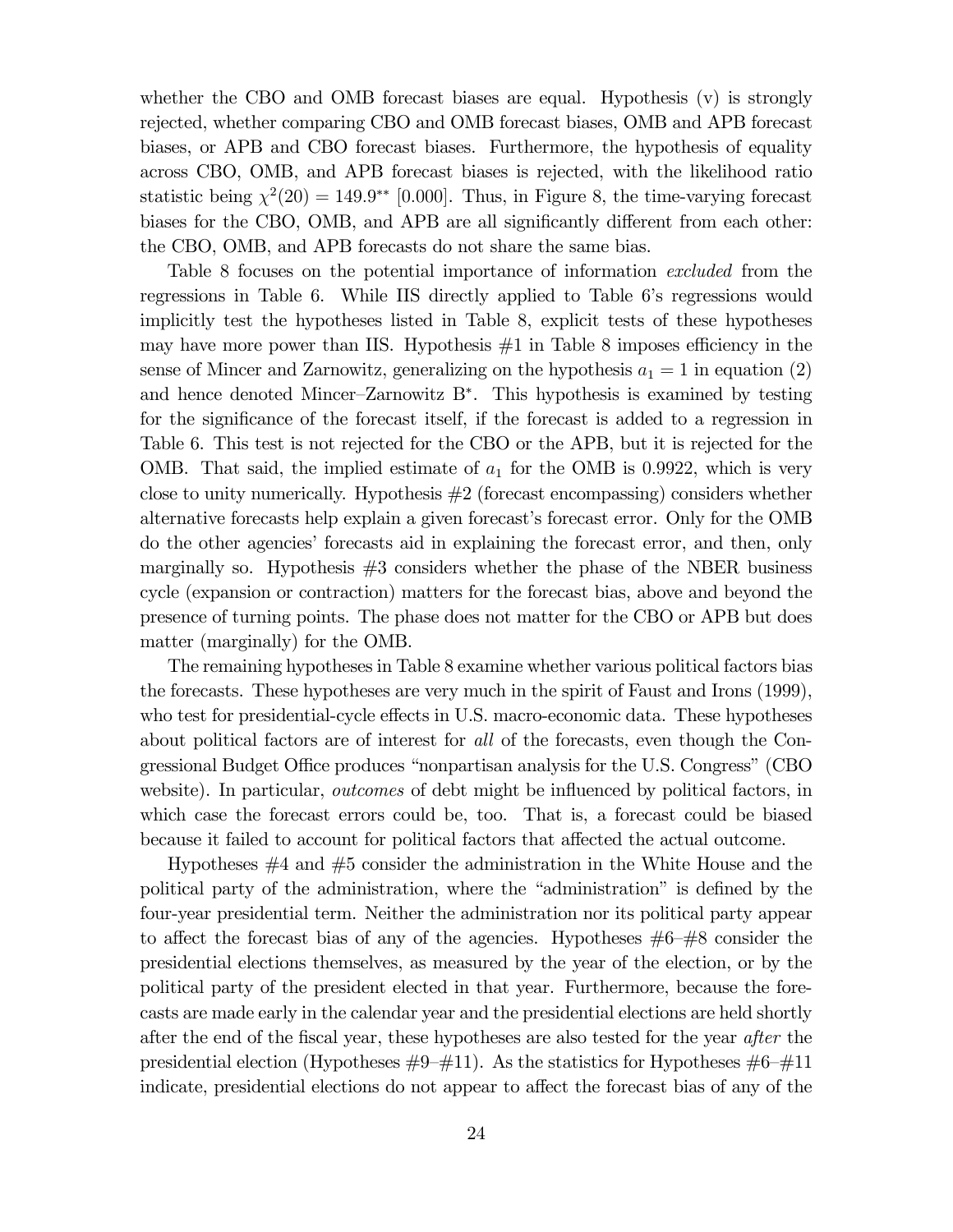| Hypothesis or statistic                                 | <b>CBO</b>                  | <b>OMB</b>                                                                | <b>APB</b>                  |
|---------------------------------------------------------|-----------------------------|---------------------------------------------------------------------------|-----------------------------|
| Mincer-<br>1.<br>Zarnowitz $B^*$                        | 0.25                        | $9.35***$<br>$[0.620]$ $[0.007]$<br>$F(1, 18)$ $F(1, 18)$                 | 0.41<br>[0.532]<br>F(1, 18) |
| 2.<br>Forecast<br>encompassing                          | 1.17<br>F(2,17)             | $4.45*$<br>$[0.334]$ $[0.028]$ $[0.820]$<br>F(2,17)                       | 0.20<br>F(2, 17)            |
| Phase of the NBER<br>3.<br>business cycle               | 0.69<br>F(3, 16)            | $4.83*$<br>$[0.574]$ $[0.014]$ $[0.656]$<br>F(3,16)                       | 0.55<br>F(3, 16)            |
| White House<br>4.<br>administration                     | 0.79                        | 1.72<br>$[0.606]$ $[0.194]$ $[0.823]$<br>$F(7,12)$ $F(7,12)$ $F(7,12)$    | 0.49                        |
| Political party of<br>5.<br>the administration          | 0.00<br>[0.948]<br>F(1, 18) | 0.22<br>[0.642]<br>$F(1,18)$ $F(1,18)$                                    | 0.07<br>$[0.797]$           |
| Presidential<br>6.<br>election year                     | 0.88                        | 1.58<br>$[0.550]$ $[0.233]$ $[0.725]$<br>$F(7,12)$ $F(7,12)$              | 0.63<br>F(7,12)             |
| 7. Year that a Democratic<br>president was elected      | 0.54                        | 1.70<br>$[0.471]$ $[0.209]$ $[0.727]$<br>$F(1,18)$ $F(1,18)$              | 0.13<br>F(1, 18)            |
| 8. Year that a Republican<br>president was elected      | 1.11                        | 0.12<br>$[0.305]$ $[0.732]$ $[0.458]$<br>$F(1,18)$ $F(1,18)$ $F(1,18)$    | 0.57                        |
| Year after a<br>9.<br>presidential election             | 0.81                        | 0.44<br>$[0.565]$ $[0.811]$ $[0.696]$<br>$F(5, 14)$ $F(5, 14)$ $F(5, 14)$ | 0.61                        |
| Year after a Democratic<br>10.<br>president was elected | 1.42                        | 0.59<br>$[0.249]$ $[0.453]$ $[0.448]$<br>$F(1,18)$ $F(1,18)$ $F(1,18)$    | 0.60                        |
| Year after a Republican<br>11.<br>president was elected | 0.35                        | 0.02<br>$[0.560]$ $[0.892]$ $[0.578]$<br>$F(1,18)$ $F(1,18)$ $F(1,18)$    | 0.32                        |

Table 8: Diagnostic statistics for regressions of the CBO, OMB, and APB forecast errors on a standardized set of NBER-dated and other impulse indicators.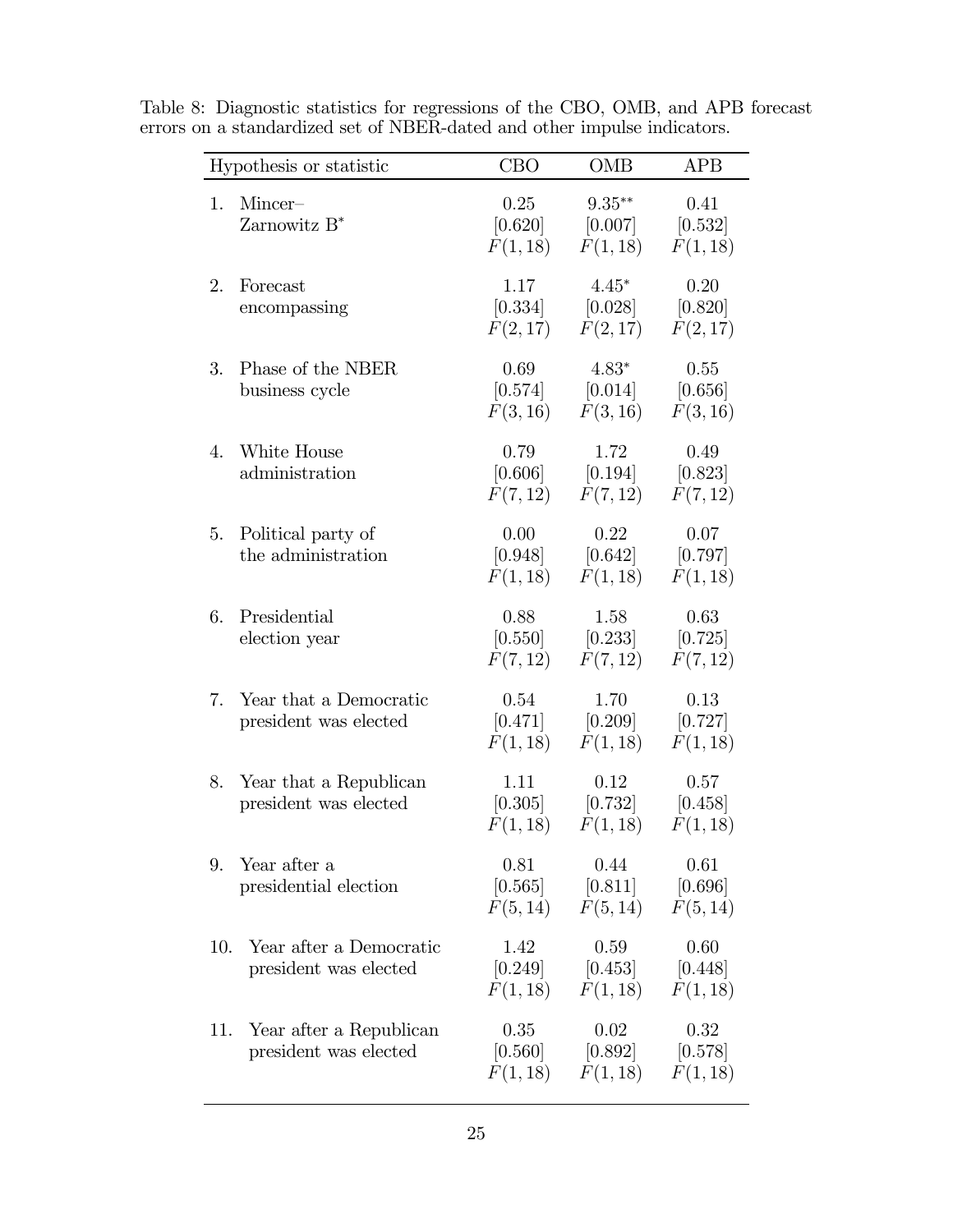agencies, regardless of the particular measure used for the presidential election year. Notably, the results on Hypotheses  $#4-\#11$  pertain to forecast *errors* and are mute about whether politics affects the government debt and its forecasts.

In summary, debt forecasts by the CBO, OMB, and APB exhibit time-varying biases that are primarily associated with turning points in the business cycle. The biases are not the same across the agencies making the forecasts, nor are they the same for peaks (or troughs) across different business cycles. Biases appear little affected by other factors. In particular, the biases do not appear to be politically related.

#### 6.3 Remarks and Implications

This subsection discusses some potential implications of forecast bias. As background, this subsection first discusses forecast bias as a conditional expectation and then examines the importance of the information set on which that expectation is taken.

Forecast bias is defined as the expectation of the deviation between the actual outcome and the forecast itself. Either implicitly or explicitly, this expectation is conditional on an information set, such as past data; and the choice of that information set can affect the forecast bias. For instance, a forecast error may be unanticipated, unpredictable, and non-systematic conditional on one information set–but anticipated, predictable, and systematic conditional on another information set.

To illustrate, consider a simple (albeit slightly modified) example from Granger's (1983) paper "Forecasting White Noise". Define the forecast error  $u_t$  as  $(y_t - \hat{y}_t)$ , and assume that  $u_t$  is white noise and has an unconditional zero mean. Hence, from the properties of white noise, the expectation of the forecast error conditional on its own lag is zero:

$$
\mathcal{E}[(y_t - \hat{y}_t) | (y_{t-1} - \hat{y}_{t-1})] = \mathcal{E}[u_t | u_{t-1}] = 0,
$$
\n(8)

where  $\mathcal{E}[\cdot]$  is the expectations operator. In fact, conditional on the lagged forecast error  $u_{t-1}$ , the current forecast error  $u_t$  is unpredictable, and the forecast  $\hat{y}_t$  is unbiased for  $y_t$ . That said, whether the forecast is *really* unbiased—and whether the forecast error is *really* unpredictable—depends on the information set being conditioned upon.

To see the importance of the information set chosen, suppose that the white-noise forecast error  $u_t$  is made up of two white-noise processes g and  $\eta$ :

$$
u_t = g_{t-1} + \eta_t. \tag{9}
$$

Conditional on  $g_{t-1}$ , rather than on  $u_{t-1}$ , the forecast error is both biased and predictable:

$$
\mathcal{E}[u_t | g_{t-1}] = \mathcal{E}[(g_{t-1} + \eta_t) | g_{t-1}] = g_{t-1}.
$$
 (10)

If  $g_{t-1}$  is large relative to  $\eta_t$ , the forecast error may appear to be an outlier conditional on the lagged forecast error  $u_{t-1}$ , whereas the forecast error simply may be biased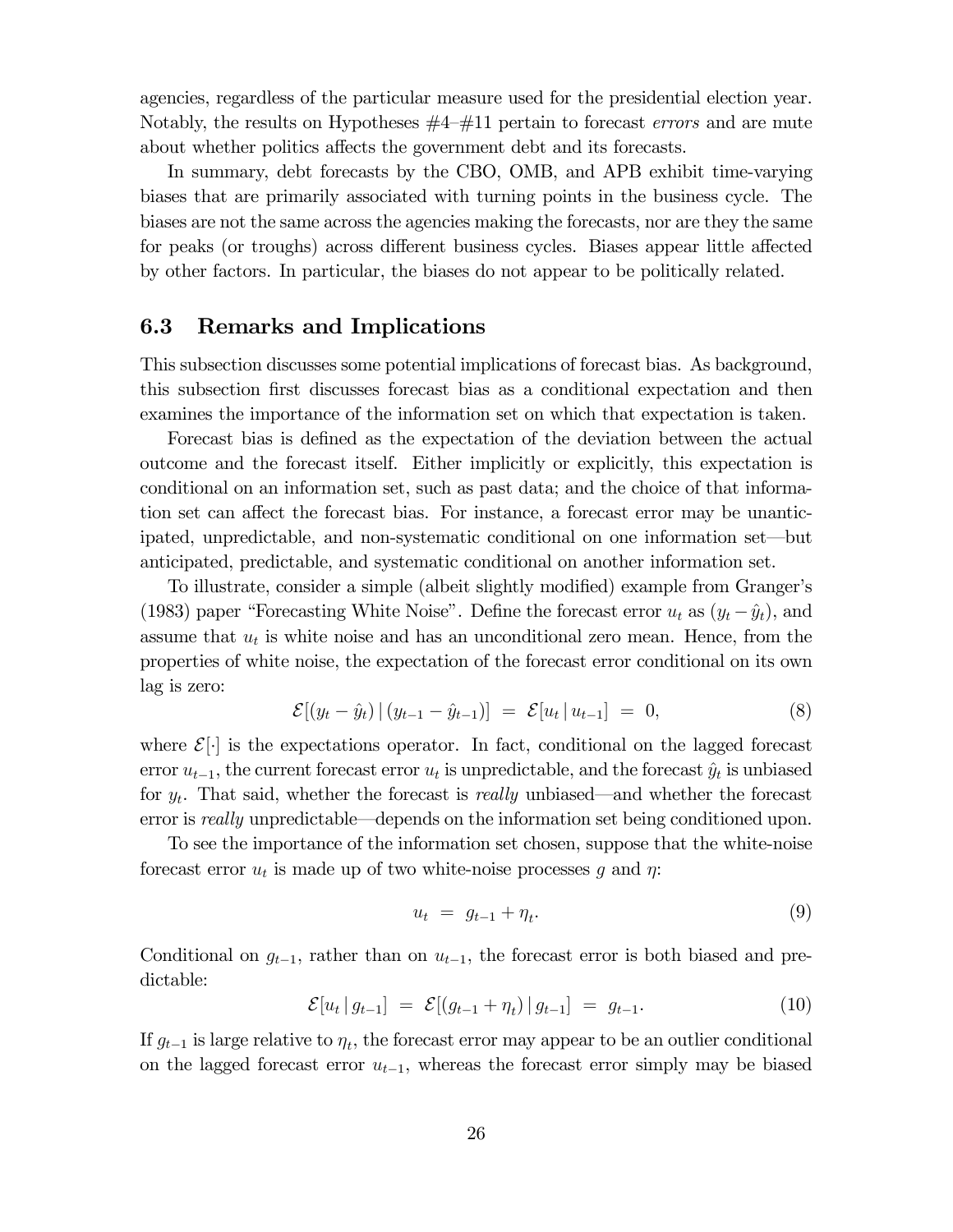conditional on  $g_{t-1}$ . As equations (8), (9), and (10) highlight, the choice of conditioning set can matter; see Clements and Hendry (1999, Chapter 1.4.1) and Hendry and Mizon (2014) for discussion.

Some additional observations are germane. First, the forecast bias in equation (10) is systematic in that it depends directly on  $g_{t-1}$ . Second, that forecast bias is not *persistent*, noting that  $g_t$  is white noise. Third, the conditioning information sets in both equations (8) and (10) include only *lagged* information.

Several different information sets are relevant for analyzing the forecasts of debt, including:

- (a) knowledge about the economy, as available at the time that the forecast is made;
- (b) knowledge about the economy, as available on September 30; and
- (c) the actual state of the economy on and before September 30.

Information set (a) is relevant for formulating the forecasts themselves, whereas information sets (a), (b), and (c) are all valuable for casting light on the sources of forecast error. In particular, the NBER dates for business-cycle turning points can be viewed as information in  $(c)$  and hence as valid information for *ex post* analysis of the forecast errors. Those dates provide the basis for the statistical and economic interpretation of the estimated forecast biases in Section 6.2. Information about upcoming turning points may be present in (a), but not fully utilized in formulating the forecasts, thereby leading to forecast biases relative to (a).

The presence of forecast bias implies the potential for improved forecasts. The feasibility of improvement may depend on the information in  $(a)$ – $(c)$ , as the large biases in 2001 and 1990 illustrate. For 2001, the NBER-dated peak of the business cycle is March. Because the 2001 forecasts were released on January 31 (CBO), February 28 (OMB), and May 1 (APB), exploitable information about the 2001 recession may have been available when the forecasts were being prepared. For 1990, however, the NBER-dated peak of the business cycle is July, which is much later in the forecast period than March. Hence, at the time of forecasting in 1990, evidence about the upcoming recession may have been more limited than in 2001. Additionally, Iraq's invasion of Kuwait begins on August 2, 1990; and that event and its timing would have been difficult to predict when the debt forecasts were being prepared in early 1990. These two examples highlight the importance of developing robust and accurate forecasts, and some of the difficulties in doing so.

As Fildes and Stekler (2002) and others have documented, turning points have been difficult to forecast. The large forecast biases for debt appear to reflect that challenge. From an institutional perspective, it may be useful to isolate the causes of the forecast errors according to the various assumptions made about fiscal policy, outlays and revenues, and the path of the economy in terms of variables such as output, inflation, and interest rates. Such an analysis could lead to improved forecasts, or at least provide a deeper understanding of the sources of forecast error.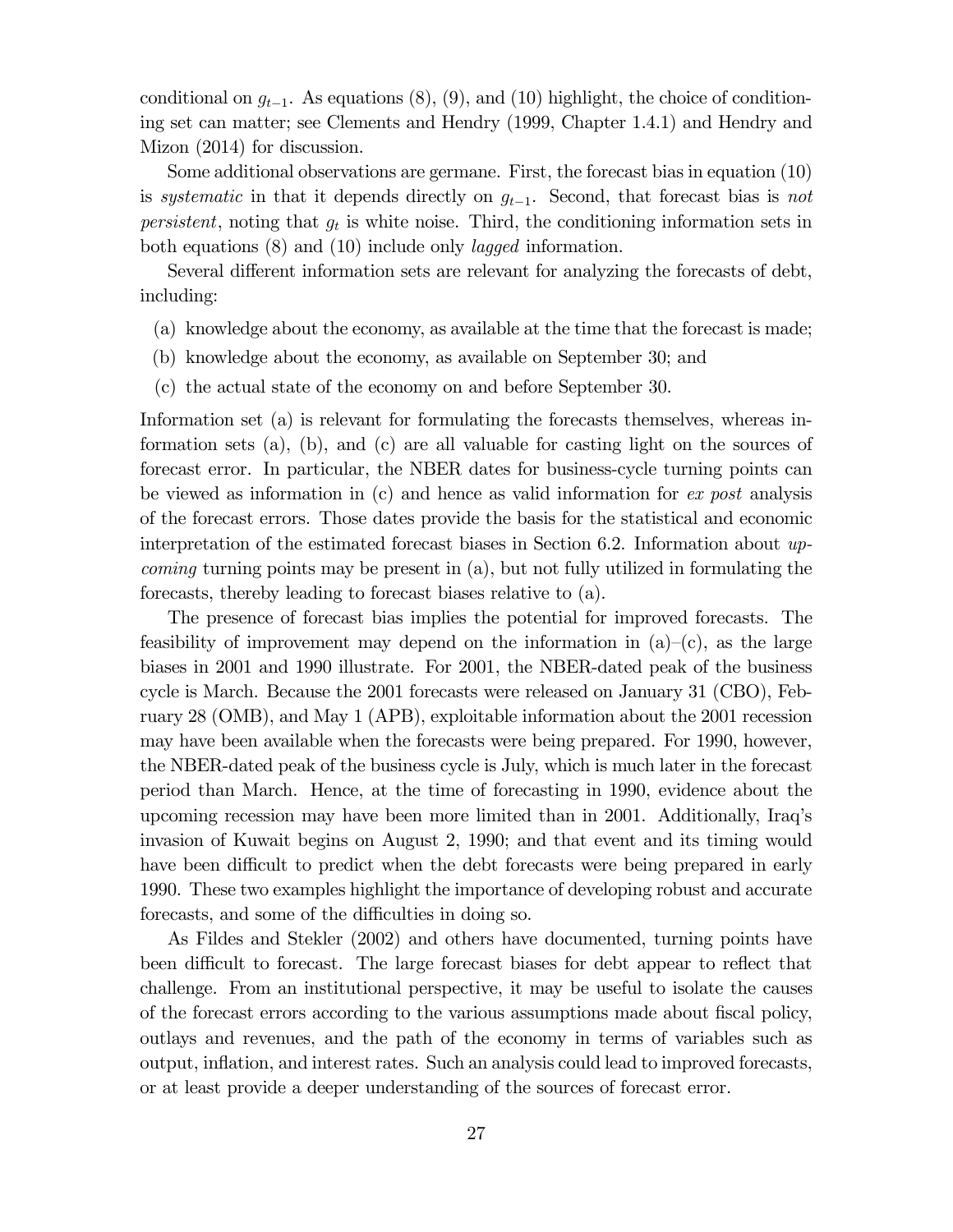## 7 Conclusions

Government debt and its forecasts feature prominently in current economic and political discussions. The properties of these forecasts are thus of interest, and it matters how these properties are assessed. Mincer—Zarnowitz tests typically fail to detect biases in the CBO, OMB, and APB one-year-ahead forecasts of U.S. gross federal debt over 1984—2012. By contrast, more general tests based on impulse indicator saturation detect economically large, systematic, and statistically highly significant time-varying biases in the CBO, OMB, and APB forecasts, particularly for 1990, 1991, 2001—2003, and 2008—2011. These biases differ according to the agency making the forecasts, and these biases are closely linked to turning points in the business cycle and (to a lesser degree) economic expansions. However, these biases do not appear to be politically related. The IIS approach also explains why Mincer—Zarnowitz tests may fail to detect bias. The Mincer—Zarnowitz tests average over the biases for all observations, but those biases may be positive for some observations and negative for others, thereby reducing the tests' power.

Impulse indicator saturation defines a generic procedure for examining forecast properties and, in particular, for detecting and quantifying forecast bias. Forecast bias can be systematic yet time-varying; it can be difficult to detect in a timely fashion; and it may have substantive implications for policy analysis. IIS and its extensions can help address these issues by characterizing systematic properties in the forecast errors. The IIS approach also links directly to existing techniques for robustifying forecasts, noting that intercept correction is a variant of super saturation; see Clements and Hendry (1996, 1999, 2002a), Hendry (2006), Castle, Fawcett, and Hendry (2010), and Castle, Clements, and Hendry (2015).

The IIS approach has many potential applications, beyond its initial roles in model evaluation and robust estimation. Ericsson (2012) considers its uses for detecting crises, jumps, and changes in regime. IIS also provides a framework for creating near real-time early-warning and rapid-detection devices, such as of financial market anomalies; cf. Vere-Jones (1995) on forecasting earthquakes and earthquake risk, and Goldstein, Kaminsky, and Reinhart (2000) on early warning systems for emerging market economies. Relatedly, the model selection approach in IIS is applicable to nowcasting with a large set of potential explanatory variables, such as those generated from Google Trends; see Doornik (2009b), Choi and Varian (2012), and Castle, Hendry, and Kitov (2016). Finally, IIS generalizes to systems, and so is consonant with the approach proposed in Sinclair, Stekler, and Carnow (2012) for evaluating economic forecasts.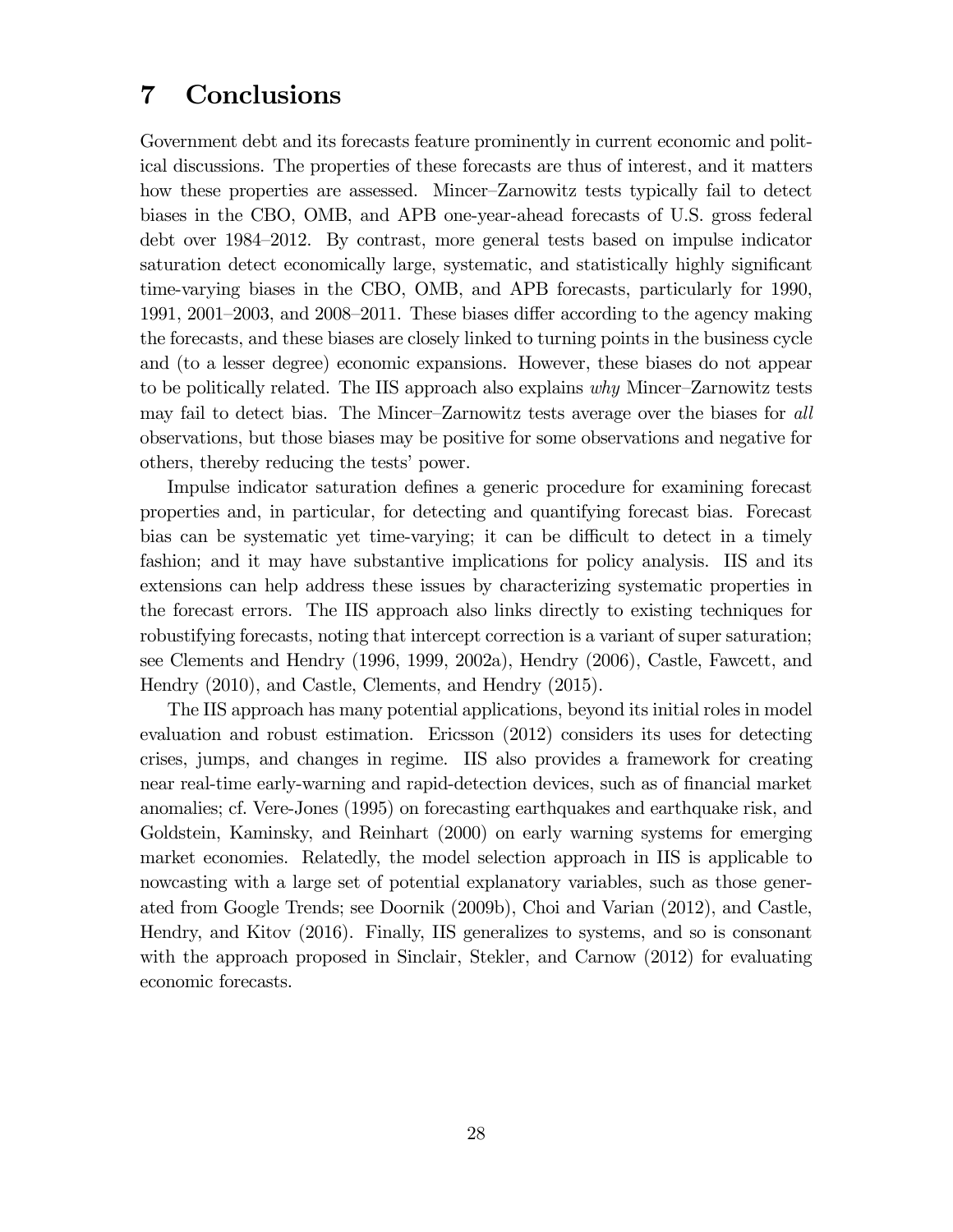### Appendix A. Interpreting Estimates of Forecast Bias

This appendix resolves differences in results and interpretation between Ericsson's (2017) and Gamber and Liebner's (2017) assessments of forecasts of U.S. gross federal debt. As Gamber and Liebner (2017) discuss, heteroscedasticity could explain the empirical results in Ericsson  $(2017)$ . However, the combined evidence in Ericsson (2017) and Gamber and Liebner (2017) supports the interpretation that these forecasts have significant time-varying biases. Both Ericsson (2017) and Gamber and Liebner (2017) advocate using impulse indicator saturation in empirical modeling.

#### A.1 Introduction

Using impulse indicator saturation (IIS), Ericsson (2017) tests for and detects economically large and statistically highly significant time-varying biases in forecasts of U.S. gross federal debt over 1984—2012, particularly at turning points in the business cycle. Gamber and Liebner (2017) discuss Ericsson (2017), obtaining different empirical results and offering a different interpretation. This appendix resolves those differences through a re-examination of IIS.

Gamber and Liebner (2017) examine Ericsson's (2017) choice of IIS's significance level and interpretation of the estimated bias, concluding that the empirical basis for *time-varying* bias *per se* is weaker than claimed, and that the outliers detected by IIS could easily arise from heteroscedasticity rather than from time-varying bias. Because IIS does have power to detect heteroscedasticity, heteroscedasticity could explain the IIS results in Ericsson (2017). However, as Sections A.2 and A.3 below show, time-varying bias is more consistent with the combined evidence in Ericsson (2017) and Gamber and Liebner (2017). Section A.4 comments further on modeling with IIS.

#### A.2 Analysis of Alternative Model Specifications

Ericsson (2017) and Gamber and Liebner (2017) assess forecasts of U.S. federal debt, focusing on the economic and statistical bases for the selected impulse indicators from IIS. Although Ericsson (2017) and Gamber and Liebner (2017) evaluate the same set of forecasts, they obtain different empirical results and offer different interpretations of those results. Section A.3 below resolves the differences in interpretation through a re-examination of IIS. The current section resolves the differences in the empirical results themselves–both qualitatively and quantitatively–through an encompassing approach by examining alternative model specifications.

In particular, encompassing analysis of an analytical example demonstrates how certain model specifications reduce the power of tests to detect impulse indicators,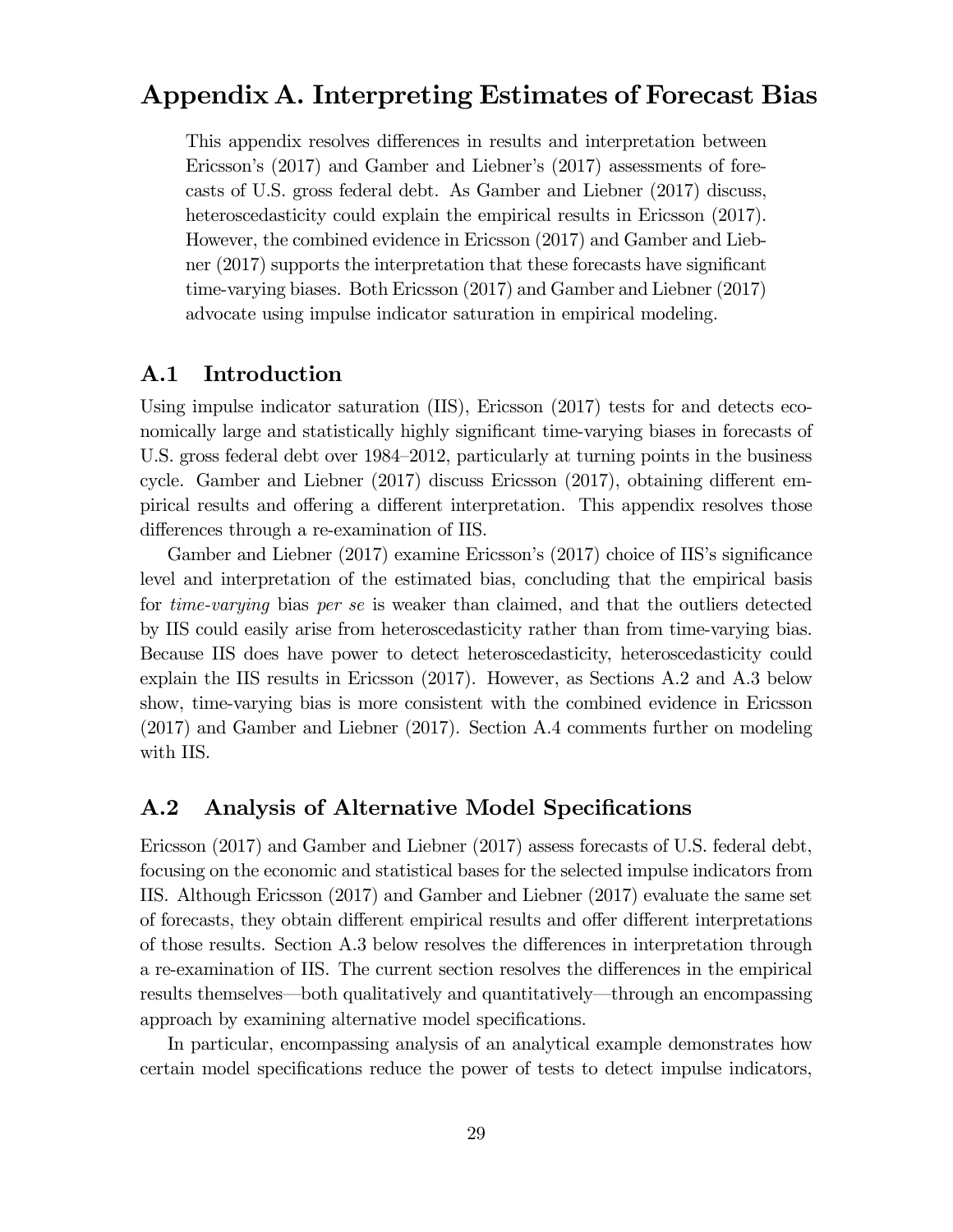where that power depends directly on  $t$ -ratios for the indicators. The encompassing analysis implies that some relevant indicators may nonetheless appear unimportant in certain models, simply because those models omit relevant variables, thereby increasing the residual standard error and hence reducing the  $t$ -ratios. The current section first presents the analytical example and then applies it to the disparate empirical results with IIS.

This type of assessment is sometimes called "mis-specification analysis" because some models analyzed omit certain relevant variables and hence are mis-specified, relative to the data generation process; see Sargan (1988, Chapter 8). Mizon and Richard (1986) propose a constructive utilization of mis-specification analysis–known as the encompassing approach–in which a given model (Model M0, below) is shown to explain or "encompass" properties of the other models (Models M1 and M2, below). In the current section, model properties include  $t$ -ratios, residual variances, and the selection of impulse dummies. See Davidson, Hendry, Srba, and Yeo (1978), Mizon and Richard (1986), and Bontemps and Mizon (2008) for further discussion.

Analytical example. To put the encompassing analysis in context, suppose that both blocks of observations for bare-bones IIS include impulse dummies that have nonzero coefficients in the data generation process (DGP). In bare-bones IIS, estimation of coefficients for dummies that saturate a given block then implies omission of the other block's relevant dummies in the corresponding model. These omitted dummies typically result in reduced power to detect the significance of included dummies. An analytical example illustrates.<sup>1</sup>

In a notation similar to that in Ericsson (2017, Example 2), let the DGP for the variable  $w_t$  be as follows.

DGP: 
$$
w_t = \delta_0 + \delta_1 I_{1t} + \delta_2 I_{2t} + \varepsilon_t
$$
,  $\varepsilon_t \sim NID(0, \sigma^2)$ ,  $t = 1, ..., T$ . (A1)

That is,  $w_t$  is normally and independently distributed with a constant mean  $\delta_0$  and constant variance  $\sigma^2$  over T observations, except that  $w_t$ 's mean is  $\delta_0 + \delta_1$  in period  $t = t_1$  (when the impulse indicator  $I_{1t}$  is nonzero) and  $\delta_0 + \delta_2$  in period  $t = t_2$  (when  $I_{2t} \neq 0$ . For expository purposes, assume that  $\delta_1$  and  $\delta_2$  are both strictly positive, and that  $t_1$  and  $t_2$  are in the first and second blocks of observations respectively.

Consider three models, denoted M0, M1, and M2. Model M0 is specified as the DGP  $(A1)$  itself.

$$
\text{Model M0: } w_t = \delta_0 + \delta_1 I_{1t} + \delta_2 I_{2t} + \varepsilon_t. \tag{A2}
$$

Models M1 and M2 entail omitted variables. Model M1 includes  $I_{1t}$  but omits  $I_{2t}$ .

Model M1: 
$$
w_t = \delta_0 + \delta_1 I_{1t} + v_{1t}
$$
. (A3)

<sup>1</sup>This analysis and its empirical application below ignore changes in the estimated coefficients that arise from the omitted impulse indicators. However, because impulse indicators are orthogonal, those changes should not be an important consideration here.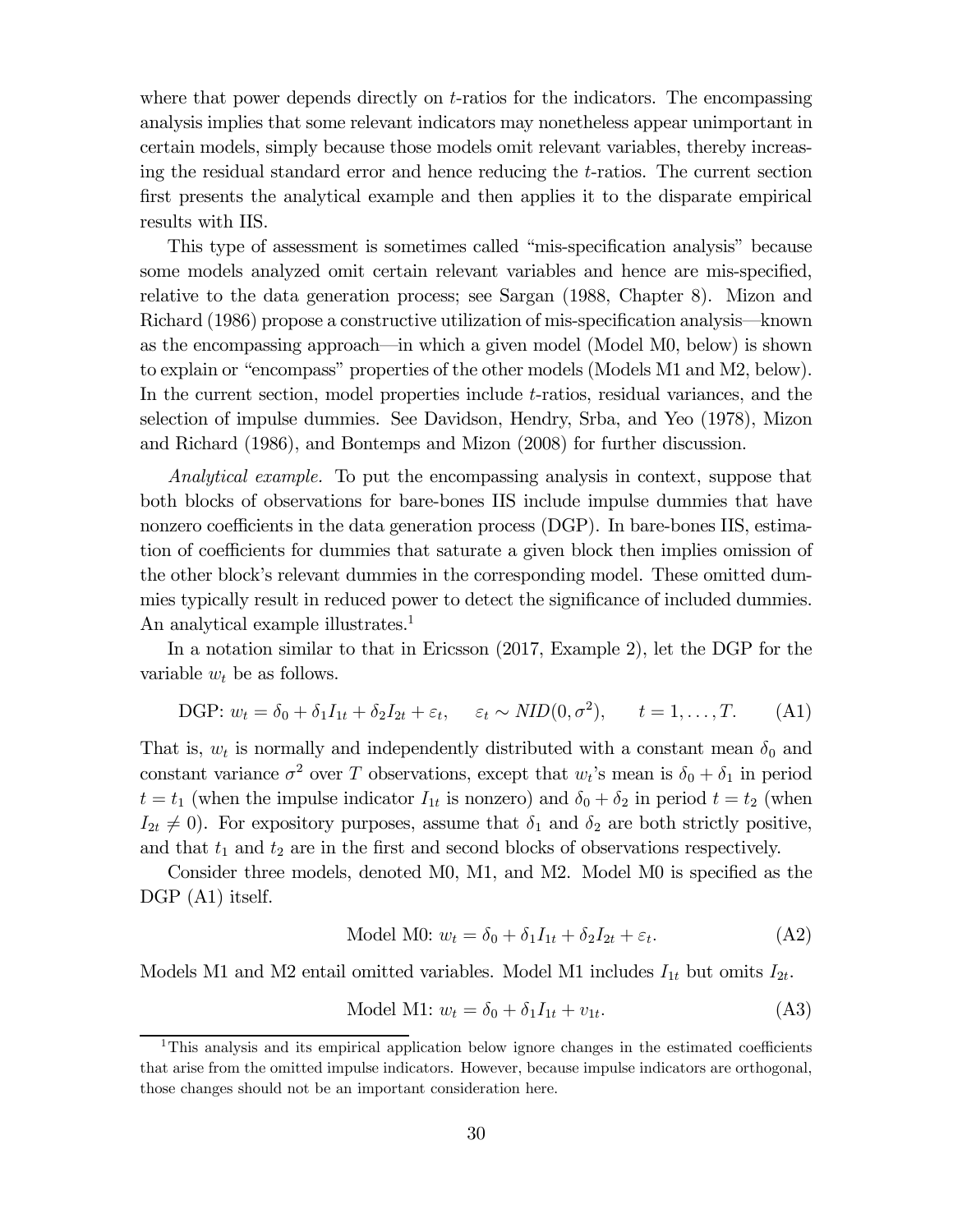Model M2 includes  $I_{2t}$  but omits  $I_{1t}$ .

Model M2: 
$$
w_t = \delta_0 + \delta_2 I_{2t} + v_{2t}
$$
. (A4)

For Model M1, the error  $v_{1t}$  is  $(\delta_2 I_{2t} + \varepsilon_t)$ , so Model M1's mean squared error  $\sigma_1^2$  is:

$$
\sigma_1^2 = (\sigma^2 + \delta_2^2 / T), \tag{A5}
$$

which is larger than  $\sigma^2$ , the error variance for Model M0. Likewise, for Model M2, the error  $v_{2t}$  is  $(\delta_1 I_{1t} + \varepsilon_t)$ , and the mean squared error  $\sigma_2^2$  is:

$$
\sigma_2^2 = (\sigma^2 + \delta_1^2/T),\tag{A6}
$$

which also is larger than  $\sigma^2$ .

One possible consequence of model specifications such as M1 and M2 is to shrink t-ratios on included variables. As equations  $(A5)$  and  $(A6)$  imply, the estimated residual variance in a model with an omitted relevant variable is typically larger than the estimated residual variance in the DGP. Hence, the estimated standard error on the coefficient of a variable included in that model is larger than the corresponding coefficient's estimated standard error in the DGP. That shrinks the coefficient's  $t$ -ratio in the model with the omitted variable.

For example, the t-ratio for  $I_{1t}$  in Model M1 uses  $\hat{\sigma}_1$  in the coefficient's estimated standard error, rather than  $\hat{\sigma}$ , which would be used for its t-ratio in Model M0. Thus,  $I_{1t}$  might be significant in Model M0 but appear insignificant in Model M1, simply because Model M1 excludes  $I_{2t}$  and so  $\hat{\sigma}_1 > \hat{\sigma}$ . Likewise, the t-ratio for  $I_{2t}$ in Model M2 uses  $\hat{\sigma}_2$  in the coefficient's estimated standard error, rather than  $\hat{\sigma}$ . Hence,  $I_{2t}$  might be significant in Model M0 but appear insignificant in Model M2 because Model M2 excludes  $I_{1t}$  and so  $\hat{\sigma}_2 > \hat{\sigma}$ . As Hendry and Doornik (2014, p. 243) summarize, "[w]hen there is more than a single break, a failure to detect one [break] increases the residual variance and so lowers the probability of detecting any others."

*Empirical application.* Gamber and Liebner  $(2017)$  discuss t-ratios, significance levels, and empirical power for IIS, illustrating with the CBO forecasts. To interpret these empirical results in an encompassing framework, consider a baseline specification that includes all seven impulse indicators selected in Ericsson (2017). The observed t-ratios on retained impulses in Gamber and Liebner's models are closely matched by  $t$ -ratios as numerically solved from an encompassing analysis that starts with that baseline seven-indicator model. This comparison appears in Table A1. Moreover, the retention (or not) of individual impulse indicators in Gamber and Liebner (2017) is consistent with the losses in power implied by the encompassing analysis.

Key empirical results can be summarized, as follows. Using the "bare-bones" implementation of IIS, Gamber and Liebner (2017, Section 3) detect the following impulse indicators in the second subsample (1998—2012):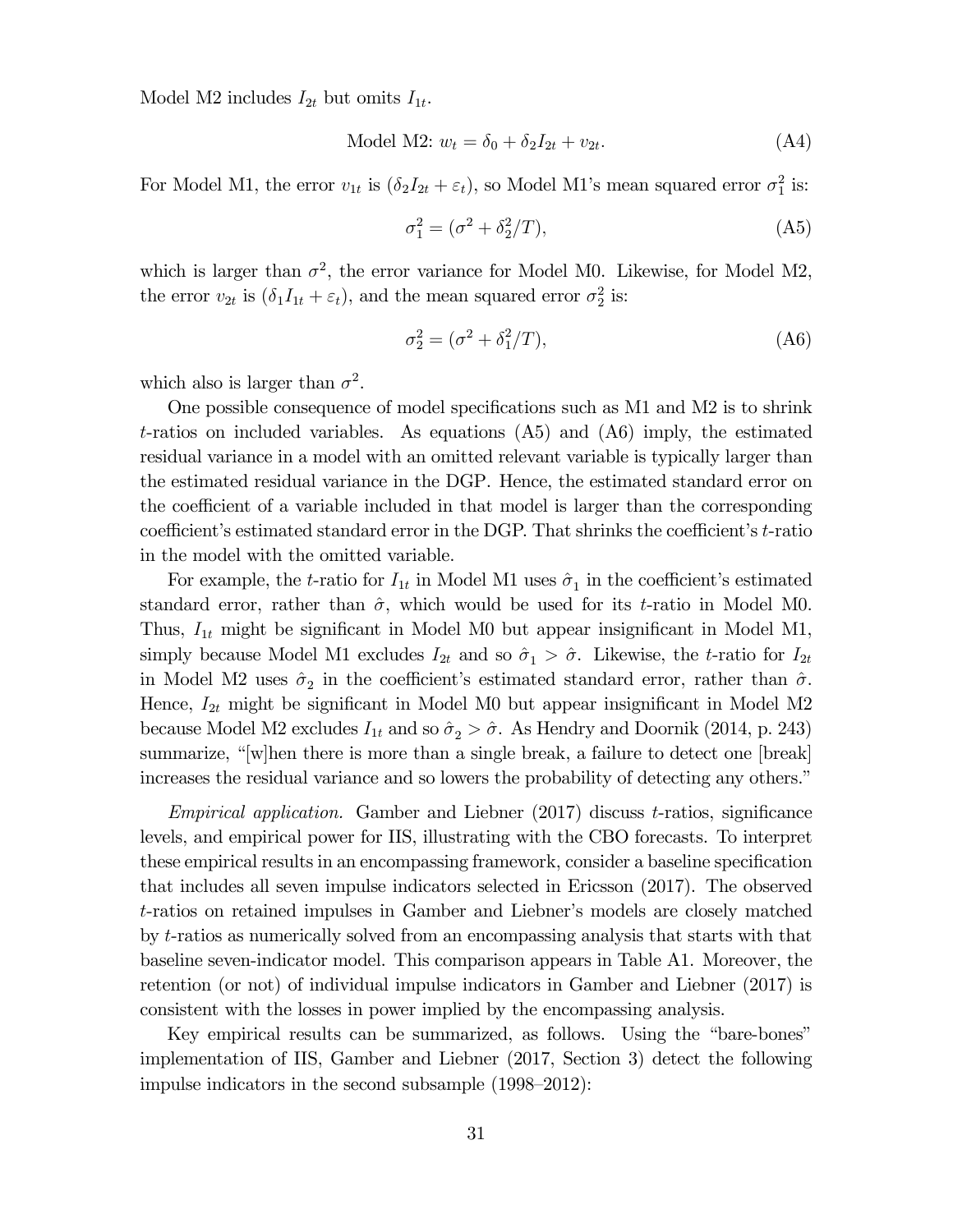| Regressor                         |                                      |                                     |                                         |                                |                   | Block analyzed, significance level or target size, and result and column |
|-----------------------------------|--------------------------------------|-------------------------------------|-----------------------------------------|--------------------------------|-------------------|--------------------------------------------------------------------------|
| or statistic                      |                                      | Bare-bones IIS                      |                                         |                                |                   | Autometrics IIS                                                          |
|                                   |                                      |                                     | 2nd block 2nd block 2nd block 1st block |                                | Multi-block       | Estimated                                                                |
|                                   | $(1\%)$                              | $(1\%, 1\%)$                        | (5%)                                    | $(-)$                          | $(1\%)$           | coefficient $\delta_i$                                                   |
|                                   | (a)<br>col. $#1$                     | (b)<br>col. $\#2$ col. $\#3$        | $\left( \mathrm{c}\right)$              | (d)<br>col. $#4$               | (e)<br>col. $#5a$ | (e)<br>$\text{col.}\ \#5b$                                               |
| $I_{1990}$                        |                                      |                                     |                                         | 1.2<br>$\langle 1.5 \rangle$   | $4.0***$          | 2.96                                                                     |
| $I_{2001}$                        | $2.4*$<br>$\langle 2.7^* \rangle$    |                                     | $3.5***$<br>$\langle 3.8^{**} \rangle$  |                                | $4.8***$          | 3.52                                                                     |
| $I_{2002}$                        |                                      |                                     | $3.1***$<br>$\langle 3.4^{**} \rangle$  |                                | $4.2***$          | 3.12                                                                     |
| $I_{2003}$                        |                                      |                                     | $2.6*$<br>$\langle 2.9^{**} \rangle$    |                                | $3.6**$           | 2.66                                                                     |
| $I_{2008}$                        | $4.6***$<br>$\langle 4.8*** \rangle$ | $3.8***$<br>$\langle 3.9***\rangle$ | $6.4***$<br>$\langle 6.7***\rangle$     |                                | $8.5***$          | 6.27                                                                     |
| $I_{2009}$                        | $2.5*$<br>$\langle 2.7^* \rangle$    |                                     | $3.6***$<br>$\langle 3.8^{**} \rangle$  |                                | $4.8***$          | 3.53                                                                     |
| $I_{2010}$                        |                                      |                                     | $2.6*$<br>$\langle 2.8^* \rangle$       |                                | $3.5***$          | 2.57                                                                     |
| $\hat{\sigma}$                    | 1.24<br>$\langle 1.28 \rangle$       | 1.44<br>$\langle 1.58 \rangle$      | 0.94<br>$\langle 0.91 \rangle$          | 1.74<br>$\langle 1.88 \rangle$ | 0.72              |                                                                          |
| Calculated<br>rescaling<br>factor | $\langle 0.57 \rangle$               | $\langle 0.46 \rangle$              | $\langle 0.80 \rangle$                  | $\langle 0.38 \rangle$         |                   |                                                                          |

Table A1: Actual and solved t-ratios and residual standard errors for regressions of the CBO forecast errors on various impulse indicators.

Notes. Column headers indicate the version of IIS employed, the block(s) analyzed, the significance level (for bare-bones IIS) or target size (for Autometrics IIS), associated result  $(a)-(e)$ , and the column number. Unbracketed numerical values are observed empirical t-ratios,  $\hat{\sigma}$ , and (for Column #5b) estimated coefficients from the designated regressions. Values in angled brackets  $\langle \cdot \rangle$  are as solved from the encompassing analysis. Superscript asterisks  $*$ ,  $**$ , and  $***$ denote rejections of the null hypothesis at the  $5\%$ ,  $1\%$ , and  $0.1\%$  levels respectively; and the null hypothesis is that the coefficient on the corresponding impulse indicator is zero. All actual and solved values are reported to just one or two decimals for readability, but solved quantities are calculated from *unrounded* actual values. All regressions include an intercept;  $\hat{\sigma}$  is in percent; and the sample period is  $1984-2012$ . In Column  $#2$ , selection at the  $1\%$  significance level is repeated.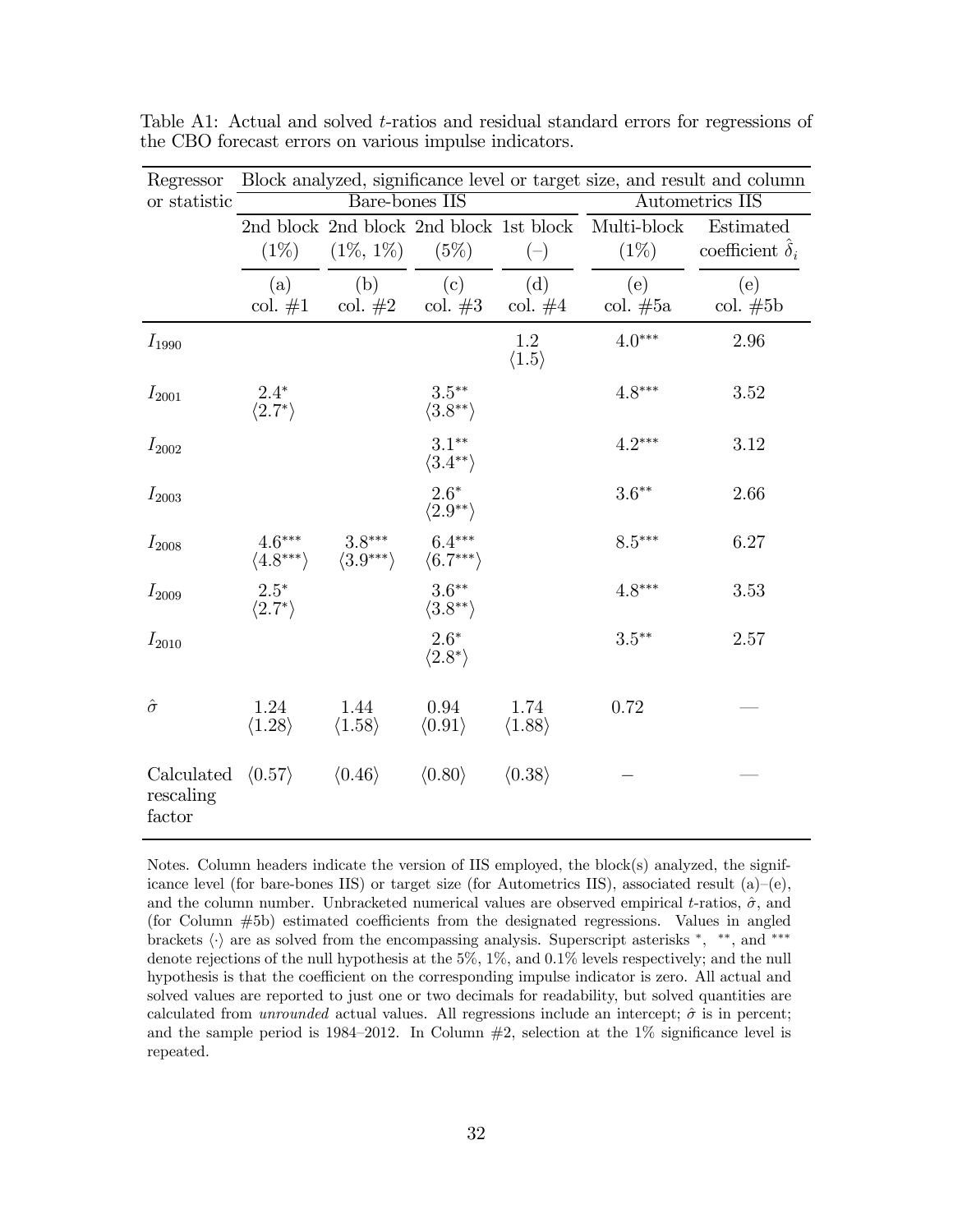(a)  $I_{2001}$ ,  $I_{2008}$ , and  $I_{2009}$  (at a 1% significance level);

(b)  $I_{2008}$  only (at a 1% significance level, but re-selected from (a)); and

(c)  $I_{2001}$ ,  $I_{2002}$ ,  $I_{2003}$ ,  $I_{2008}$ ,  $I_{2009}$ , and  $I_{2010}$  (at a 5% significance level).

For the first subsample (1984—1997), Gamber and Liebner find that:

(d)  $I_{1990}$  is not significant, nor is any other impulse indicator.

Columns  $\#\#1-4$  in Table A1 report the t-ratios from (a)–(d). Using IIS in Autometrics, Ericsson (2017, Table 3) detects seven impulse indicators:

(e)  $I_{1990}$ ,  $I_{2001}$ ,  $I_{2002}$ ,  $I_{2003}$ ,  $I_{2008}$ ,  $I_{2009}$ , and  $I_{2010}$  (at a 1% target size).

Column  $#5a$  in Table A1 reports the *t*-ratios in that specification.

The results in  $(a)$ – $(e)$  present a puzzle. From  $(a)$ – $(d)$  combined, Gamber and Liebner (2017) find that only  $I_{2008}$  is significant at the 1% level. By contrast, all seven impulses in (e) are significant at not only the  $1\%$  level but at the 0.5% level; and all but  $I_{2003}$  and  $I_{2010}$  are significant at the 0.1% level.

These apparently contradictory results can be reconciled by an encompassing analysis that treats (e) as Model M0 (the DGP),  $(a)-(c)$  as versions of model M1, and (d) as model M2. In this context, specifications (e),  $(a)-(c)$ , and (d) generalize equations  $(A2)$ ,  $(A3)$ , and  $(A4)$  to (potentially) include multiple indicators in each subsample.

The encompassing analysis begins with  $\hat{\sigma}$ . Note that  $\hat{\sigma}$  in Column #5a is 0.72, which is  $\hat{\sigma}$  for the assumed DGP. In Columns  $\#\#1-4$ , the values of  $\hat{\sigma}$  are much larger, as would be expected with omitted relevant indicators. Directly under those four values of  $\hat{\sigma}$ , the values in angled brackets  $\langle \cdot \rangle$  report the corresponding residual standard errors, as solved numerically from the analytical example above. These solved values are calculated from formulas (A5) and (A6), generalized for multiple impulses, and using the values of  $\hat{\sigma}$  and  $\delta_i$  for the model in Column #5. The solved values for  $\hat{\sigma}$  are very close to the actual values for  $\hat{\sigma}$ , indicating how well the analytical example helps explain (and encompass) Gamber and Liebner's empirical results.

Similarly, the values in angled brackets  $\langle \cdot \rangle$  under actual t-ratios report the t-ratios as solved from the encompassing analysis. To obtain a "solved"  $t$ -ratio, the actual t-ratio is rescaled by the ratio of Column  $#5$ 's  $\hat{\sigma}$  to the solved value of the residual standard error. The values of the solved  $t$ -ratios also are very close to their actual values. The last line in Table A1 reports the calculated rescaling factor, which highlights the considerable anticipated loss of information from the omitted impulse indicators in  $(a)$ – $(d)$ .

To illustrate concretely how these encompassing calculations proceeded, consider the solved values for Column  $\#3$ . From equation (A6), the solved value of  $\hat{\sigma}$  is the square root of  $(0.72^2 + (2.96^2/29))$ , or 0.91. The solved t-ratio on (e.g.)  $I_{2001}$  is 4.8  $\cdot$  (0.72/0.91), or 3.8. These solved values for  $\hat{\sigma}$  and the t-ratio are very close to the actual values of  $0.94$  and  $3.5$ .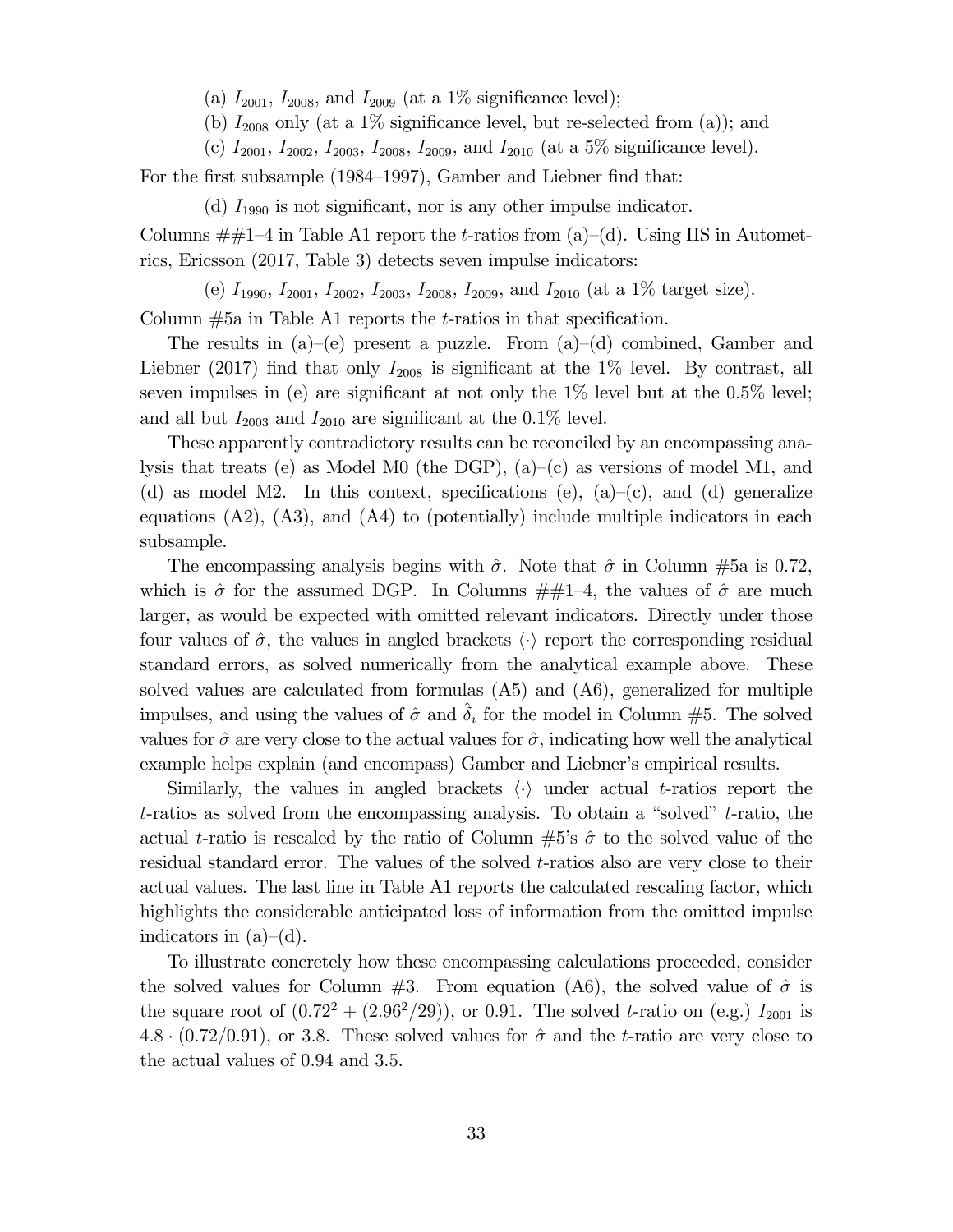#### A.3 The Power of Impulse Indicator Saturation

Gamber and Liebner (2017) observe that IIS has power to detect heteroscedasticity in the disturbances as well as nonconstancy in the forecast bias. Gamber and Liebner then conduct Monte Carlo simulations, which suggest that heteroscedasticity is a likely interpretation of the empirical results from IIS in Ericsson (2017). Paralleling Gamber and Liebner's Monte Carlo simulations, a direct analytical solution shows that heteroscedasticity can give rise to IIS detecting multiple impulse dummies. However, the number of impulse dummies actually detected by IIS for the government debt forecast errors would likely require substantially more heteroscedasticity than assumed. This section summarizes the statistical framework for Gamber and Liebner's Monte Carlo simulations, derives an alternative analytical solution, summarizes implications for the empirical results, and reconsiders the potential role of heteroscedasticity.

To show that pure heteroscedasticity might explain the empirical results from IIS, Gamber and Liebner (2017) adopt the following DGP for  $w_t$ :

$$
w_t \sim NID(0, \sigma_a^2), \qquad t = 1, \dots, T_a; \text{ and} \tag{A7}
$$

$$
w_t \sim NID(0, \sigma_b^2), \qquad t = (T_a + 1), \dots, T. \tag{A8}
$$

Based on the empirical setting for debt forecasts as analyzed with bare-bones IIS, Gamber and Liebner choose equations (A7)–(A8) with subsamples of length  $T_a = 14$ and  $T_b = 15$  where  $T_b \equiv (T - T_a)$ , and subsample standard deviations of  $\sigma_a = 1.007\%$ and  $\sigma_b = 2.122\%$ . Gamber and Liebner generate  $10^4$  replications of Monte Carlo data with these properties, apply bare-bones IIS to each replication, and count the number of dummies retained across replications. Table A2's column labeled "Monte Carlo (5%)" reports Gamber and Liebner's (2017, Table 1) estimated probabilities for retaining different numbers of impulse indicator dummies when selecting them at a  $5\%$  significance level on individual t-ratios in bare-bones IIS. These estimated probabilities imply a nearly one-in-three chance of detecting six or more impulse indicators, six being the number of indicators detected in (c) above. The average number of indicators detected in the Monte Carlo simulation is 4.4.

The statistical problem posed by Gamber and Liebner can also be solved analytically, noting the following features. First, the t-ratios on the impulse indicators in bare-bones IIS have t-distributions, once the t-ratios are rescaled by  $\sigma_a/\sigma_b$  or  $\sigma_b/\sigma_a$ , as appropriate. Second, the probability of retaining a specific number of dummies can be derived from a generalization of the binomial distribution; see Stuart and Ord (1987, Chapter 5). Solving that probability obtains the values in Table A2's column "Binomial solution (5%)", which closely matches the previous column, "Monte Carlo  $(5\%)$ ".

As Section A.2 discusses, the empirically relevant target size is 1% (not 5%), and it is of interest to calculate the probability of retaining at least seven dummies (rather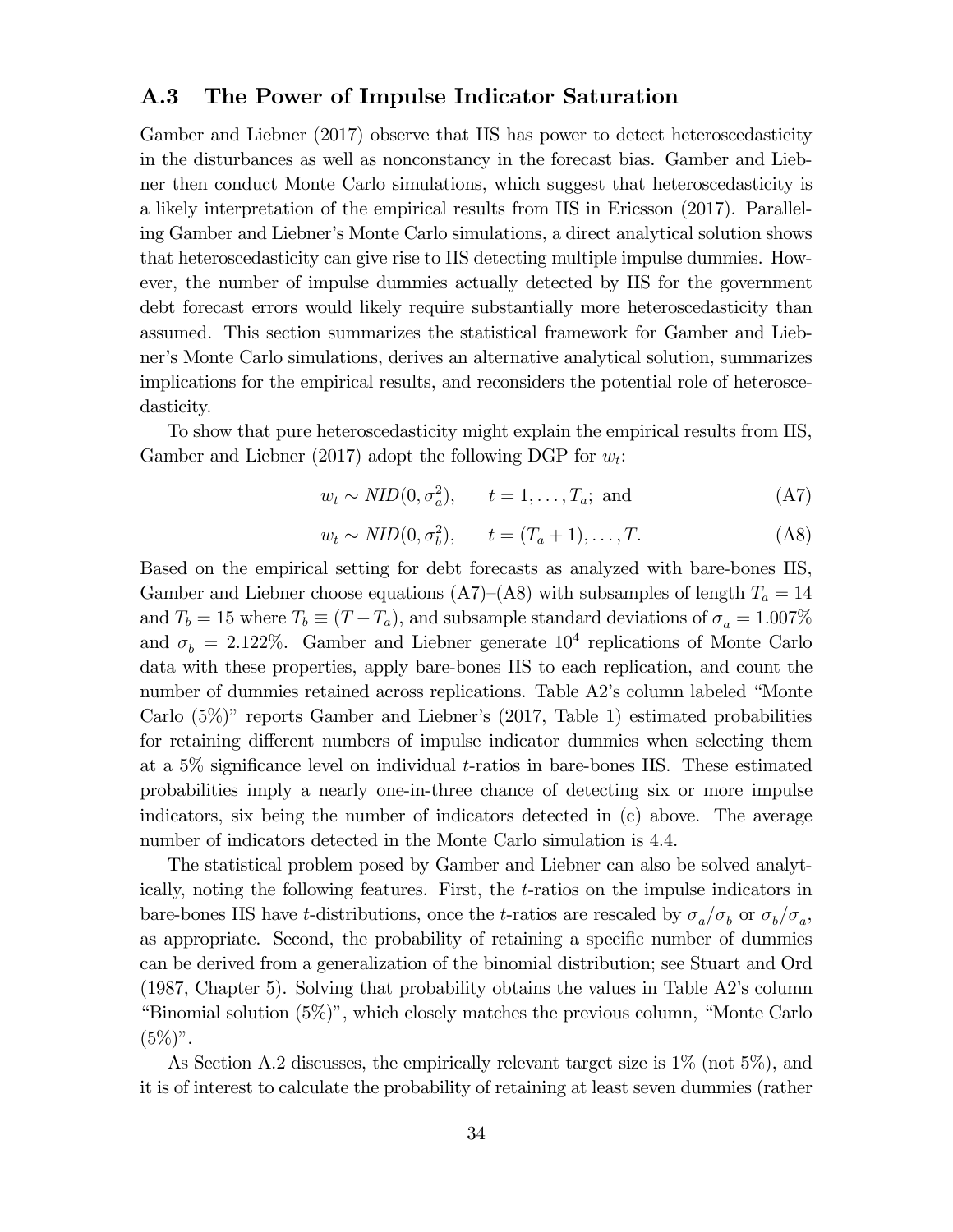| Number of<br>retained<br>dummies                                        | Monte<br>Carlo<br>(5%)                  | <b>Binomial</b><br>solution<br>(5%)    | <b>Binomial</b><br>solution<br>$(1\%)$ | <b>Binomial</b><br>solution<br>$(1\%)$<br>$[\sigma_b = 2.842]$ |
|-------------------------------------------------------------------------|-----------------------------------------|----------------------------------------|----------------------------------------|----------------------------------------------------------------|
| $\overline{0}$                                                          | $1.9\,$                                 | 0.3                                    | $5.4\,$                                | 0.4                                                            |
| $\mathbf{1}$<br>$\overline{2}$<br>3<br>$\overline{4}$<br>$\overline{5}$ | 6.4<br>13.3<br>$16.5\,$<br>17.4<br>15.1 | 2.0<br>6.8<br>14.0<br>$20.2\,$<br>21.4 | 17.5<br>26.2<br>24.3<br>15.6<br>7.4    | $2.8\,$<br>8.6<br>16.4<br>21.6<br>20.9                         |
| $\,6$<br>$\overline{7}$<br>8<br>9                                       | 11.9<br>8.1<br>$5.0\,$<br>2.7           | 17.1<br>$10.6\,$<br>5.1<br>1.9         | 2.6<br>0.7<br>$0.2\,$<br>0.0           | 15.3<br>8.6<br>3.8<br>1.3                                      |
| 10                                                                      | 1.0                                     | 0.5                                    | 0.0                                    | 0.3                                                            |
| 11<br>12<br>13                                                          | 0.5<br>0.1<br>0.0                       | 0.1<br>0.0<br>0.0                      | 0.0<br>0.0<br>0.0                      | 0.1<br>0.0<br>0.0                                              |
| Probability<br>of retaining<br>$6+$ dummies                             | 29.4                                    | 35.3                                   | $3.5\,$                                | 29.4                                                           |
| Probability<br>of retaining<br>$7+$ dummies                             | 17.5                                    | 18.2                                   | 0.9                                    | 14.1                                                           |
| Average<br>number of<br>dummies<br>retained                             | 4.4                                     | 4.9                                    | 2.6                                    | 4.6                                                            |

Table A2: Calculated probabilities for retaining different numbers of impulse indicator dummies under an assumption of heteroscedasticity, at 5% and 1% target sizes.

Notes. All values for Monte Carlo and binomial calculations are in percent, except for the "average number of dummies retained". Values in the column for "Monte Carlo (5%)" are from Gamber and Liebner (2017, Table 1), rounded to the first decimal in light of the implied uncertainty in their Monte Carlo simulation; see Hendry (1984). Probabilities in the antepenultimate and penultimate rows are calculated from unrounded values. The final column is calculated for the alternative value of  $\sigma_b$  equal to 2.842.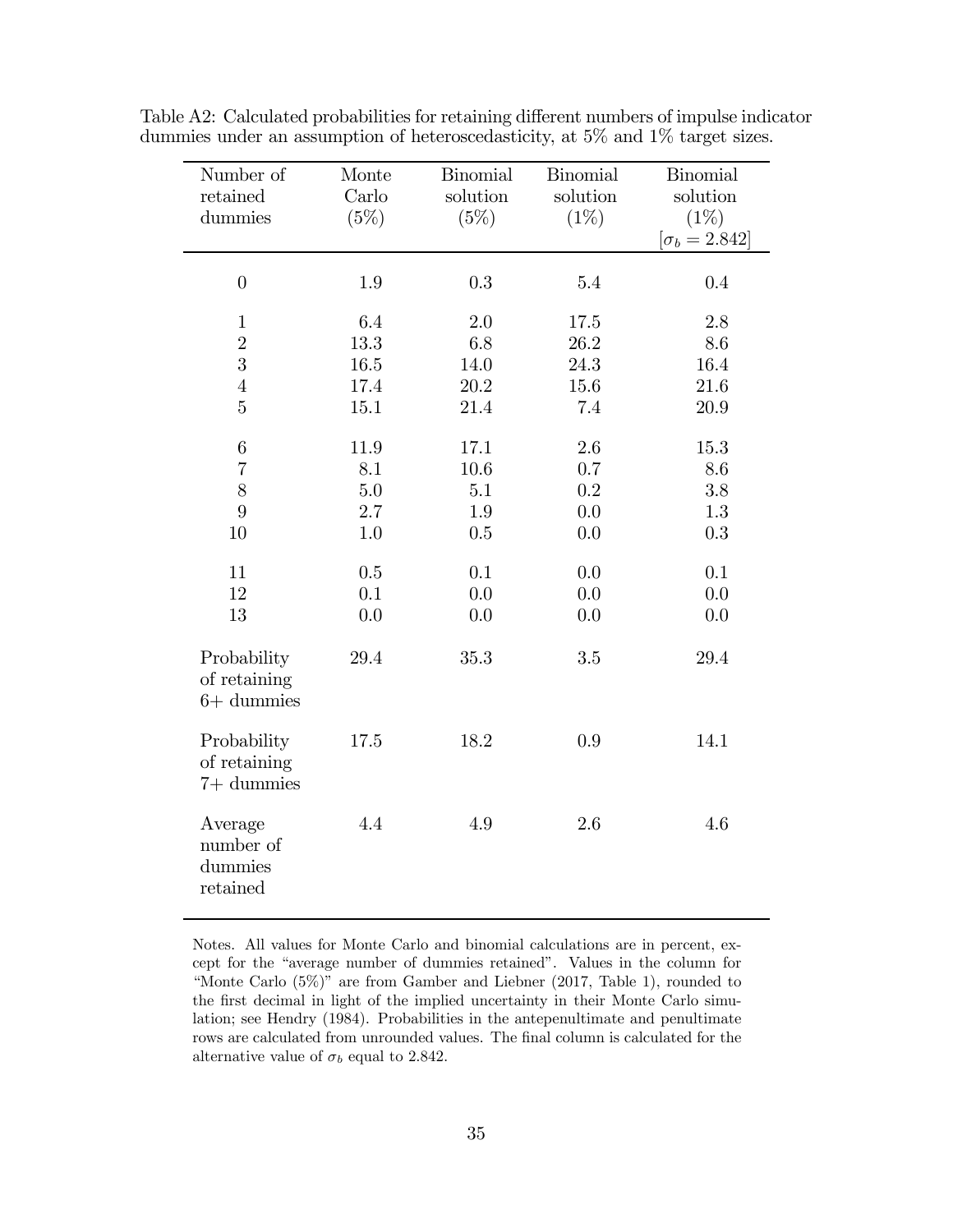than at least six). The corresponding calculations appear in Table A2's penultimate column, labeled "Binomial solution  $(1\%)$ ". The average number of dummies retained is only 2.6, and the probability of retaining at least seven dummies is under  $1\%$ . Pure heteroscedasticity thus appears unlikely to explain the retention of the seven impulse indicators found in practice.

That said, if the difference between the subsample standard deviations  $\sigma_a$  and  $\sigma_b$  were greater, the implied heteroscedasticity could have been a likely explanation for IIS's empirical behavior. Specifically, if  $\sigma_b$  were 2.842 rather than 2.122 (and  $\sigma_a$  unchanged), then the probability of retaining at least six dummies would have been 29.4%, the same value as obtained by Gamber and Liebner. The corresponding calculations appear in Table A2's final column, labeled "Binomial solution (1%)  $[\sigma_b = 2.842]$ ".

#### A.4 Remarks

Several issues merit additional remarks, including algorithmic implementation, the models considered, power, time-invariant bias, and directions for further research.

First, algorithmic implementation of IIS requires important choices, as Hendry and Doornik (2014) discuss. Choices include the construction of the blocks, model selection criteria, use of diagnostic statistics, path search, block combination and reselection, iteration, and significance level. These choices may matter under the null hypothesis of correct specification, under the alternative hypothesis, or under both.

For example, under the null hypothesis, too loose a significance level may inadvertently retain many irrelevant dummies, downwardly biasing the estimated residual standard error, and upwardly biasing  $t$ -ratios; see Gamber and Liebner (2017). Hendry, Johansen, and Santos (2008) and Johansen and Nielsen (2009, 2013, 2016) consider this issue in detail. Hendry and Doornik (2014, Chapter 15) and Johansen and Nielsen (2016) propose implementable bias corrections. Even simpler, Hendry and Doornik (2014, Chapter 15) recommend a relatively tight significance level of  $1/T$  as a rule-of-thumb to help keep such estimation bias minimal. Ericsson (2017) employs an even tighter level of about  $0.3/T$  for IIS. So, the seven impulse indicators discussed in Section A.2 above are of substantive interest and do not appear to have been retained spuriously. Relatedly, bare-bones IIS can actually select more (and not only fewer) impulse indicators than Autometrics IIS, as Figures 6g and 6h in Ericsson (2017) imply.

Second, the models considered–and those not considered–can affect the model selected. Thus, the results in Section A.2 may depend on differences between barebones and Autometrics implementations of IIS, indirectly through which models the two algorithms consider in their selection processes. For instance, if one of the blocks in bare-bones IIS had included 1990 in addition to 1998—2012, bare-bones IIS would have detected the impulse indicator for 1990 at the 1\% significance level. When the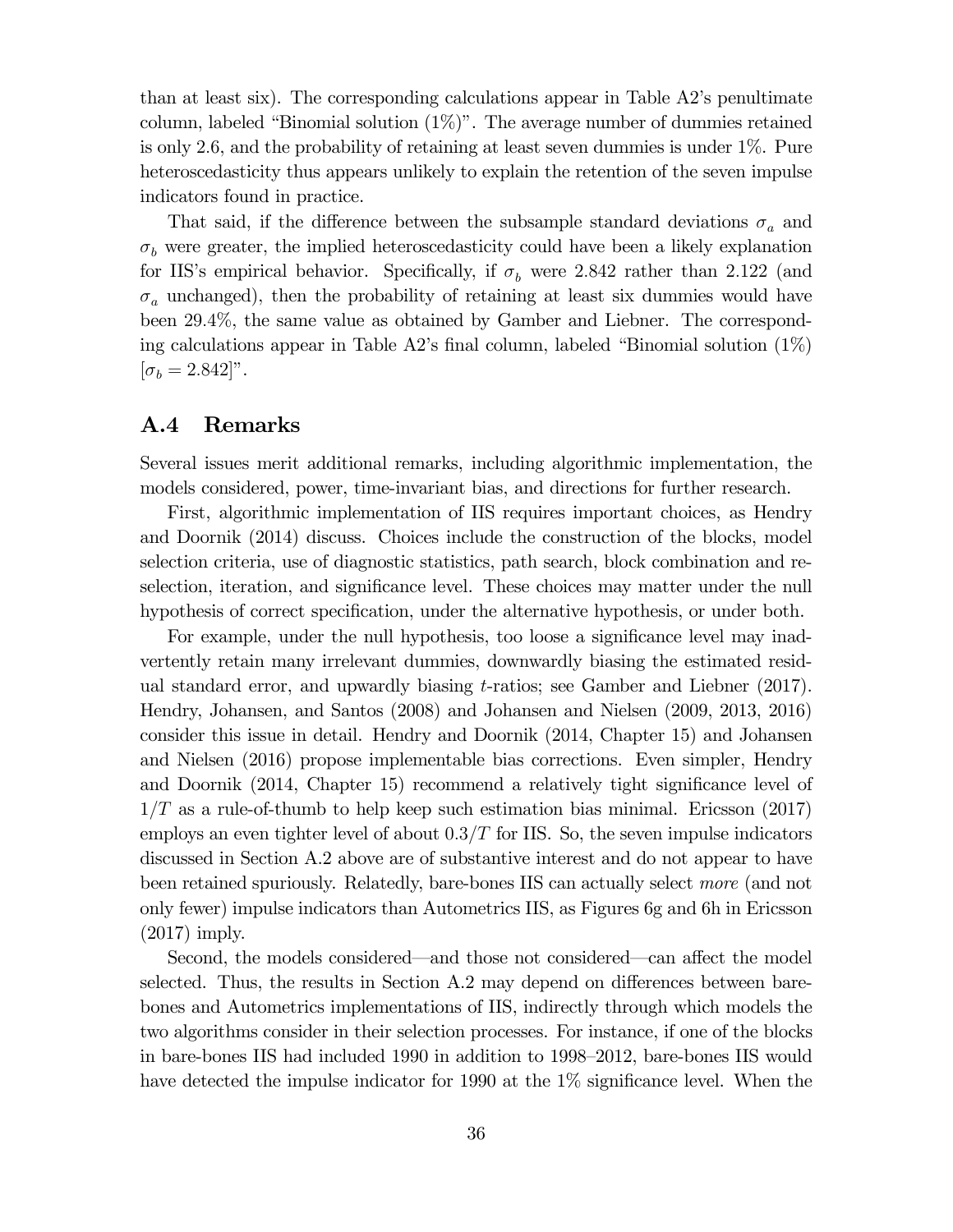null hypothesis is false, the choice of blocks and the implied set of models can strongly influence IIS's ability to detect the alternative. Hence, Autometrics searches over many blocks, including possibly overlapping and unequally sized blocks; see Doornik (2009a).

Third, IIS has power to detect heteroscedasticity–and many other alternatives as well. Applications of IIS reflect that wide-ranging ability: see Hendry (1999) on nonconstancy, Johansen and Nielsen (2009) and Marczak and Proietti (2016) on outliers, Hendry and Doornik (2014, Chapter 15.6) on thick-tailed distributions, Hendry and Santos (2010) on heteroscedasticity and super exogeneity, Ericsson (2011b) on omitted variables and regime changes, Castle, Doornik, and Hendry (2012) on multiple breaks, Pretis, Schneider, Smerdon, and Hendry (2016) on "designer" breaks, and Ericsson (2016) on measurement errors. Gamber and Liebner (2017) underscore the benefits of IIS, stating that "... the IIS technique is useful as an ex-post diagnostic tool for detecting points in time when the model is biased" (Section 4), and that IIS is valuable ". . . as a general diagnostic tool for detecting model misspecification" (abstract).

Fourth, in order to achieve good power against many different alternatives, Hendry and Doornik (2014) intentionally allow Autometrics to beneficially (and temporarily) relax the significance level in " $\dots$  search [ing] for potentially significant, but as yet omitted, variables" (p. 235). Doing so has little effect under the null hypothesis but may be helpful under alternatives, as Section A.2 highlights.

Fifth, time-invariant bias in the government debt forecasts is empirically detectable at the  $0.2\%$  significance level when using IIS, even if the retained impulse indicators are thought of as arising purely from "outliers". By contrast, without IIS to robustify estimation and inference, the forecast bias appears insignificant at even the 10% level; cf. the Mincer—Zarnowitz A and A∗∗ tests for the CBO in Ericsson (2017, Tables 3 and 7).

Sixth, many directions for further research are highly promising. In particular, generalized saturation offers parsimonious representations of outliers and breaks; see Castle, Doornik, Hendry, and Pretis (2015) on step indicator saturation, and Ericsson (2011b) for a typology of saturation techniques. One saturation technique– multiplicative indicator saturation–embodies a structure similar to that of regimeswitching models, while allowing a given regime to differ quantitatively across its multiple occurrences. Highlighting this aspect, test (iii) in Ericsson (2017, Table 7) shows that forecast biases are not equal across different occurrences of the same "event" (or regime), where that event is a peak or a trough. A standard regimeswitching model would have difficulty accommodating such heterogeneity, and would have difficulty even detecting turning points as regimes because of their brief nature.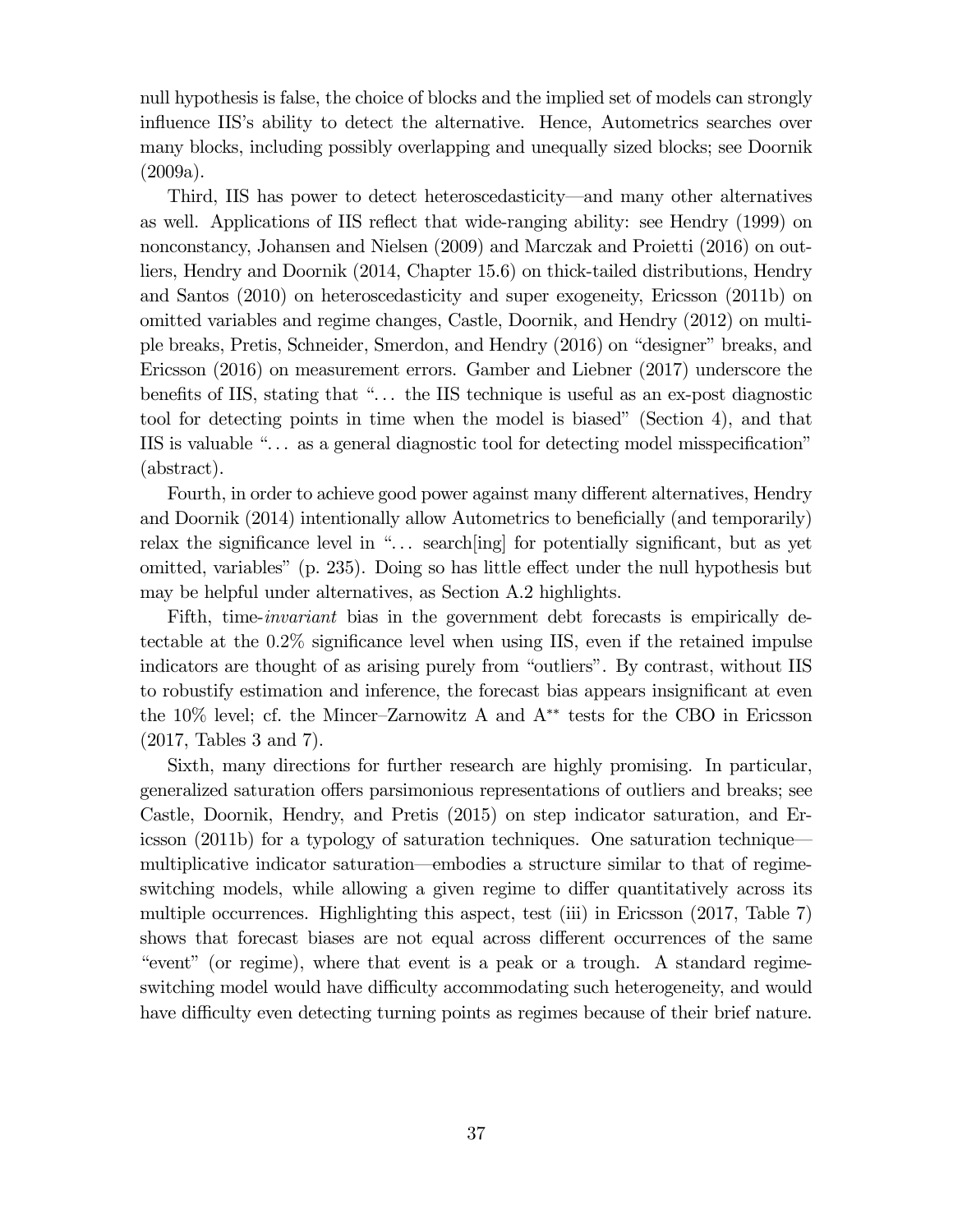### A.5 Conclusions

Gamber and Liebner (2017) raise important issues concerning the interpretation of empirical results, particularly when employing impulse indicator saturation. In the discussion above, the analysis of alternative model specifications and the calculation of empirical power functions highlight consequences for IIS when the null hypothesis is incorrect. Specifically, IIS has power to detect many empirical features, including heteroscedasticity, structural breaks, outliers, and omitted variables. As a practical implication, the evidence in Ericsson (2017) and Gamber and Liebner (2017) supports the interpretation that U.S. government agencies' forecasts of U.S. gross federal debt have time-varying biases.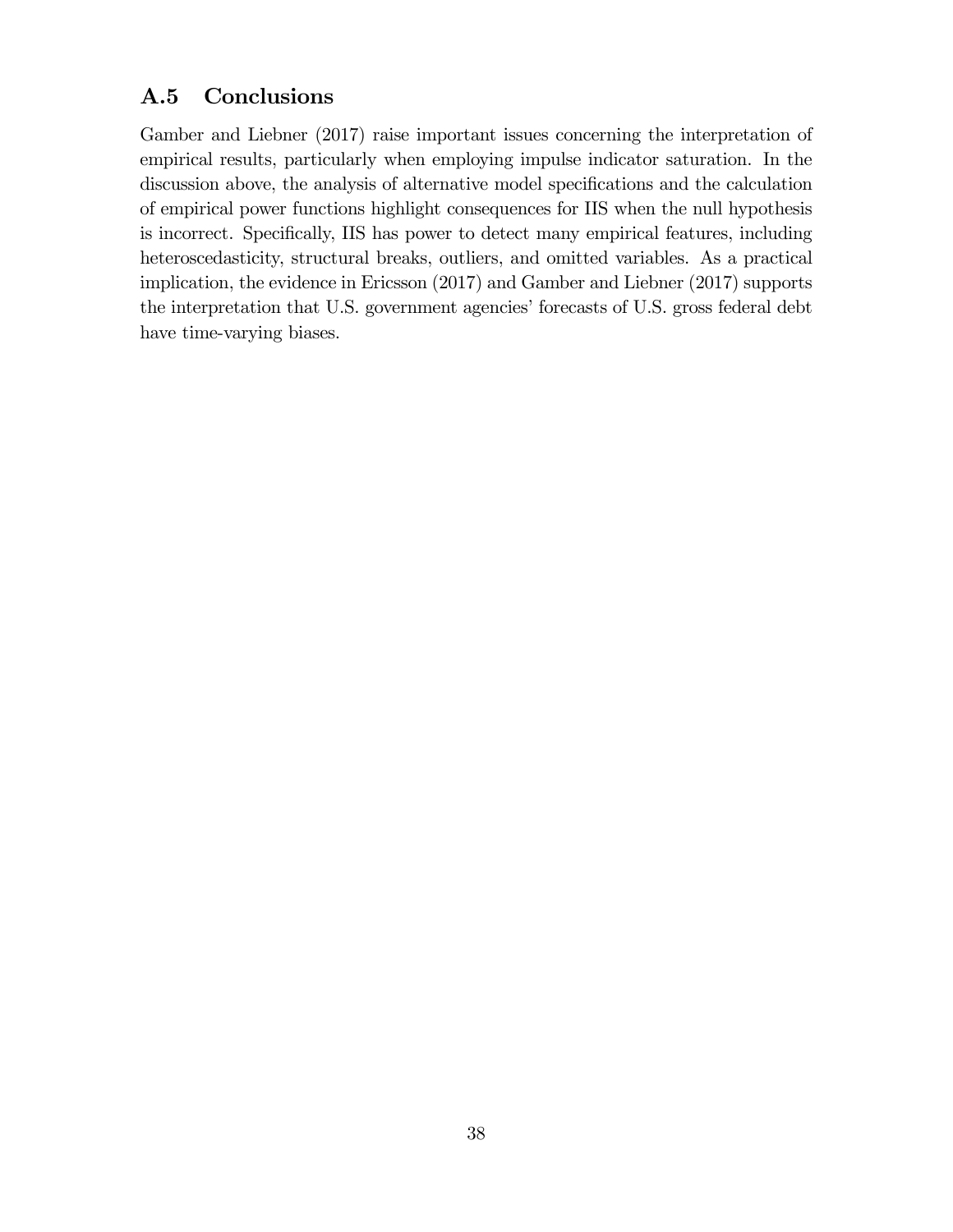## Appendix B. The Data and the Forecasts

Sections 1—7 above, Gamber and Liebner (2017), and Ericsson (2017) (Appendix A above) analyze data on U.S. government debt (denoted "Debt") and CBO, OMB, and APB forecasts of that debt, as compiled by Martinez (2015). The current appendix lists those data and forecasts in Table B1. See Martinez (2015) and Section 2 above for details, including sources and definitions.

| $\overline{\text{Year}}$ | Debt      | $\overline{\text{CBO}}$ | OMB      | APB    |
|--------------------------|-----------|-------------------------|----------|--------|
| 1983                     | 1381.886  |                         |          |        |
| 1984                     | 1576.748  | 1600.                   | 1591.573 | 1599.  |
| 1985                     | 1827.47   | 1853.                   | 1841.077 | 1854.  |
|                          |           |                         |          |        |
| 1986                     | 2129.964  | 2114.                   | 2112.    | 2110.6 |
| 1987                     | 2355.206  | 2364.                   | 2372.4   | 2367.2 |
| 1988                     | 2600.679  | 2598.                   | 2581.6   | 2603.  |
| 1989                     | 2865.664  | 2865.                   | 2868.8   | 2869.  |
| 1990                     | 3206.26   | 3131.                   | 3113.3   | 3150.  |
| 1991                     | 3598.919  | 3606.                   | 3617.837 | 3616.  |
| 1992                     | 4002.815  | 4039.                   | 4080.3   | 4058.  |
| 1993                     | 4351.149  | 4392.                   | 4396.7   | 4391.  |
| 1994                     | 4643.996  | 4690.                   | 4676.    | 4692.  |
| 1995                     | 4920.95   | 4942.                   | 4961.5   | 4947.  |
| 1996                     | 5181.923  | 5191.                   | 5207.3   | 5193.  |
| 1997                     | 5369.7    | 5436.                   | 5453.7   | 5432.  |
| 1998                     | 5478.717  | 5540.                   | 5543.6   | 5524.  |
| 1999                     | 5606.486  | 5579.                   | 5614.9   | 5578.  |
| 2000                     | 5629.009  | 5665.                   | 5686.    | 5674.  |
| 2001                     | 5770.249  | 5603.                   | 5625.    | 5627.  |
| 2002                     | 6198.129  | 6043.                   | 6137.1   | 6117.  |
| 2003                     | 6758.722  | 6620.                   | 6752.    | 6706.  |
| 2004                     | 7352.017  | 7459.                   | 7486.4   | 7453.  |
| 2005                     | 7902.8    | 7975.                   | 8031.4   | 7991.  |
| 2006                     | 8448.991  | 8515.                   | 8611.5   | 8556.  |
| 2007                     | 8948.534  | 8915.                   | 9007.8   | 8968.  |
| 2008                     | 9983.694  | 9432.                   | 9654.4   | 9606.  |
| 2009                     | 11873.812 | 11529.                  | 12867.5  | 12303. |
| 2010                     | 13526.633 | 13260.                  | 13786.6  | 13684. |
| 2011                     | 14762.223 | 15047.                  | 15476.2  | 15006. |
| 2012                     | 16048.111 | 16002.                  | 16350.9  | 16187. |
| 2013                     | 16716.791 | 17068.                  | 17249.2  | 16897. |
|                          |           |                         |          |        |

Table B1: U.S. government debt and CBO, OMB, and APB forecasts of that debt.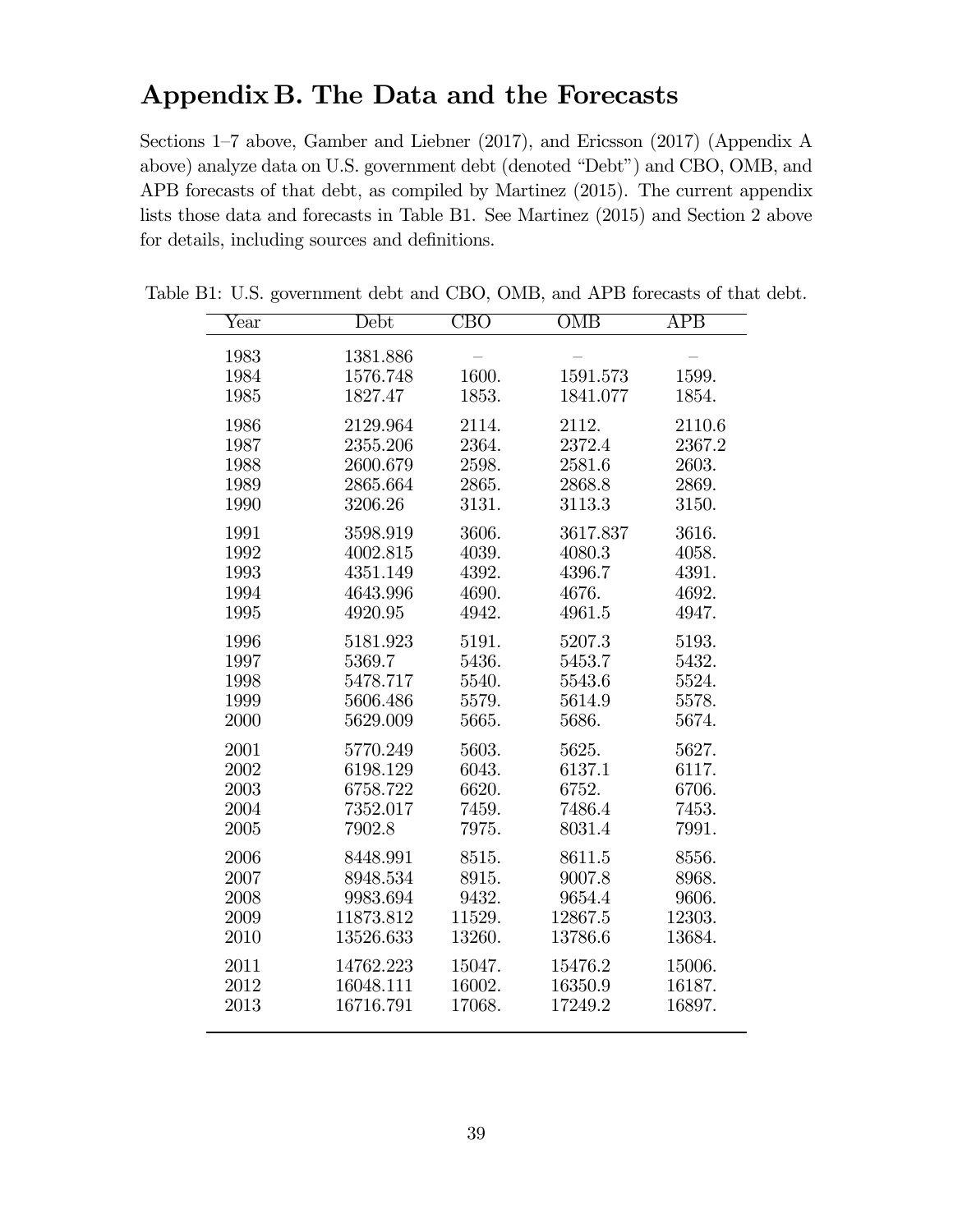## References

- Alexander, S. S., and H. O. Stekler (1959) "Forecasting Industrial Production– Leading Series versus Autoregression", Journal of Political Economy, 67, 4, 402— 409.
- Andrews, D. W. K. (1993) "Tests for Parameter Instability and Structural Change with Unknown Change Point", *Econometrica*, 61, 4, 821–856.
- Bai, J., and P. Perron (1998) "Estimating and Testing Linear Models with Multiple Structural Changes", Econometrica, 66, 1, 47—78.
- Bergamelli, M., and G. Urga (2014) "Detecting Multiple Structural Breaks: Dummy Saturation vs Sequential Bootstrapping. With an Application to the Fisher Relationship for US", CEA@Cass Working Paper Series No. WP—CEA—03—2014, Cass Business School, London, April.
- Bernanke, B. S. (2011) "Fiscal Sustainability", speech, Annual Conference, Committee for a Responsible Federal Budget, Washington, D.C., June 14.
- Bernanke, B. S. (2013) "Chairman Bernanke's Press Conference", transcript, Board of Governors of the Federal Reserve System, Washington, D.C., September 18.
- Bontemps, C., and G. E. Mizon (2008) "Encompassing: Concepts and Implementation", Oxford Bulletin of Economics and Statistics, 70, supplement, 721—750.
- Castle, J. L., M. P. Clements, and D. F. Hendry (2013) "Forecasting by Factors, by Variables, by Both or Neither?", Journal of Econometrics, 177, 2, 305—319.
- Castle, J. L., M. P. Clements, and D. F. Hendry (2015) "Robust Approaches to Forecasting", International Journal of Forecasting, 31, 1, 99—112.
- Castle, J. L., J. A. Doornik, and D. F. Hendry (2012) "Model Selection When There Are Multiple Breaks", Journal of Econometrics, 169, 2, 239—246.
- Castle, J. L., J. A. Doornik, D. F. Hendry, and F. Pretis (2015) "Detecting Location Shifts During Model Selection by Step-indicator Saturation", Econometrics, 3, 2, 240—264.
- Castle, J. L., N. W. P. Fawcett, and D. F. Hendry (2010) "Forecasting with Equilibrium-correction Models During Structural Breaks", Journal of Econometrics, 158, 1, 25—36.
- Castle, J. L., D. F. Hendry, and O. I. Kitov (2016) "Forecasting and Nowcasting Macroeconomic Variables: A Methodological Overview", Chapter 3 in EuroStat (ed.) Handbook on Rapid Estimates, UN/EuroStat, Brussels, forthcoming.
- Choi, H., and H. Varian (2012) "Predicting the Present with Google Trends", Economic Record, 88, Special Issue, 2—9.
- Chokshi, N. (2013) "Beware Obama's Budget Predictions: Many Forecasts Are Wrong", *National Journal*, April 10 (www.nationaljournal.com).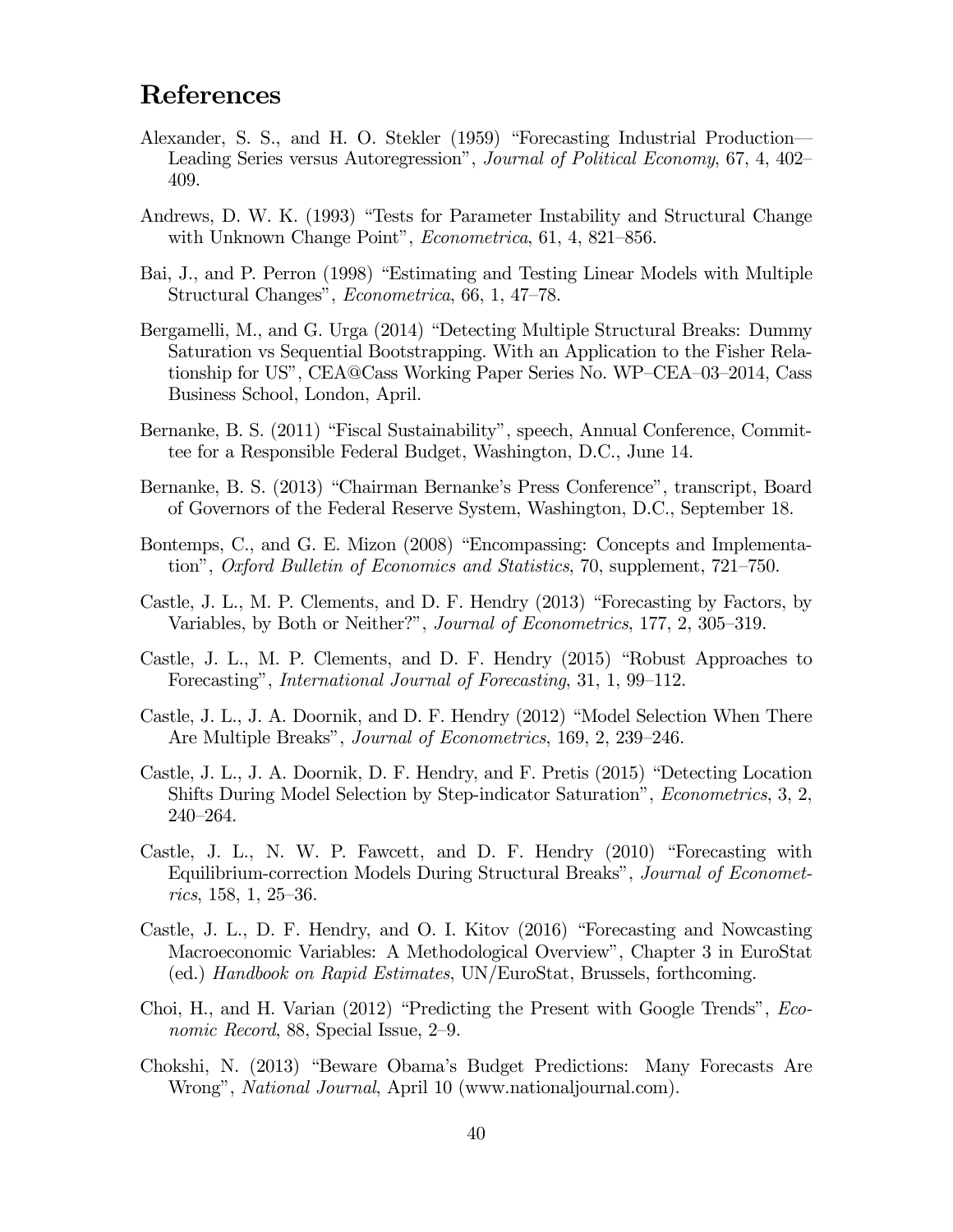- Chong, Y. Y., and D. F. Hendry (1986) "Econometric Evaluation of Linear Macroeconomic Models", Review of Economic Studies, 53, 4, 671—690.
- Chow, G. C. (1960) "Tests of Equality Between Sets of Coefficients in Two Linear Regressions", Econometrica, 28, 3, 591—605.
- Clements, M. P., and D. F. Hendry (1996) "Intercept Corrections and Structural Change", Journal of Applied Econometrics, 11, 5, 475—494.
- Clements, M. P., and D. F. Hendry (1999) Forecasting Non-stationary Economic Time Series, MIT Press, Cambridge.
- Clements, M. P., and D. F. Hendry (2002a) "Explaining Forecast Failure in Macroeconomics", Chapter 23 in M. P. Clements and D. F. Hendry (eds.) A Companion to Economic Forecasting, Blackwell Publishers, Oxford, 539—571.
- Clements, M. P., and D. F. Hendry (2002b) "An Overview of Economic Forecasting", Chapter 1 in M. P. Clements and D. F. Hendry (eds.) A Companion to Economic Forecasting, Blackwell Publishers, Oxford, 1—18.
- Corder, J. K. (2005) "Managing Uncertainty: The Bias and Efficiency of Federal Macroeconomic Forecasts", Journal of Public Administration Research and Theory, 15, 1, 55—70.
- Davidson, J. E. H., D. F. Hendry, F. Srba, and S. Yeo (1978) "Econometric Modelling of the Aggregate Time-series Relationship Between Consumers' Expenditure and Income in the United Kingdom", Economic Journal, 88, 352, 661—692.
- Diebold, F. X., and R. S. Mariano (1995) "Comparing Predictive Accuracy", *Journal* of Business and Economic Statistics, 13, 3, 253—263.
- Doornik, J. A. (2009a) "Autometrics", Chapter 4 in J. L. Castle and N. Shephard (eds.) The Methodology and Practice of Econometrics: A Festschrift in Honour of David F. Hendry, Oxford University Press, Oxford, 88—121.
- Doornik, J. A. (2009b) "Improving the Timeliness of Data on Influenza-like Illnesses using Google Search Data", draft, Economics Department, University of Oxford, Oxford, September 8 (www.doornik.com/flu/Doornik%282009%29\_Flu.pdf).
- Doornik, J. A., and D. F. Hendry (2013) *PcGive 14*, Timberlake Consultants Press, London (3 volumes).
- Dyckman, T. R., and H. O. Stekler (1966) "Probabilistic Turning Point Forecasts", Review of Economics and Statistics, 48, 3, 288—295.
- The Economist (2010) "America's Budget Deficit: Speak Softly and Carry a Big Chainsaw", The Economist, November 20, leader article.
- Engstrom, E. J., and S. Kernell (1999) "Serving Competing Principals: The Budget Estimates of OMB and CBO in an Era of Divided Government", Presidential Studies Quarterly, 29, 4, 820—829.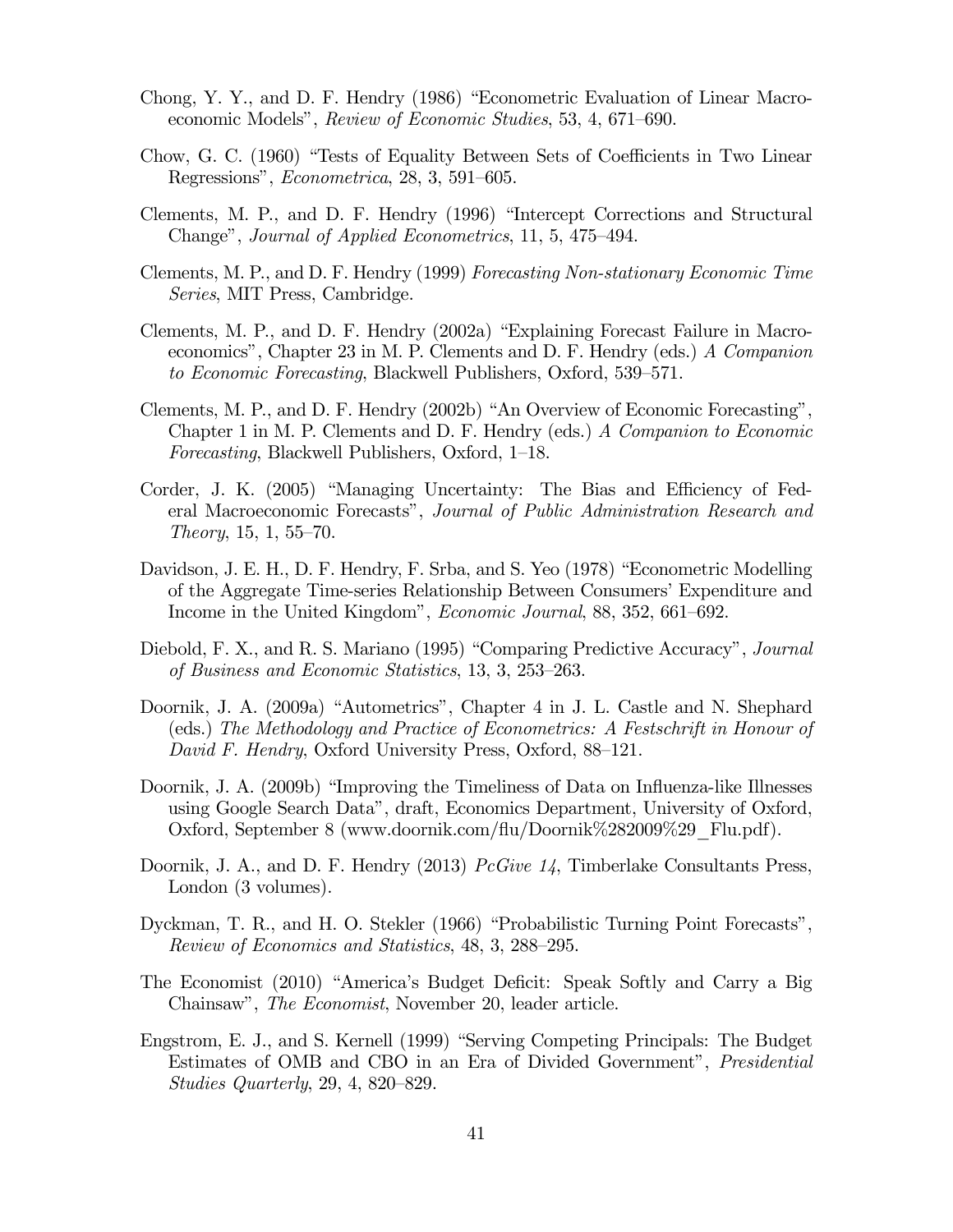- Ericsson, N. R. (1992) "Parameter Constancy, Mean Square Forecast Errors, and Measuring Forecast Performance: An Exposition, Extensions, and Illustration", Journal of Policy Modeling, 14, 4, 465—495.
- Ericsson, N. R. (2011a) "Improving Global Vector Autoregressions", draft, Board of Governors of the Federal Reserve System, Washington, D.C., June.
- Ericsson, N. R. (2011b) "Justifying Empirical Macro-econometric Evidence in Practice", invited presentation, online conference Communications with Economists: Current and Future Trends commemorating the 25th anniversary of the Journal of Economic Surveys, November.
- Ericsson, N. R. (2012) "Detecting Crises, Jumps, and Changes in Regime", draft, Board of Governors of the Federal Reserve System, Washington, D.C., November.
- Ericsson, N. R. (2016) "Eliciting GDP Forecasts from the FOMC's Minutes Around the Financial Crisis", International Journal of Forecasting, 32, 2, 571—583.
- Ericsson, N. R. (2017) "How Biased Are U.S. Government Forecasts of the Federal Debt?", *International Journal of Forecasting*, this issue.
- Ericsson, N. R., D. F. Hendry, and K. M. Prestwich (1998) "The Demand for Broad Money in the United Kingdom, 1878–1993", Scandinavian Journal of Economics, 100, 1, 289—324 (with discussion).
- Ericsson, N. R., and J. Marquez (1993) "Encompassing the Forecasts of U.S. Trade Balance Models", Review of Economics and Statistics, 75, 1, 19—31.
- Ericsson, N. R., and E. L. Reisman (2012) "Evaluating a Global Vector Autoregression for Forecasting", International Advances in Economic Research, 18, 3, 247—258.
- Faust, J., and J. S. Irons (1999) "Money, Politics and the Post-war Business Cycle", Journal of Monetary Economics, 43, 1, 61—89.
- Fildes, R., and H. O. Stekler (2002) "The State of Macroeconomic Forecasting", Journal of Macroeconomics, 24, 4, 435—468.
- Frankel, J. (2011) "Over-optimism in Forecasts by Official Budget Agencies and Its Implications", Oxford Review of Economic Policy, 27, 4, 536—562.
- Gamber, E. N., and J. P. Liebner (2017) "Comment on 'How Biased are US Government Forecasts of the Federal Debt?'", International Journal of Forecasting, this issue.
- Goldstein, M., G. L. Kaminsky, and C. M. Reinhart (2000) Assessing Financial Vulnerability: An Early Warning System for Emerging Markets, Institute for International Economics, Washington, D.C.
- Granger, C. W. J. (1983) "Forecasting White Noise", in A. Zellner (ed.) Applied Time Series Analysis of Economic Data, Bureau of the Census, Washington, D.C., 308— 314.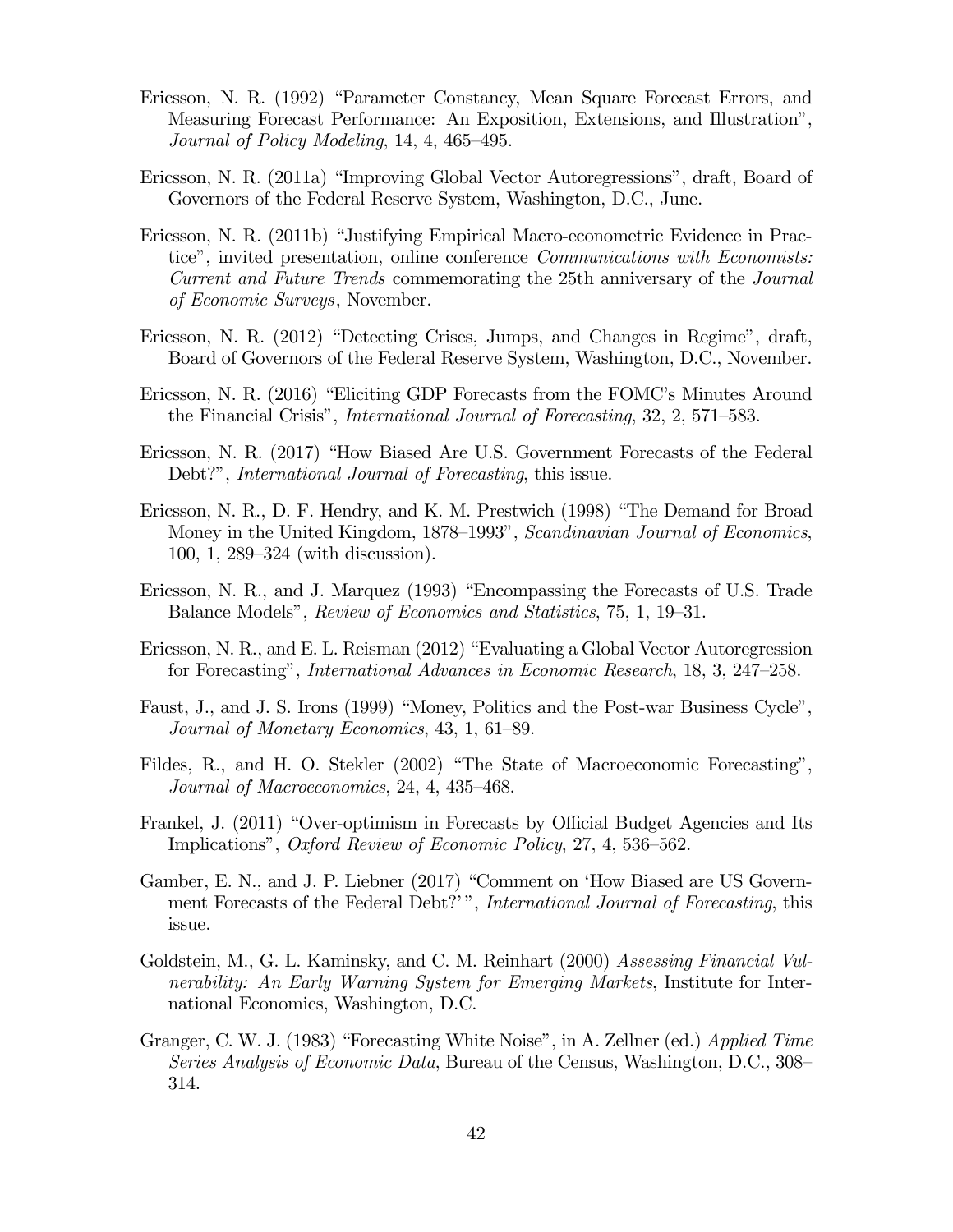- Granger, C. W. J. (1989) Forecasting in Business and Economics, Academic Press, Boston, Massachusetts, Second Edition.
- Hendry, D. F. (1984) "Monte Carlo Experimentation in Econometrics", Chapter 16 in Z. Griliches and M. D. Intriligator (eds.) Handbook of Econometrics, Volume 2, North-Holland, Amsterdam, 937—976.
- Hendry, D. F. (1999) "An Econometric Analysis of US Food Expenditure, 1931— 1989", Chapter 17 in J. R. Magnus and M. S. Morgan (eds.) Methodology and Tacit Knowledge: Two Experiments in Econometrics, John Wiley and Sons, Chichester, 341—361.
- Hendry, D. F. (2006) "Robustifying Forecasts from Equilibrium-correction Systems", Journal of Econometrics, 135, 1—2, 399—426.
- Hendry, D. F., and J. A. Doornik (2014) *Empirical Model Discovery and Theory Eval*uation: Automatic Selection Methods in Econometrics, MIT Press, Cambridge, Massachusetts.
- Hendry, D. F., and S. Johansen (2015) "Model Discovery and Trygve Haavelmo's Legacy", Econometric Theory, 31, 1, 93—114.
- Hendry, D. F., S. Johansen, and C. Santos (2008) "Automatic Selection of Indicators in a Fully Saturated Regression", Computational Statistics, 23, 2, 317—335, 337— 339.
- Hendry, D. F., and G. E. Mizon (2014) "Unpredictability in Economic Analysis, Econometric Modeling and Forecasting", Journal of Econometrics, 182, 1, 186— 195.
- Hendry, D. F., and F. Pretis (2013) "Anthropogenic Influences on Atmospheric  $CO<sub>2</sub>$ ". Chapter 12 in R. Fouquet (ed.) Handbook on Energy and Climate Change, Edward Elgar, Cheltenham, 287—326.
- Hendry, D. F., and C. Santos (2010) "An Automatic Test of Super Exogeneity", Chapter 12 in T. Bollerslev, J. R. Russell, and M. W. Watson (eds.) Volatility and Time Series Econometrics: Essays in Honor of Robert F. Engle, Oxford University Press, Oxford, 164—193.
- Holden, K., and D. A. Peel (1990) "On Testing for Unbiasedness and Efficiency of Forecasts", The Manchester School, 58, 2, 120—127.
- Johansen, S., and B. Nielsen (2009) "An Analysis of the Indicator Saturation Estimator as a Robust Regression Estimator", Chapter 1 in J. L. Castle and N. Shephard (eds.) The Methodology and Practice of Econometrics: A Festschrift in Honour of David F. Hendry, Oxford University Press, Oxford, 1—36.
- Johansen, S., and B. Nielsen (2013) "Outlier Detection in Regression Using an Iterated One-step Approximation to the Huber-skip Estimator", Econometrics, 1, 1, 53—70.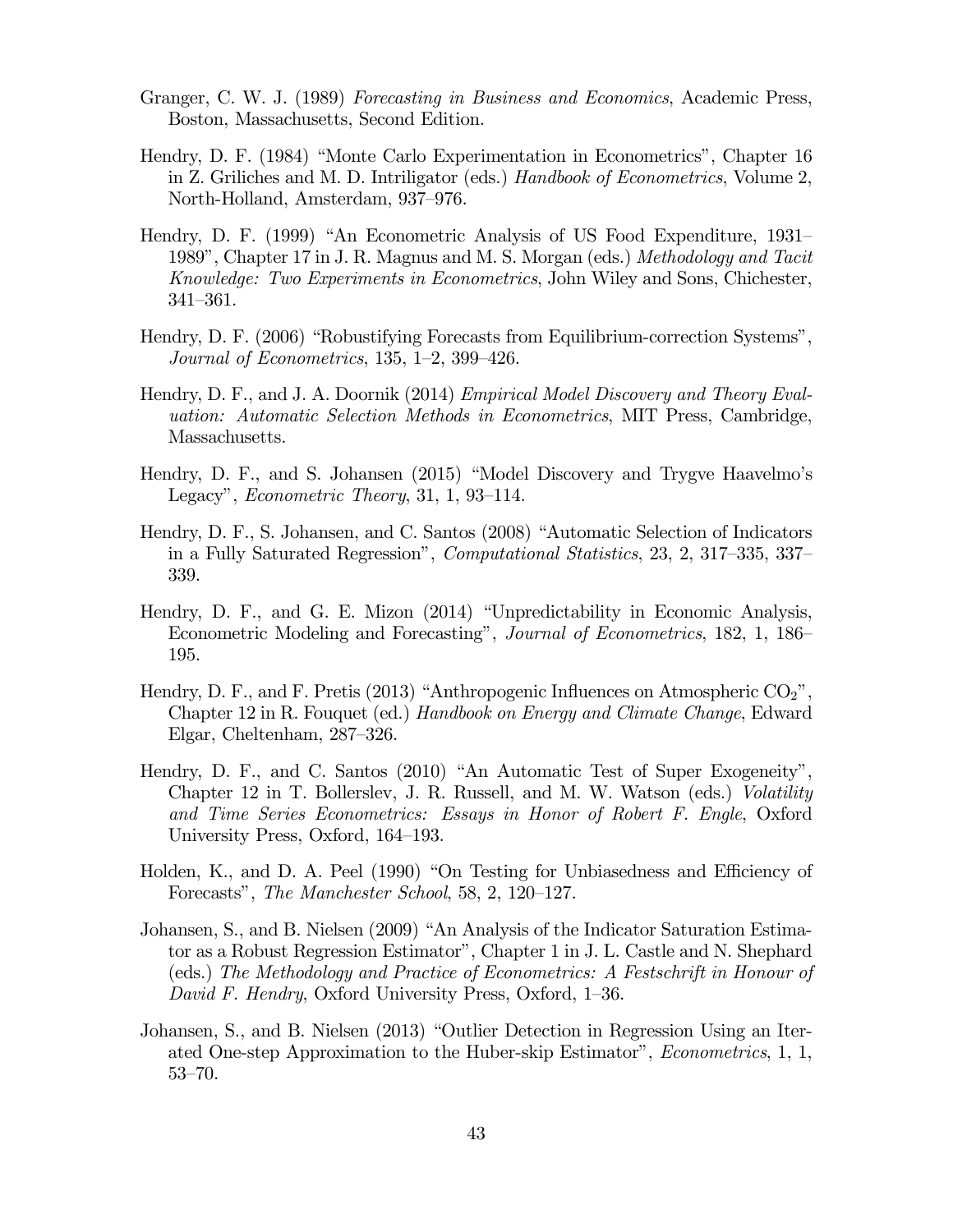- Johansen, S., and B. Nielsen (2016) "Asymptotic Theory of Outlier Detection Algorithms for Linear Time Series Regression Models", Scandinavian Journal of Statistics, 43, 2, 321—381 (with discussion and rejoinder).
- Joutz, F., and H. O. Stekler (2000) "An Evaluation of the Predictions of the Federal Reserve", International Journal of Forecasting, 16, 1, 17—38.
- Marczak, M., and T. Proietti (2016) "Outlier Detection in Structural Time Series Models: The Indicator Saturation Approach", International Journal of Forecasting, 32, 1, 180—202.
- Martinez, A. B. (2011) "Comparing Government Forecasts of the United States' Gross Federal Debt", RPF Working Paper No. 2011—002, Research Program on Forecasting, Center of Economic Research, Department of Economics, The George Washington University, Washington, D.C., February.
- Martinez, A. B. (2015) "How Good Are US Government Forecasts of the Federal Debt?", International Journal of Forecasting, 31, 2, 312—324.
- Mincer, J., and V. Zarnowitz (1969) "The Evaluation of Economic Forecasts", Chapter 1 in J. Mincer (ed.) Economic Forecasts and Expectations: Analyses of Forecasting Behavior and Performance, National Bureau of Economic Research, New York, 3—46.
- Mizon, G. E., and J.-F. Richard (1986) "The Encompassing Principle and its Application to Testing Non-nested Hypotheses", Econometrica, 54, 3, 657—678.
- National Bureau of Economic Research (2012) "US Business Cycle Expansions and Contractions", webpage, National Bureau of Economic Research, Cambridge, MA, April (www.nber.org/cycles.html).
- Nunes, R. (2013) "Do Central Banks' Forecasts Take Into Account Public Opinion and Views?", International Finance Discussion Paper No. 1080, Board of Governors of the Federal Reserve System, Washington, D.C., May.
- Podkul, C. (2011) "Bernanke Rejects Alternatives to Raising the U.S. Debt Ceiling", Washington Post, July 15, p. A.13.
- Pretis, F., L. Schneider, J. E. Smerdon, and D. F. Hendry (2016) "Detecting Volcanic Eruptions in Temperature Reconstructions by Designed Break-indicator Saturation", Journal of Economic Surveys, 30, 3, 403—429.
- Ramsey, J. B. (1969) "Tests for Specification Errors in Classical Linear Least-squares Regression Analysis", Journal of the Royal Statistical Society, Series B, 31, 2, 350—371.
- Romer, C. D., and D. H. Romer (2008) "The FOMC versus the Staff: Where Can Monetary Policymakers Add Value?", American Economic Review, 98, 2, 230—235.
- Sargan, J. D. (1988) Lectures on Advanced Econometric Theory, Basil Blackwell, Oxford (edited and with an introduction by Meghnad Desai).